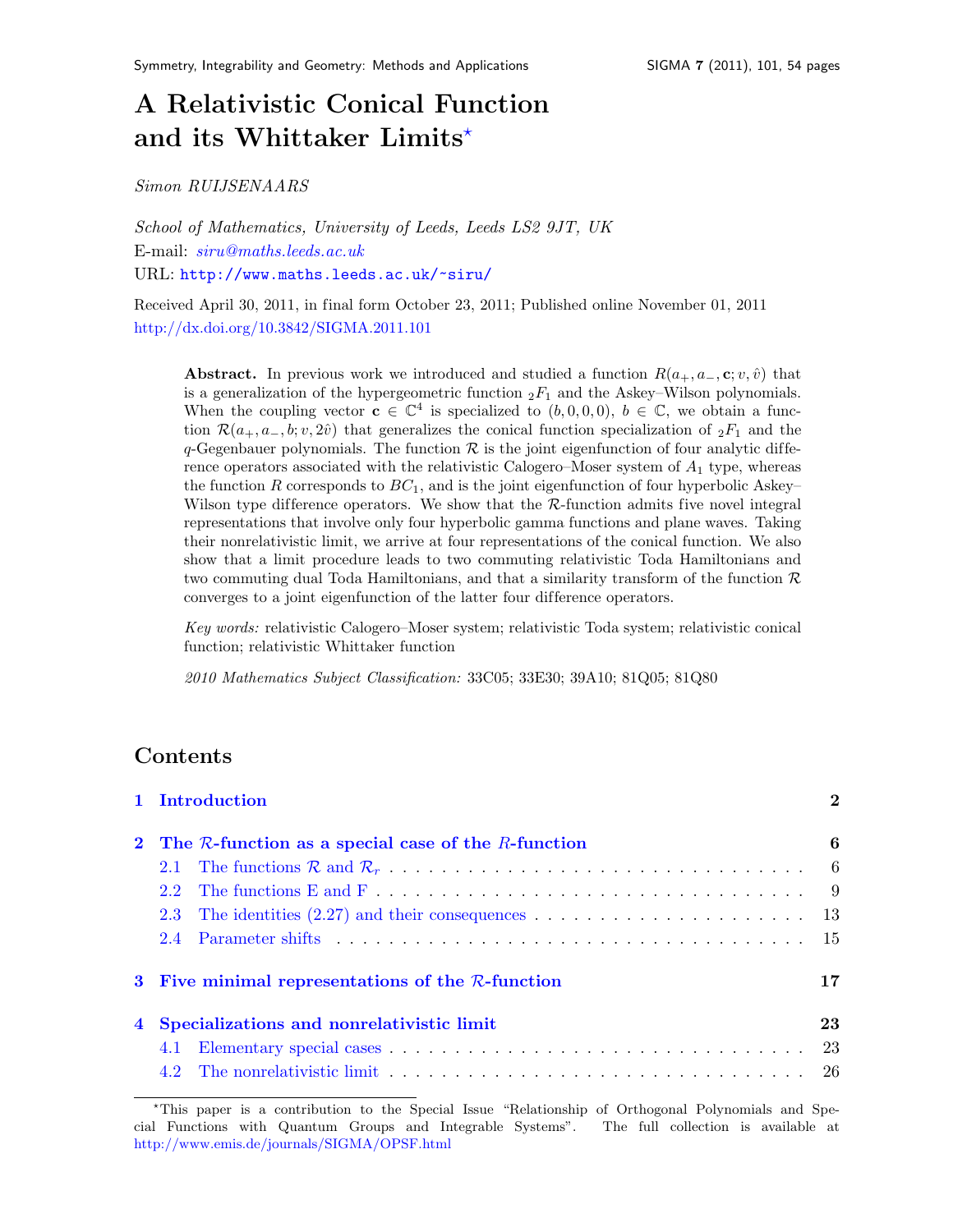| 5 The relativistic Toda case<br>5.1<br>5.2 | 31<br>-31 |
|--------------------------------------------|-----------|
| 6 The nonrelativistic Toda case            | 40        |
| A The hyperbolic gamma function            | 43        |
| <b>B</b> Proof of (A.33)                   | 46        |
| C Fourier transform formulas               | 48        |
| <b>References</b>                          | 53        |

### <span id="page-1-0"></span>1 Introduction

This article may be viewed as a continuation of our previous work on a 'relativistic' generalization R of the Gauss hypergeometric function  ${}_2F_1$ , introduced in [\[1\]](#page-52-1). The latter paper and two later parts in a series [\[2,](#page-52-2) [3\]](#page-52-3) will be referred to as I, II and III in the sequel. The definition of the  $R$ -function in I is in terms of a contour integral, whose integrand involves eight hyperbolic gamma functions. (We review this in Section [2,](#page-5-0) cf.  $(2.1)$ – $(2.5)$ .)

In recent years, van de Bult  $[4]$  tied in the R-function with the notion of modular double of the quantum group  $\mathcal{U}_q(sl(2,\mathbb{C}))$ , as defined by Faddeev [\[5\]](#page-52-5). As a spin-off, he obtained a new representation of the R-function. Also, van de Bult, Rains and Stokman [\[6\]](#page-52-6) have shown (among other things) that the 8-variable R-function

<span id="page-1-4"></span>
$$
R(a_+, a_-, \mathbf{c}; v, \hat{v}), \qquad a_+, a_-, v, \hat{v} \in \mathbb{C}, \qquad a_+/a_- \notin (-\infty, 0], \qquad \mathbf{c} \in \mathbb{C}^4,\tag{1.1}
$$

can be obtained as a limit of Spiridonov's 9-variable hyperbolic hypergeometric function [\[7\]](#page-52-7). Their novel viewpoint leads to a third representation for the R-function. (See Proposition 4.20 and Theorem 4.21 in [\[6\]](#page-52-6) for the latter two representations.)

In this paper we are concerned with a 5-variable specialization of the R-function, defined by

<span id="page-1-2"></span>
$$
\mathcal{R}(a_+, a_-, b; x, y) \equiv R(a_+, a_-, (b, 0, 0, 0); x, y/2). \tag{1.2}
$$

Suitable discretizations of this function give rise to the q-Gegenbauer polynomials, whereas discretizations of the R-function yield the Askey–Wilson polynomials, cf. I; moreover, the nonrelativistic limit of the R-function yields the conical function specialization of  ${}_2F_1$ . Hence it may be viewed as corresponding to the Lie algebra  $A_1$ , whereas the R-function can be tied in with  $BC_1$ .

The key new result of this paper concerning  $R$  consists of the integral representation

<span id="page-1-1"></span>
$$
\mathcal{R}(b;x,y) = \sqrt{\frac{\alpha}{2\pi}} \frac{G(2ib - ia)}{G(ib - ia)^2} \int_{\mathbb{R}} dz \frac{G(z + (x - y)/2 - ib/2)G(z - (x - y)/2 - ib/2)}{G(z + (x + y)/2 + ib/2)G(z - (x + y)/2 + ib/2)}.
$$
(1.3)

Here and throughout the paper we use parameters

<span id="page-1-5"></span>
$$
\alpha \equiv 2\pi/a_{+}a_{-}, \qquad a \equiv (a_{+} + a_{-})/2, \tag{1.4}
$$

 $G(a_{+}, a_{-}; z)$  is the hyperbolic gamma function (cf. Appendix [A\)](#page-42-0), and the dependence on  $a_{+}, a_{-}$ is suppressed. (We shall often do this when no confusion can arise.) Furthermore, in [\(1.3\)](#page-1-1) we choose at first

<span id="page-1-3"></span>
$$
(a_+, a_-, b, x, y) \in (0, \infty)^2 \times (0, 2a) \times \mathbb{R}^2.
$$
\n(1.5)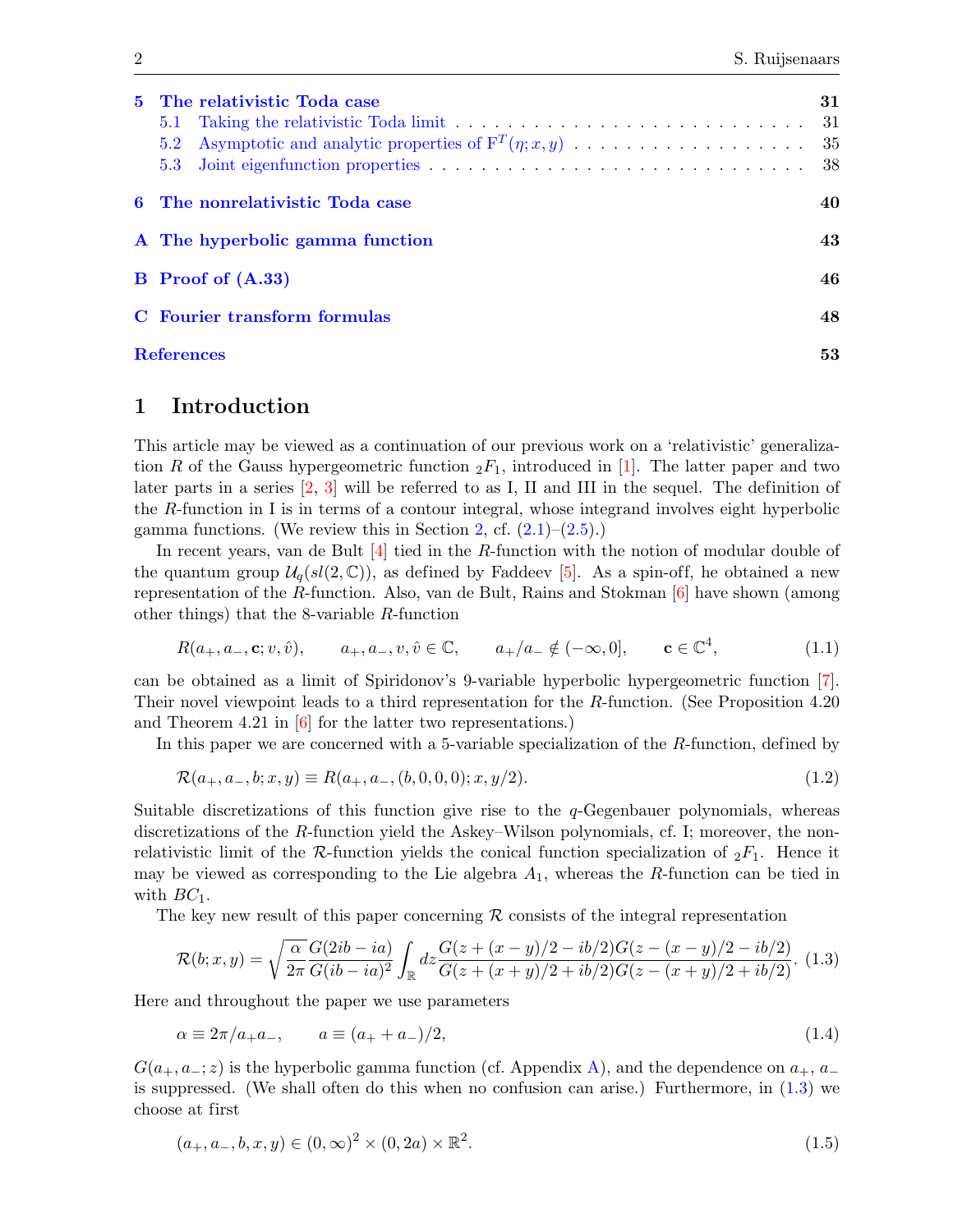By contrast to the previous three integral representations following from I,  $\left[4\right]$  and  $\left[6\right]$ , the integrand in [\(1.3\)](#page-1-1) involves only four hyperbolic gamma functions. We also obtain several closely related representations that involve in addition plane waves, cf.  $(3.47)$ – $(3.51)$ . As will transpire in Section [3,](#page-16-0) upon using the first one [\(1.3\)](#page-1-1) of these novel representations (which we dub 'minimal' representations) to introduce the  $R$ -function, it is possible to rederive in a more transparent and self-contained way a great many features that also follow upon specialization of the Rfunction theory, developed not only in I, II and III, but also in our later papers [\[8\]](#page-52-8) and [\[9\]](#page-52-9). Moreover, special cases and limits of the  $R$ -function are far more easily obtained from the minimal representations than from the original integral representation of I or from the alternative representations following from  $[4]$  and  $[6]$ . (The integrands of these earlier representations involve at least eight hyperbolic gamma function factors.)

A survey of the results of I–III and [\[8\]](#page-52-8) can be found in [\[10\]](#page-52-10), but the definition [\(1.2\)](#page-1-2) of the  $A_1$ -analog of the  $(BC_1)$  R-function dates back to the more recent paper [\[9\]](#page-52-9). In Section [2,](#page-5-0) we review in particular the pertinent results from [\[9\]](#page-52-9). However, we have occasion to add a lot more information that follows by specializing previous findings concerning the R-function and related functions to their  $A_1$  counterparts. This includes the asymptotic behavior and Hilbert space properties obtained in II and III, resp., which are adapted to the  $A_1$  setting in Subsection [2.2,](#page-8-0) and the parameter shifts obtained in [\[8\]](#page-52-8), which we focus on in Subsection [2.4.](#page-14-0) Moreover, in [\(2.27\)](#page-8-1) we detail the connection of the renormalized function

<span id="page-2-0"></span>
$$
\mathcal{R}_r(a_+, a_-, b; x, y) \equiv \frac{G(i b - i a)}{G(2i b - i a)} \mathcal{R}(a_+, a_-, b; x, y), \tag{1.6}
$$

to the  $A_1$  type functions  $M(ma_+ + na_-; x, y)$ ,  $m, n \in \mathbb{Z}$ , which featured in our previous papers  $[11]$  and  $[12]$ . We present the proof of  $(2.27)$  in Subsection [2.3,](#page-12-0) together with various corollaries.

Altogether, Section [2](#page-5-0) invokes a considerable amount of information from our previous work. We have attempted to sketch this in such a way that the reader need only consult the pertinent papers for quite technical aspects (in case of doubt and/or inclination, of course). Even so, it is probably advisable to skim through Section [2](#page-5-0) at first reading, referring back to it when the need arises.

By contrast, Section [3](#page-16-0) (combined with Appendices A and C) is largely self-contained. Its starting point is a hyperbolic functional identity that first arose as a specialization of elliptic functional identities expressing the relation of certain Hilbert–Schmidt integral kernels to the elliptic  $BC_1$  relativistic Calogero–Moser difference operators introduced by van Diejen [\[13\]](#page-52-13). We need not invoke these identities (which can be found in [\[14\]](#page-52-14), cf. also [\[15\]](#page-52-15)), since the relevant hyperbolic version is quite easily proved directly. The key point is that the hyperbolic identities can be rewritten in terms of two pairs of hyperbolic  $A_1$ -type relativistic Calogero–Moser difference operators  $A_{\pm}(b_j; x)$ ,  $j = 1, 2$ , with distinct couplings  $b_1$ ,  $b_2$ . The difference operators are given by

<span id="page-2-1"></span>
$$
A_{\delta}(b;x) \equiv \frac{s_{\delta}(x-ib)}{s_{\delta}(x)} T_{ia_{-\delta}}^{x} + \frac{s_{\delta}(x+ib)}{s_{\delta}(x)} T_{-ia_{-\delta}}^{x}, \qquad \delta = +, -.
$$
 (1.7)

Here, the translations are defined on analytic functions by

$$
(T_c^z f)(z) \equiv f(z - c), \qquad c \in \mathbb{C}^*.
$$
\n
$$
(1.8)
$$

Also, throughout this paper we use the abbreviations

<span id="page-2-2"></span>
$$
s_{\delta}(z) = \sinh(\pi z/a_{\delta}), \qquad c_{\delta}(z) = \cosh(\pi z/a_{\delta}), \qquad e_{\delta}(z) = \exp(\pi z/a_{\delta}), \qquad \delta = +, -. \tag{1.9}
$$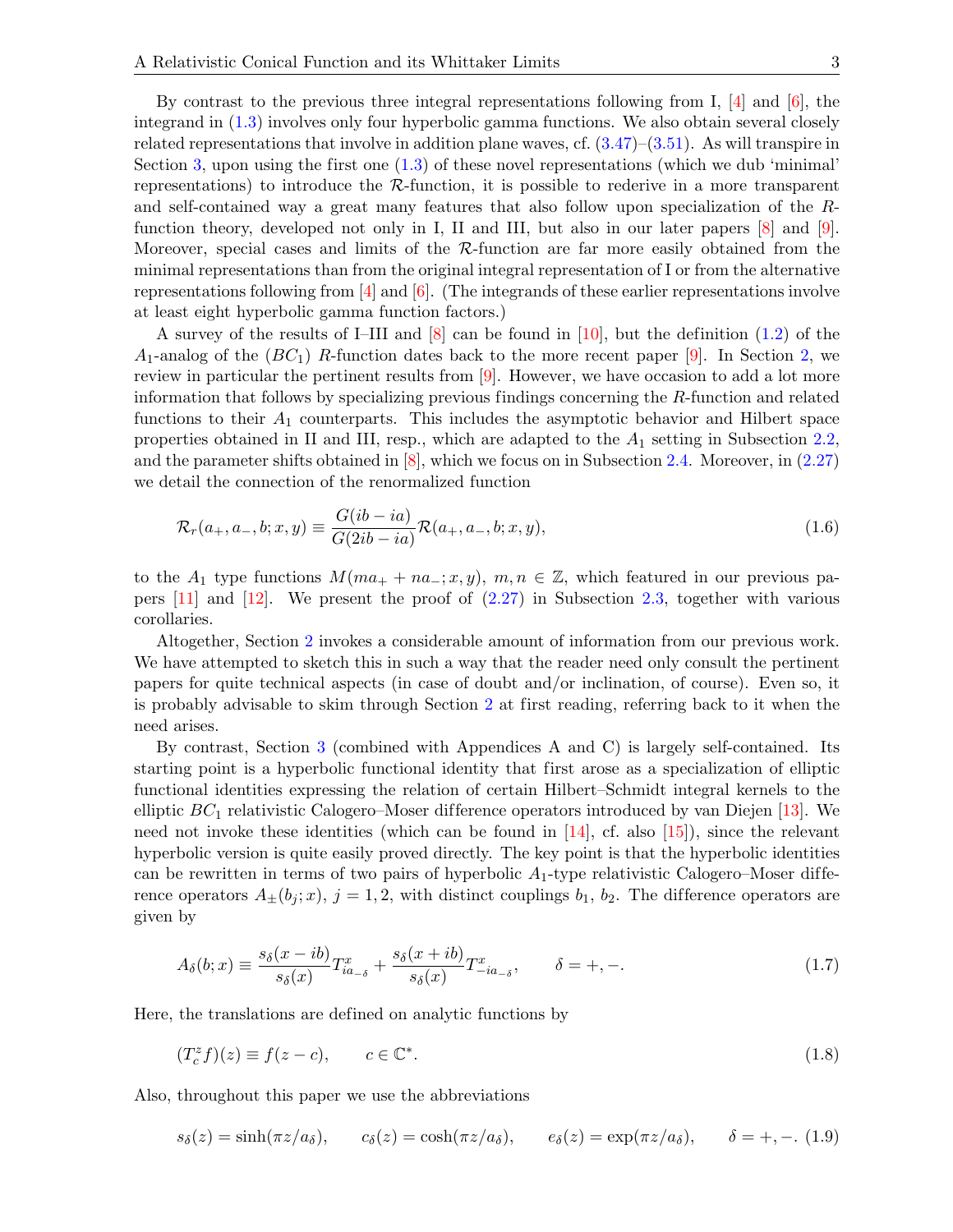Choosing  $b_1 = b$ ,  $b_2 = 0$ , an auxiliary function  $B(b; x, y)$  can be defined that satisfies the eigenvalue equations (at first under certain restrictions on the B-arguments)

<span id="page-3-1"></span>
$$
A_{\delta}(b;x)B(b;x,y) = 2c_{\delta}(y)B(b;x,y), \qquad \delta = +, -.
$$
\n(1.10)

More specifically, the function  $B(b; x, y)$  is the Fourier transform of the hyperbolic kernel function, which is a product of four hyperbolic gamma functions.

When we write the integrand of the integral defining  $B$  as a product of two factors that involve only two hyperbolic gamma functions, we can use the Plancherel relation and the explicit Fourier transform formula for factors of this type (derived in Appendix [C\)](#page-47-0) to obtain two new integral representations for B. In particular, this leads to a function  $C(b; x, y)$  given by

<span id="page-3-0"></span>
$$
C(b;x,y) \equiv \sqrt{\frac{\alpha}{2\pi}} \int_{\mathbb{R}} dz \frac{G(z+(x-y)/2 - ib/2)G(z-(x-y)/2 - ib/2)}{G(z+(x+y)/2 + ib/2)G(z-(x+y)/2 + ib/2)}.
$$
(1.11)

Comparing  $(1.11)$ ,  $(1.3)$  and  $(1.6)$ , we read off

<span id="page-3-2"></span>
$$
\mathcal{R}_r(b; x, y) = G(ib - ia)C(b; x, y). \tag{1.12}
$$

However, we need a further study of the  $C$ -function  $(1.11)$  to arrive at a proof of this relation to the function  $\mathcal{R}_r$ , as defined originally by  $(1.6)$  and  $(1.2)$ . Indeed, as already alluded to below [\(1.5\)](#page-1-3), we can use [\(1.11\)](#page-3-0) as a starting point to derive many features that C and  $\mathcal{R}_r$  have in common.

In particular, the general analysis in Appendix B of I can be applied to the integral on the r.h.s. of [\(1.11\)](#page-3-0), which yields a complete elucidation of the behavior of  $C(b; x, y)$  under meromorphic continuation. Moreover, via the  $A\Delta E$ s (analytic difference equations) [\(1.10\)](#page-3-1) and the manifest invariance of C under interchanging x and y, it follows that  $C(b; x, y)$  is a joint eigenfunction of the four  $A\Delta\Omega$  (analytic difference operators)

<span id="page-3-3"></span>
$$
A_{+}(b;x), \qquad A_{-}(b;x), \qquad A_{+}(b;y), \qquad A_{-}(b;y), \tag{1.13}
$$

with eigenvalues

<span id="page-3-4"></span>
$$
2c_{+}(y), \t 2c_{-}(y), \t 2c_{+}(x), \t 2c_{-}(x), \t (1.14)
$$

resp. This is also the case for  $\mathcal{R}_r(b; x, y)$  and, moreover, the equality [\(1.12\)](#page-3-2) can be shown for the special case  $y = ib$  by a further application of Appendix [C.](#page-47-0) The general case then follows by a uniqueness argument already used in Subsection [2.3.](#page-12-0)

We reconsider the special *b*-values

<span id="page-3-5"></span>
$$
b_{mn} \equiv ma_+ + na_-, \qquad m, n \in \mathbb{Z}, \tag{1.15}
$$

in Subsection [4.1,](#page-22-1) inasmuch as they satisfy  $b_{mn} \in (0, 2a)$ . Indeed, the new Fourier transform representations in Section [3](#page-16-0) are only well defined for  $b \in (0, 2a)$ , but they can be explicitly evaluated by a residue calculation when b is of this form. The key point is that the  $G$ -ratios in the integrand can then be written in terms of the hyperbolic cosines  $c_{\pm}(z)$  by using the G-A $\Delta$ Es [\(A.2\)](#page-42-1). In principle, this yields again the functions  $M(b_{mn}; x, y)$  from [\[11\]](#page-52-11), but we have not tried to push through a direct equality proof (as opposed to appealing to uniqueness).

Subsection [4.2](#page-25-0) deals with the nonrelativistic limit. Specializing the results of I yields the hypergeometric function in terms of which the conical function can be expressed (cf. Chapter 14 in  $[16]$ . The five minimal representations  $(3.47)$ – $(3.51)$  of the R-function lead to four representations  $(4.45)-(4.48)$  $(4.45)-(4.48)$  of the limit function. Rewriting them in terms of the conical function, three of these can be found in the literature (by looking rather hard). This is reassuring, since just as in I we were not able to get rigorous control on the nonrelativistic limits.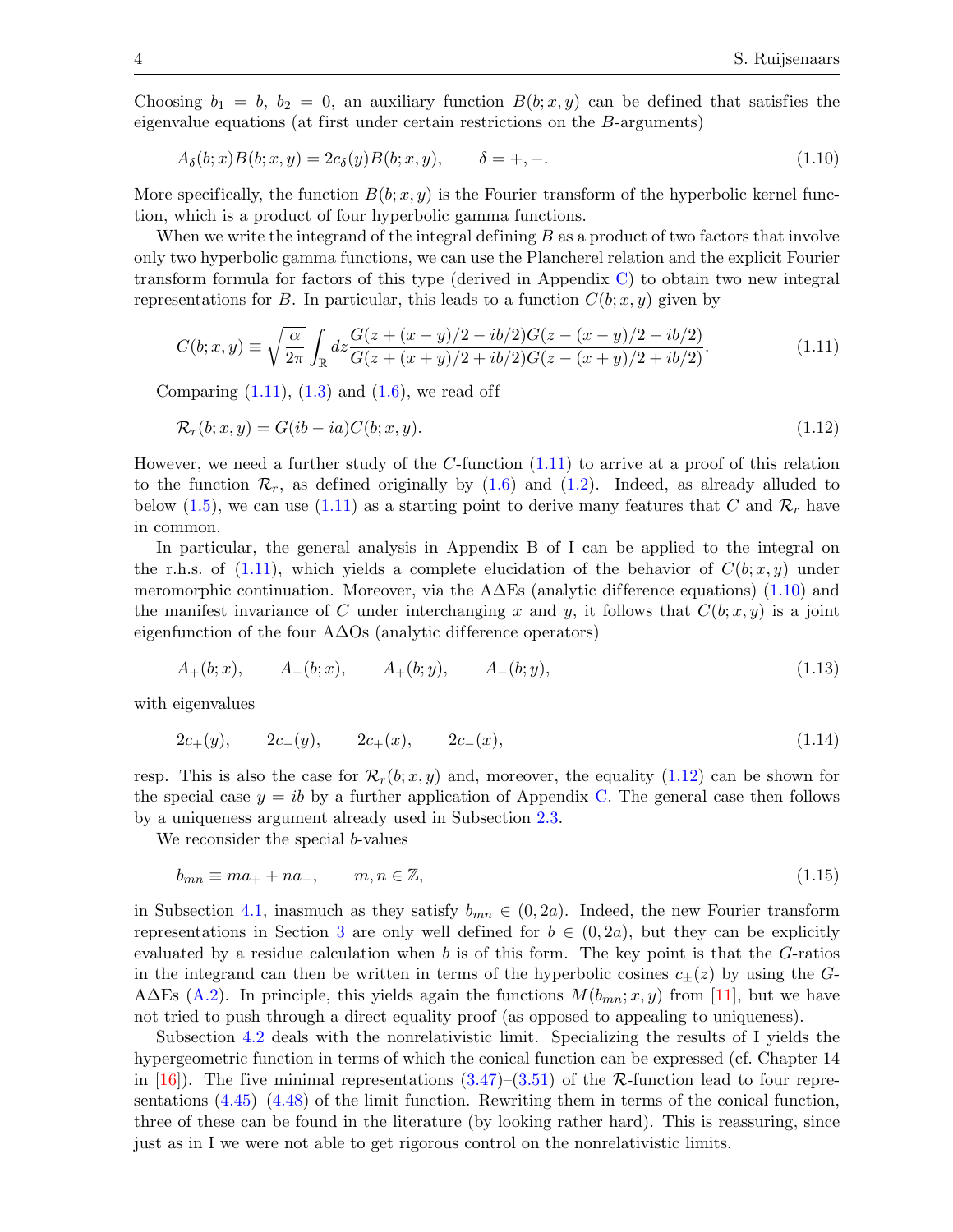In order to describe the results of Section [5,](#page-30-0) we begin by recalling that in our paper [\[17\]](#page-52-17) we arrived at relativistic nonperiodic Toda N-particle systems by taking a limit of the relativistic hyperbolic Calogero–Moser N-particle systems. In this limit the self-duality of the latter is not preserved, inasmuch as the dual commuting Hamiltonians have a very different character from the defining Hamiltonian and its commuting family. Specialized to the present context, this limit can be used to obtain a joint eigenfunction of two Toda Hamiltonians  $H_{\pm}^{T}(\eta; x)$  and two dual Toda Hamiltonians  $\hat{H}_{\pm}^T(\eta; y)$ , with the real parameter  $\eta$  playing the role of a coupling constant.

The limit transition proceeds in two stages. The first step is to set

<span id="page-4-2"></span>
$$
b = a - i\gamma, \qquad \gamma \in \mathbb{R}.\tag{1.16}
$$

At the classical level the analogous b-choice still yields real-valued Hamiltonians with a welldefined self-dual action-angle map and scattering theory [\[18\]](#page-53-0). Correspondingly, the four reduced  $N = 2$  quantum Hamiltonians at issue here are still formally self-adjoint for this b-choice. (They are similarity transforms of the A $\Delta$ Os [\(1.13\)](#page-3-3) with a weight function factor.) Moreover, restricting attention to

<span id="page-4-1"></span>
$$
(a_+, a_-, x, y) \in (0, \infty)^2 \times \mathbb{R}^2,
$$
\n(1.17)

their joint eigenfunction remains real-valued, although this reality property is no longer manifest: It hinges on a symmetry property under taking b to  $2a - b$ , which translates into evenness in the parameter  $\gamma$ .

The next step is to substitute

<span id="page-4-0"></span>
$$
x \to x + \Lambda, \qquad \gamma \to \eta + \Lambda,\tag{1.18}
$$

and take  $\Lambda$  to  $\infty$ . In this limit the Hamiltonians and their joint eigenfunction converge, whereas the dual Hamiltonians must be multiplied by a factor  $e_{\delta}(-\Lambda)$  to obtain a finite limit. This can be understood from their  $\Lambda$ -dependent eigenvalues  $2c_{\delta}(x + \Lambda)$  following from the x-shift [\(1.18\)](#page-4-0), cf. [\(1.14\)](#page-3-4). Indeed, after multiplication by this renormalizing factor the eigenvalues have the finite limits  $e_{\delta}(x)$ ,  $\delta = +, -$ .

The five representations of the  $R$ -function give rise to four representations of the relativistic Toda eigenfunction  $F^T(\eta; x, y)$ , namely [\(5.25\)](#page-33-0), [\(5.26\)](#page-33-1), [\(5.32\)](#page-33-2) and [\(5.33\)](#page-33-3). Suitably paired off, however, these different formulas express real-valuedness with  $(1.17)$  in effect. Taking this into account, we wind up with two essentially different representations that are intertwined via the Plancherel formula for the Fourier transform. The key formula involved here is derived in Corollary [C.2.](#page-52-18)

The results just delineated can be found in Subsection [5.1.](#page-30-1) In Subsection [5.2](#page-34-0) we first study the asymptotic behavior of  $F^{T}(\eta; x, y)$  for  $x \to \pm \infty$  and  $y \to \infty$ . We then clarify the analyticity properties of  $F^{T}(\eta; x, y)$  by introducing a similarity transform  $\mathcal{H}(x - \eta, y)$ . Using the four representations [\(5.54\)](#page-36-0)–[\(5.57\)](#page-36-1) of the latter, we show that the function  $\mathcal{H}(x, y)$  is holomorphic for  $(x, y) \in \mathbb{C}^2$ .

Subsection [5.3](#page-37-0) deals with the joint eigenfunction properties of  $F^{T}(\eta; x, y)$  and its similarity transforms. Formally, these follow from those of the R-function. However, the Toda limit is not easy to control analytically, and the direct derivation of the eigenvalue equations is not too hard and quite illuminating.

Our results in Section [5](#page-30-0) have some overlap with earlier results by Kharchev, Lebedev and Semenov-Tian-Shansky [\[19\]](#page-53-1), who obtained functions closely related to  $F^{T}(\eta; x, y)$  from the viewpoint of harmonic analysis for Faddeev's modular double of a quantum group [\[5\]](#page-52-5). The nonrelativistic nonperiodic Toda eigenfunctions are widely known as Whittaker functions, and meanwhile it has become customary to call eigenfunctions for q-Toda Hamiltonians Whittaker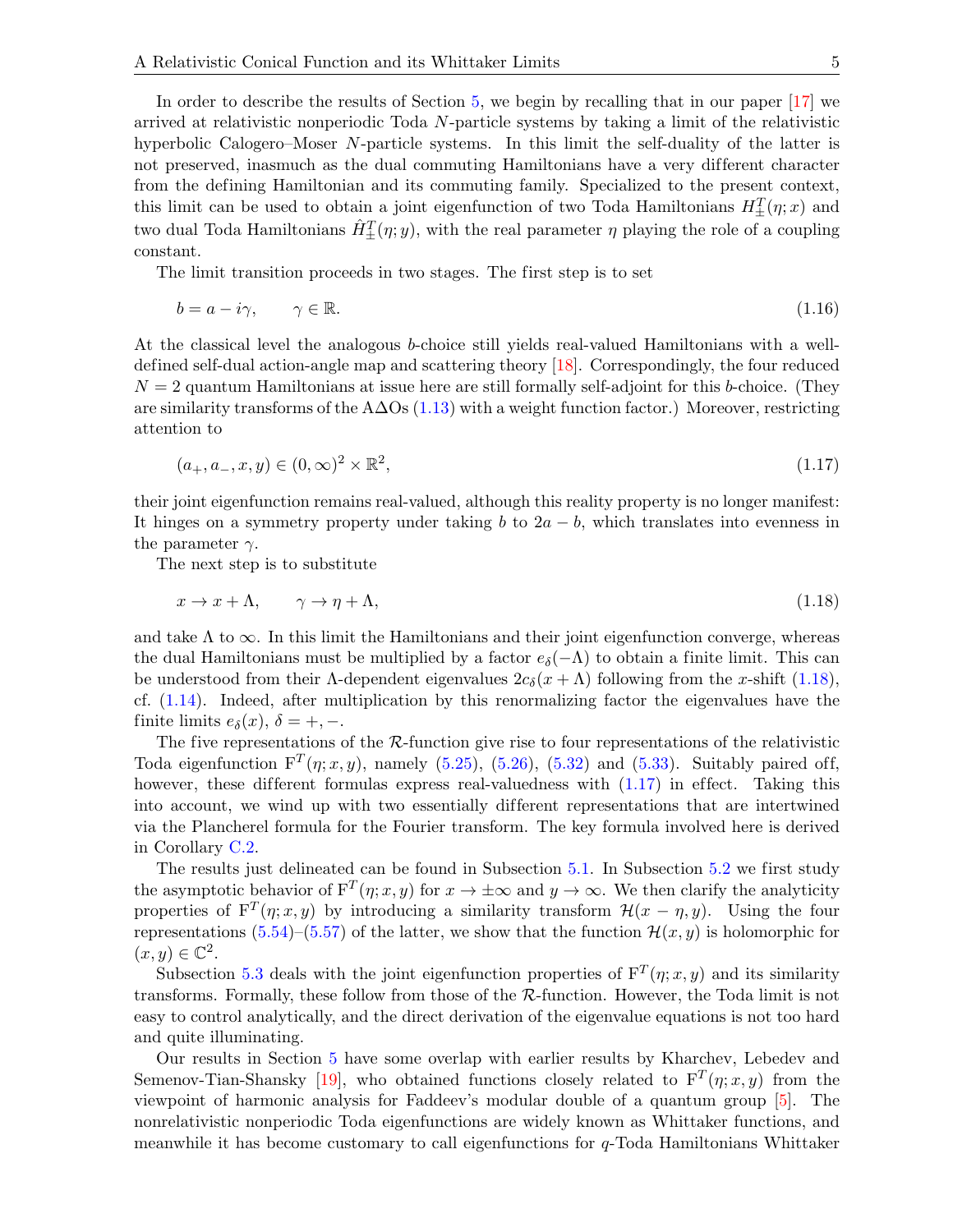functions as well. In particular, q-Whittaker functions were introduced by Olshanetsky and Rogov for rank 1 (their work can be traced from [\[20\]](#page-53-2)) and by Etingof for arbitrary rank [\[21\]](#page-53-3), and these functions have been further studied in various later papers (see e.g. [\[22\]](#page-53-4) and references given there). We would like to stress that these functions are quite dif ferent from the ones at issue here and in [\[19\]](#page-53-1). The crux is that the former are only well defined for  $q$  not on the unit circle, whereas here and in [\[19\]](#page-53-1) the eigenfunctions have a symmetric dependence on two generically distinct  $q$ 's, given by

$$
q_{+} = \exp(i\pi a_{+}/a_{-}), \qquad q_{-} = \exp(i\pi a_{-}/a_{+}). \tag{1.19}
$$

This state of affairs is closely related to the different character of the trigonometric gamma function (more widely known as the q-gamma function, with the restriction  $|q| \neq 1$  being indispensable) and the hyperbolic gamma function (which depends on parameters  $a_+$  and  $a_-$  in the right half plane).

In Section [6](#page-39-0) we study the nonrelativistic limit of the representations of the relativistic eigenfunction, arriving at two distinct representations for the nonperiodic Toda eigenfunction that have been known for a long time. Just as for the relativistic case, its property of being also an eigenfunction for a dual Hamiltonian seems not to have been observed before. (These duality features are the quantum counterparts of duality features of the pertinent action-angle maps, first pointed out in [\[17\]](#page-52-17).) To control one of the two pertinent limits, a novel limit transition for the hyperbolic gamma function is needed, whose proof is relegated to Appendix [B.](#page-45-0)

## <span id="page-5-0"></span>2 The  $\mathcal{R}$ -function as a special case of the  $R$ -function

#### <span id="page-5-1"></span>2.1 The functions  $\mathcal{R}$  and  $\mathcal{R}_r$

The R-function  $(1.1)$  is defined as a contour integral over a variable z, with the z-dependence of the integrand encoded in a product of eight hyperbolic gamma function factors. (See Appendix [A](#page-42-0) for a review of the relevant features of the hyperbolic gamma function.) Specifically, with suitable restrictions on the eight variables, the  $R$ -function is given by

<span id="page-5-2"></span>
$$
R(\mathbf{c}; v, \hat{v}) = \sqrt{\frac{\alpha}{2\pi}} \int_{\mathcal{C}} F(c_0; v, z) K(\mathbf{c}; z) F(\hat{c}_0; \hat{v}, z) dz.
$$
 (2.1)

Here we have

$$
\hat{c}_0 \equiv (c_0 + c_1 + c_2 + c_3)/2,\tag{2.2}
$$

$$
F(d; y, z) \equiv \frac{G(z \pm y + id - ia)}{G(\pm y + id - ia)},
$$
\n(2.3)

(with  $f(w \pm y)$  denoting  $f(w + y) f(w - y)$ ), and K is given by

<span id="page-5-4"></span>
$$
K(\mathbf{c}; z) \equiv \frac{1}{G(z+ia)} \prod_{j=1}^{3} \frac{G(is_j)}{G(z+is_j)},
$$
\n(2.4)

with new parameters

<span id="page-5-3"></span>
$$
s_1 \equiv c_0 + c_1 - a_-/2
$$
,  $s_2 \equiv c_0 + c_2 - a_+/2$ ,  $s_3 \equiv c_0 + c_3$ . (2.5)

Also, recall a and  $\alpha$  are defined by  $(1.4)$ .

We do not need the definition of the contour  $\mathcal C$  for general variable choices (this is discussed in I and Section 4 of the survey  $[10]$ ; instead we presently define C for the cases at issue. For the special **c**-choice in  $(1.2)$  we can use the duplication formula  $(A.10)$  to obtain

$$
K((b,0,0,0);z) = \mathcal{K}(b;z),\tag{2.6}
$$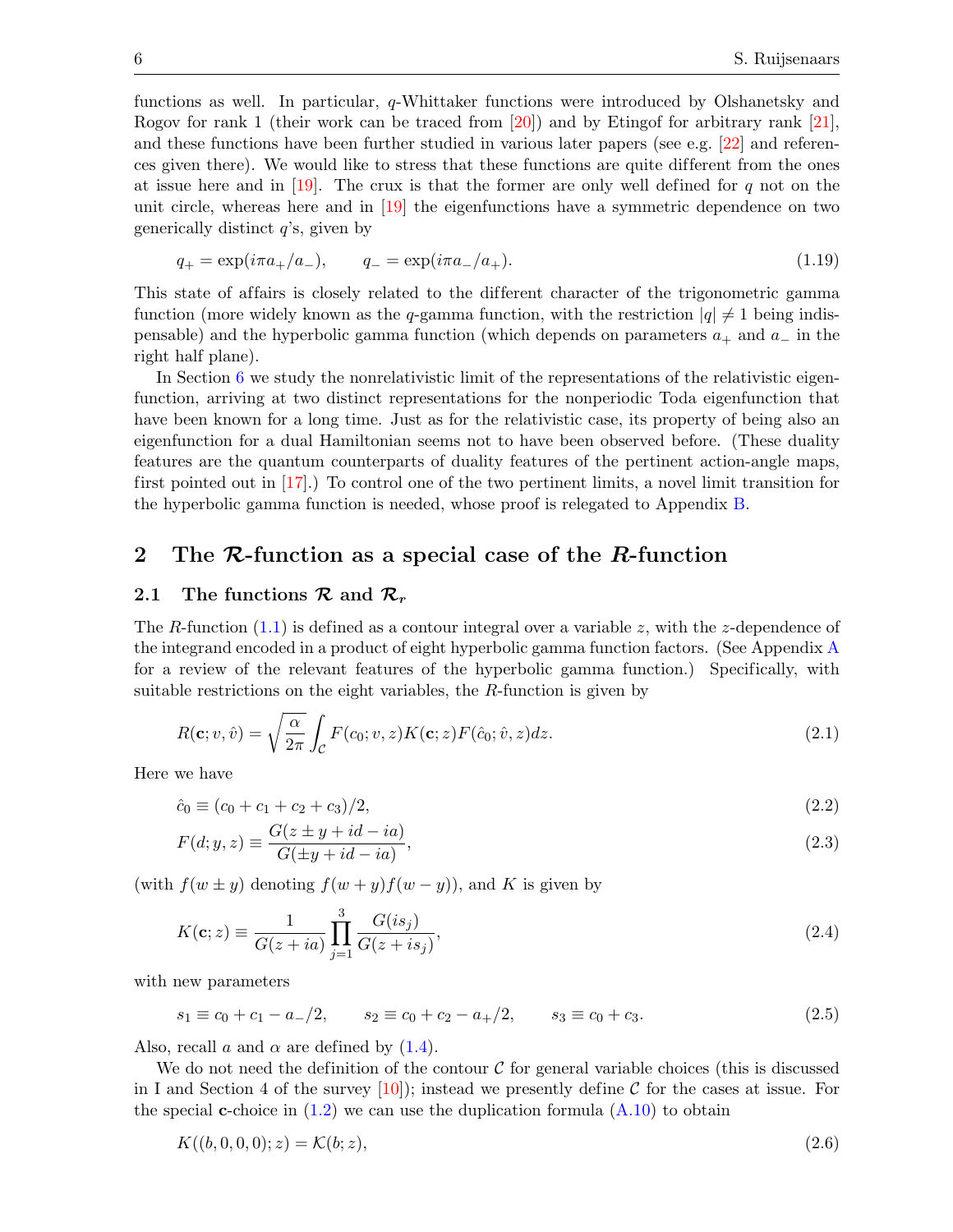where

$$
\mathcal{K}(b; z) \equiv \frac{1}{G(z+ia)} \frac{G(2ib-ia)}{G(ib-ia)} \frac{G(z+ib-ia)}{G(2z+2ib-ia)}.
$$
\n(2.7)

Using also the reflection equation  $(A.6)$  we deduce that  $\mathcal R$  is given by

<span id="page-6-0"></span>
$$
\mathcal{R}(b; x, y) = \left(\frac{\alpha}{2\pi}\right)^{1/2} \frac{G(2ib - ia)}{G(ib - ia)} G(\pm x - ib + ia) G(\pm y/2 - ib/2 + ia) \times \int_{\mathcal{C}} \frac{G(z \pm x + ib - ia)G(z + ib - ia)G(z \pm y/2 + ib/2 - ia)}{G(z + ia)G(2z + 2ib - ia)} dz.
$$
\n(2.8)

For the variable choice that is most relevant for Hilbert space purposes, namely,

<span id="page-6-3"></span>
$$
a_+, a_-, b, x, y > 0,\tag{2.9}
$$

the contour  $\mathcal C$  may be chosen equal to the real line in the z-plane, indented downwards near 0 so as to avoid a pole of  $\mathcal{K}(b; z)$ . From  $(A.17)$ – $(A.18)$  it follows that the poles of  $\mathcal{K}(b; z)$  are located on the imaginary axis at

$$
z - z_{kl} = 0, \t z - z_{kl} + ib = ia_+/2, \t ia_-/2, \t 0, \t k, l \in \mathbb{N}.
$$
\n
$$
(2.10)
$$

Thus they are above the contour, whereas the remaining z-poles of the integrand at

$$
z + z_{kl} = \pm x - ib, \ \pm y/2 - ib/2, \qquad k, l \in \mathbb{N}, \tag{2.11}
$$

are below C.

From the above representation it is immediate that  $\mathcal R$  is symmetric under the interchange of the parameters  $a_+$  and  $a_-$ :

<span id="page-6-2"></span>
$$
\mathcal{R}(a_+, a_-, b; x, y) = \mathcal{R}(a_-, a_+, b; x, y).
$$
\n(2.12)

It is not at all clear, however, that  $\mathcal R$  is also symmetric under the interchange of the positions x and y:

<span id="page-6-1"></span>
$$
\mathcal{R}(a_+, a_-, b; x, y) = \mathcal{R}(a_+, a_-, b; y, x). \tag{2.13}
$$

This self-duality feature follows in particular from a second relation between  $\mathcal R$  and  $R$ , namely,

<span id="page-6-4"></span>
$$
\mathcal{R}(b; x, y) = R((b, b, b, b)/2; x/2, y). \tag{2.14}
$$

(This is equation (4.8) in [\[9\]](#page-52-9).) Indeed, this second **c**-choice yields the same function  $\mathcal{K}(b; z)$  as the first one, so that substitution of  $(2.1)$  (with the same contour C) now yields  $(2.8)$  with x and y interchanged on the r.h.s.

There are two more **c**-choices that lead from R to R, namely,  $(b, 0, b, 0)$  and  $(b, b, 0, 0)$ . Specifically, from equations  $(4.6)$  and  $(4.7)$  in [\[9\]](#page-52-9) we have

<span id="page-6-6"></span><span id="page-6-5"></span>
$$
\mathcal{R}(a_+, a_-, b; x, y) = R(a_+, 2a_-, (b, 0, b, 0); x, y), \tag{2.15}
$$

$$
\mathcal{R}(a_+, a_-, b; x, y) = R(2a_-, a_+, (b, b, 0, 0); x, y).
$$
\n(2.16)

From the definition of the R-function we then obtain alternative integral representations for the  $\mathcal{R}\text{-function}$  from which the self-duality property  $(2.13)$  is manifest. (Indeed, since we have  $c_0 = \hat{c}_0 = b$  for these two choices, the integrand is invariant under the interchange of x and y.) On the other hand, the modular invariance property  $(2.12)$  is not at all clear, since the integral representations involve the hyperbolic gamma function with  $a_$  replaced by  $2a_$ . Using [\(A.11\)](#page-43-3),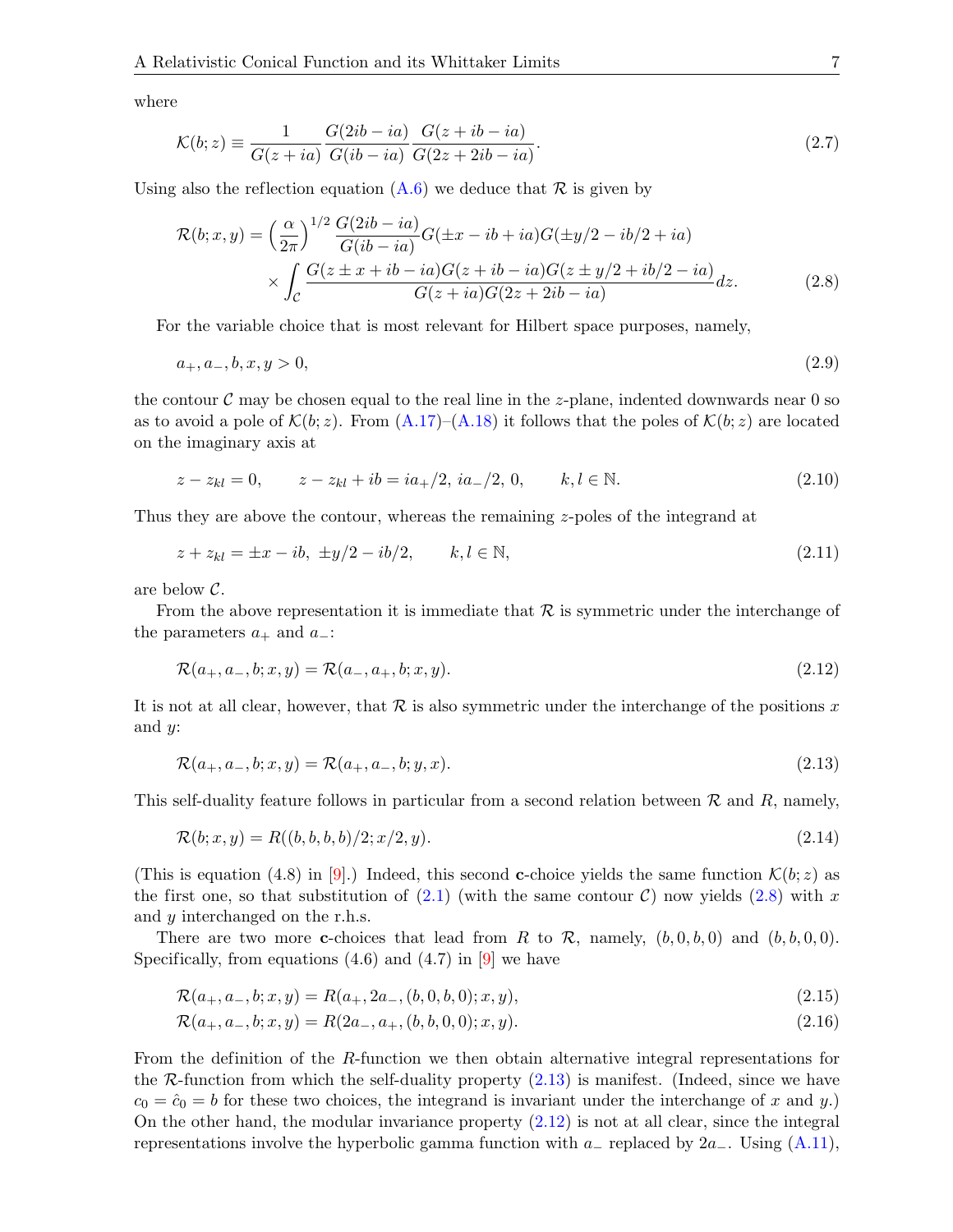they can be re-expressed in terms of the modular invariant function  $G(a_{+}, a_{-}; z)$ . However, the resulting integrand is then still not modular invariant. Since it seems not to simplify and does not look illuminating, we do not detail it any further.

The analyticity properties of the R-function are known in great detail from Theorem 2.2 in I, cf. also Section 4 in the survey [\[10\]](#page-52-10). Combining this theorem with the definition [\(1.2\)](#page-1-2) of  $\mathcal R$  and its self-duality property  $(2.13)$ , we deduce in particular that R extends from the intervals  $(2.9)$ to a meromorphic function in b, x and y, whose poles in x and y can only occur at the locations

<span id="page-7-3"></span>
$$
\pm z = 2ia - ib + z_{kl}, \qquad z = x, y, \qquad k, l \in \mathbb{N}.
$$
\n
$$
(2.17)
$$

We proceed to list further consequences of the R-function theory for  $\mathcal{R}$ . Two features that are clear from each of the above integral representations are evenness and scale invariance (given scale invariance of  $G$ :

<span id="page-7-1"></span>
$$
\mathcal{R}(b; x, y) = \mathcal{R}(b; \delta x, \delta' y), \qquad \delta, \delta' = +, -,
$$
\n(2.18)

<span id="page-7-2"></span>
$$
\mathcal{R}(a_+, a_-, b; x, y) = \mathcal{R}(\lambda a_+, \lambda a_-, \lambda b; \lambda x, \lambda y), \qquad \lambda > 0.
$$
\n
$$
(2.19)
$$

A less obvious feature is the explicit evaluation

<span id="page-7-0"></span>
$$
\mathcal{R}(b; x, ib) = 1. \tag{2.20}
$$

It follows from the formula

$$
R(\mathbf{c}; v, i\hat{c}_0) = 1,\tag{2.21}
$$

(cf. equation  $(3.26)$  in I or Section 6 in [\[10\]](#page-52-10)), by using any of the four relations  $(1.2)$ ,  $(2.14)$ , [\(2.15\)](#page-6-5), [\(2.16\)](#page-6-6). Defining next

$$
\mathcal{R}_n(x) \equiv \mathcal{R}(b; x, y_n), \qquad y_n \equiv ib + ina_-, \qquad n \in \mathbb{N}, \tag{2.22}
$$

the eigenvalue A $\Delta E$  (analytic difference equation) for  $A_{+}(b; y)$  entails

$$
\frac{s+(y_n - ib)}{s+(y_n)} \mathcal{R}_{n-1}(x) + \frac{s+(y_n + ib)}{s+(y_n)} \mathcal{R}_{n+1}(x) = 2c_+(x)\mathcal{R}_n(x). \tag{2.23}
$$

In view of  $(2.20)$ , it follows from this that  $\mathcal{R}_n$  is of the form

<span id="page-7-6"></span>
$$
\mathcal{R}_n(x) = P_n(c_+(x)),\tag{2.24}
$$

where  $P_n(z)$  is a polynomial in z of degree n and parity  $(-)^n$ . The relation of these polynomials to the q-Gegenbauer polynomials and to the Askey–Wilson polynomials associated with the four relevant **c**-choices is detailed at the end of Section 4 of [\[9\]](#page-52-9).

The renormalized R-function  $\mathcal{R}_r$  given by [\(1.6\)](#page-2-0) is the counterpart of the renormalized Rfunction  $R_r$  obtained from [\(2.1\)](#page-5-2) by omitting the product  $\prod_j G(is_j)$  in K, cf. [\(2.4\)](#page-5-4). (To see this, use  $(A.6)$  and  $(A.10)$ .) Clearly, it shares the features  $(2.12)$ ,  $(2.13)$ ,  $(2.18)$  and  $(2.19)$  of the  $\mathcal{R}\text{-function}$ , whereas  $(2.20)$  is replaced by

<span id="page-7-4"></span>
$$
\mathcal{R}_r(b; x, ib) = \frac{G(ib - ia)}{G(2ib - ia)}.\tag{2.25}
$$

The renormalizing factor in the function  $\mathcal{R}_r$  ensures that it has no poles that are independent of x and y, cf. Theorem 2.2 in I. More precisely,  $\mathcal{R}_r(a_+, a_-, b; x, y)$  extends to a function that is meromorphic in the domain

<span id="page-7-5"></span>
$$
D_{+} \equiv \left\{ (a_{+}, a_{-}, b, x, y) \in \mathbb{C}^{5} \mid \text{Re}\, a_{+} > 0, \text{ Re}\, a_{-} > 0 \right\},\tag{2.26}
$$

and whose poles can only occur at the locations [\(2.17\)](#page-7-3).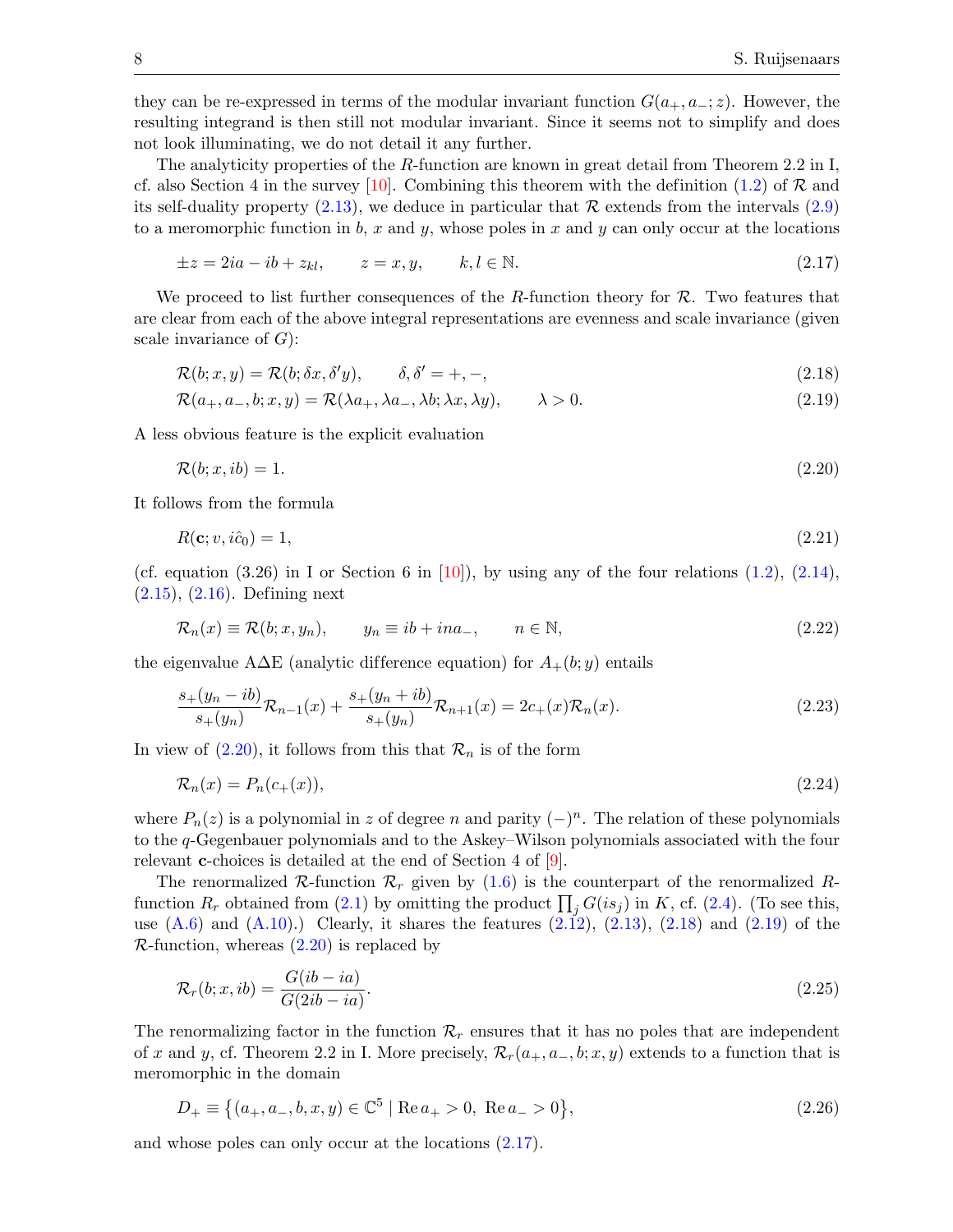It is not obvious, but true that for the special b-choices  $b_{mn}$  [\(1.15\)](#page-3-5) we have an equality

<span id="page-8-1"></span>
$$
\mathcal{R}_r(b_{mn}; x, y) = M(b_{mn}; x, y) + M(b_{mn}; -x, y), \qquad (2.27)
$$

where  $M(b_{mn}; x, y)$  is the function defined at the end of Section III in our paper [\[11\]](#page-52-11). Therefore,  $\mathcal{R}_r(b; x, y)$  is the continuous (indeed, real-analytic) interpolation to arbitrary  $b \in \mathbb{R}$  of the function given by equation (3.74) in [\[11\]](#page-52-11), which is defined only for the b-values  $b_{mn}$ . (Note the latter are dense in R when the ratio  $a_{+}/a_{-}$  is irrational.)

It will not cause surprise that in the free case we have

<span id="page-8-4"></span>
$$
M(b_{00}; x, y) = \exp(i\alpha xy/2). \tag{2.28}
$$

It would take us too far afield, however, to detail all of the functions  $M(b_{mn}; x, y)$ ,  $m, n \in \mathbb{Z}$ . For our purposes it is enough to specify their general structure: They are 'elementary' in the sense that they can be written

<span id="page-8-3"></span>
$$
M(b_{mn};x,y) = \exp(i\alpha xy/2)R_{mn}(e_+(x), e_-(x), e_+(y), e_-(y)),\tag{2.29}
$$

where  $R_{mn}$  is a rational function of its four arguments, cf. Section III in [\[11\]](#page-52-11). In Subsection [2.4](#page-14-0) we deduce this structure in another way (namely, by exploiting parameter shifts). Moreover, for the case where  $m$  and  $n$  are not both positive or both non-positive, this structure can be understood from the novel Fourier transform representations [\(3.48\)](#page-21-1)–[\(3.51\)](#page-21-0), cf. Subsection [4.1.](#page-22-1)

We postpone the proof of the equality assertion  $(2.27)$  to Subsection [2.3.](#page-12-0) An ingredient of this proof is the asymptotic behavior of  $\mathcal{R}_r(b; x, y)$  as x goes to  $\infty$ , and this is most easily obtained as a corollary of the asymptotics of a closely related function  $E(b; x, y)$ , defined by  $(2.38)$ .

#### <span id="page-8-0"></span>2.2 The functions E and F

The function  $E(b; x, y)$  can be viewed as a specialization of the function denoted  $\mathcal{E}(\gamma; v, \hat{v})$  in II and [\[10\]](#page-52-10). The relation between  $\gamma$  and **c** reads

$$
\gamma(a_+, a_-, \mathbf{c}) = (c_0 - a, c_1 - a_-/2, c_2 - a_+/2, c_3). \tag{2.30}
$$

In particular, the 'free' case  $c = 0$  yields

<span id="page-8-2"></span>
$$
\gamma_f \equiv (-a, -a_-/2, -a_+/2, 0). \tag{2.31}
$$

The switch from c to  $\gamma$  is crucial for uncovering further symmetries: The function  $\mathcal{E}(\gamma; v, \hat{v})$ is invariant under  $D_4$  transformations on  $\gamma$  (i.e., permutations and even sign changes), cf. II. (In  $[6]$  this  $D_4$  symmetry has been reobtained in a quite different way.) It is defined by

$$
\mathcal{E}(\gamma; v, \hat{v}) = \frac{\chi(\gamma)}{c(\gamma; v)c(\hat{\gamma}; \hat{v})} R_r(\gamma; v, \hat{v}).
$$
\n(2.32)

Here, the generalized  $(BC_1)$  Harish-Chandra c-function is given by

$$
c(\gamma; v) \equiv \frac{1}{G(2v + ia)} \prod_{\mu=0}^{3} G(v - i\gamma_{\mu}), \qquad (2.33)
$$

the dual of  $\gamma$  by

$$
\hat{\gamma} \equiv J\gamma, \qquad J \equiv \frac{1}{2} \begin{pmatrix} 1 & 1 & 1 & 1 \\ 1 & 1 & -1 & -1 \\ 1 & -1 & 1 & -1 \\ 1 & -1 & -1 & 1 \end{pmatrix}, \tag{2.34}
$$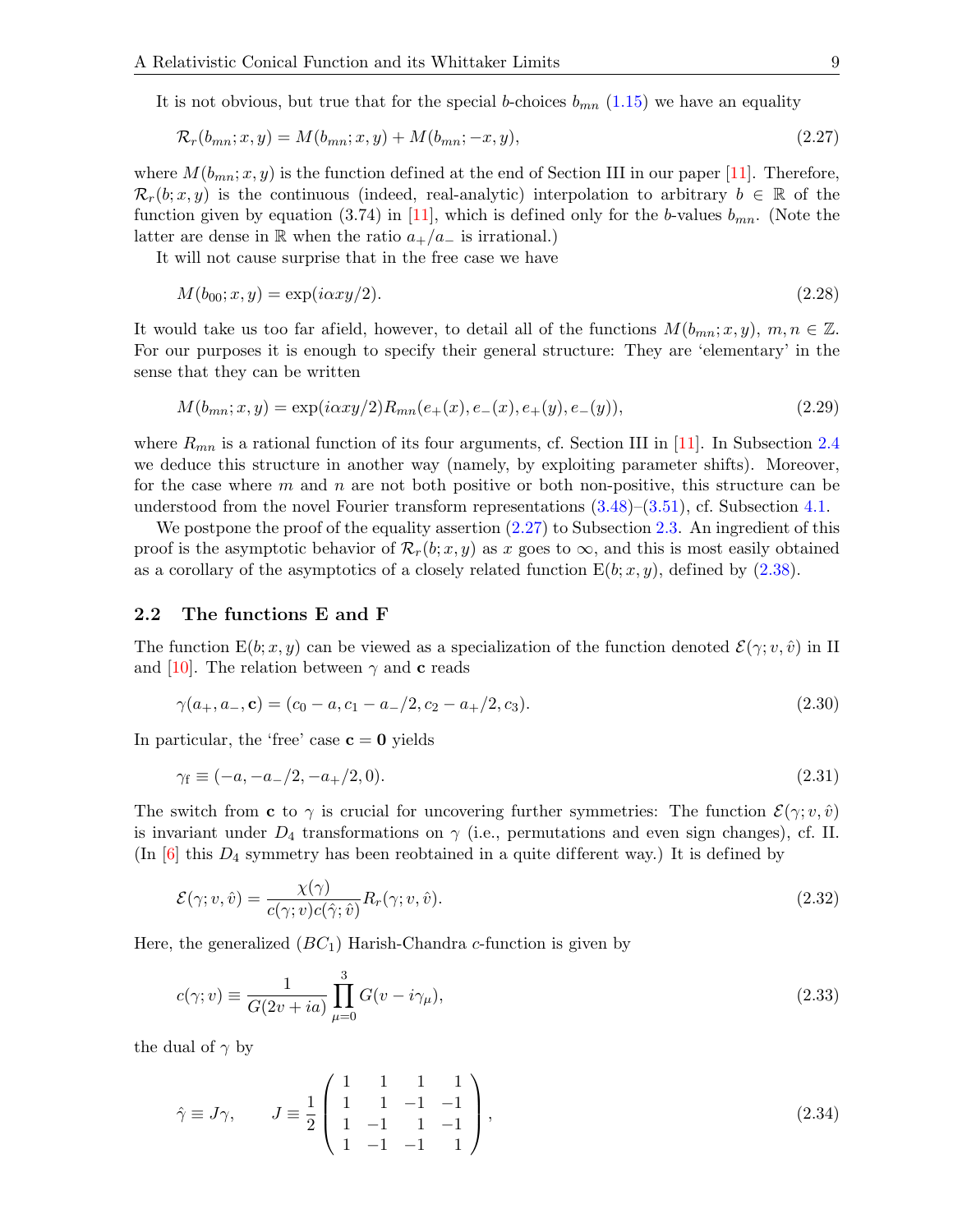and the constant by

$$
\chi(\gamma) \equiv \exp\left(i\alpha[\gamma \cdot \gamma/4 - \left(a_+^2 + a_-^2 + a_+a_-\right)/8\right], \qquad \alpha = 2\pi/a_+a_-\,. \tag{2.35}
$$

Denoting the  $\gamma$ -vectors corresponding to the two one-parameter families

$$
\mathbf{c} = (b, 0, 0, 0), (b, b, b, b)/2,\tag{2.36}
$$

by  $\gamma^{(1)}$ ,  $\gamma^{(2)}$ , it is easy to check that

<span id="page-9-1"></span><span id="page-9-0"></span>
$$
J\gamma^{(1)} = \gamma^{(2)}.\tag{2.37}
$$

Defining

$$
E(b; x, y) \equiv \mathcal{E}(\gamma^{(1)}; x, y/2), \qquad (2.38)
$$

a straightforward calculation (using the duplication formula  $(A.10)$ ) yields

<span id="page-9-2"></span>
$$
E(b; x, y) = \frac{\phi(b)}{c(b; x)c(b; y)} \mathcal{R}_r(b; x, y),
$$
\n(2.39)

where we have introduced the constant

<span id="page-9-4"></span>
$$
\phi(b) \equiv \exp(i\alpha b(b - 2a)/4),\tag{2.40}
$$

and generalized  $(A_1)$  Harish-Chandra c-function

<span id="page-9-3"></span>
$$
c(b; z) \equiv \frac{G(z + ia - ib)}{G(z + ia)}.\tag{2.41}
$$

Recalling  $(2.14)$  and using  $(2.37)$ , it readily follows that we also have

$$
E(b; x, y) = \mathcal{E}\left(\gamma^{(2)}; x/2, y\right). \tag{2.42}
$$

It involves more work to obtain the relations between E and  $\mathcal E$  corresponding to [\(2.15\)](#page-6-5) and  $(2.16)$ . Setting

$$
\gamma^{(3)} \equiv \gamma(a_+, 2a_-, (b, 0, b, 0)), \qquad \gamma^{(4)} \equiv \gamma(2a_-, a_+, (b, b, 0, 0)), \tag{2.43}
$$

these are given by

$$
E(a_+, a_-, b; x, y) = \mathcal{E}(a_+, 2a_-, \gamma^{(3)}; x, y) = \mathcal{E}(2a_-, a_+, \gamma^{(4)}; x, y).
$$
\n(2.44)

(These formulas amount to special cases of the doubling identity for the  $\mathcal{E}\text{-function obtained in}$ Section 6 of  $[9]$ .)

The relation [\(2.39\)](#page-9-2) between E and  $\mathcal{R}_r$  yields a similarity transformation turning the A $\Delta$ Os  $(1.13)$  into  $\mathcal{A}_{\pm}(b;x)$ ,  $\mathcal{A}_{\pm}(b;y)$ , where

<span id="page-9-5"></span>
$$
\mathcal{A}_{\delta}(b; z) \equiv c(b; z)^{-1} A_{\delta}(b; z) c(b; z) = T_{ia_{-\delta}}^{z} + V_{\delta}(b; z) T_{-ia_{-\delta}}^{z}, \qquad \delta = +, -,
$$
\n(2.45)

$$
V_{\delta}(b; z) \equiv \frac{s_{\delta}(z + ib)s_{\delta}(z - ib + ia_{-\delta})}{s_{\delta}(z)s_{\delta}(z + ia_{-\delta})}.
$$
\n(2.46)

From this it is easy to verify that these A $\Delta$ Os are formally self-adjoint operators on  $L^2(\mathbb{R})$  (by contrast to the A $\Delta$ Os [\(1.13\)](#page-3-3)), and that they are invariant under the transformation

$$
b \mapsto a_+ + a_- - b. \tag{2.47}
$$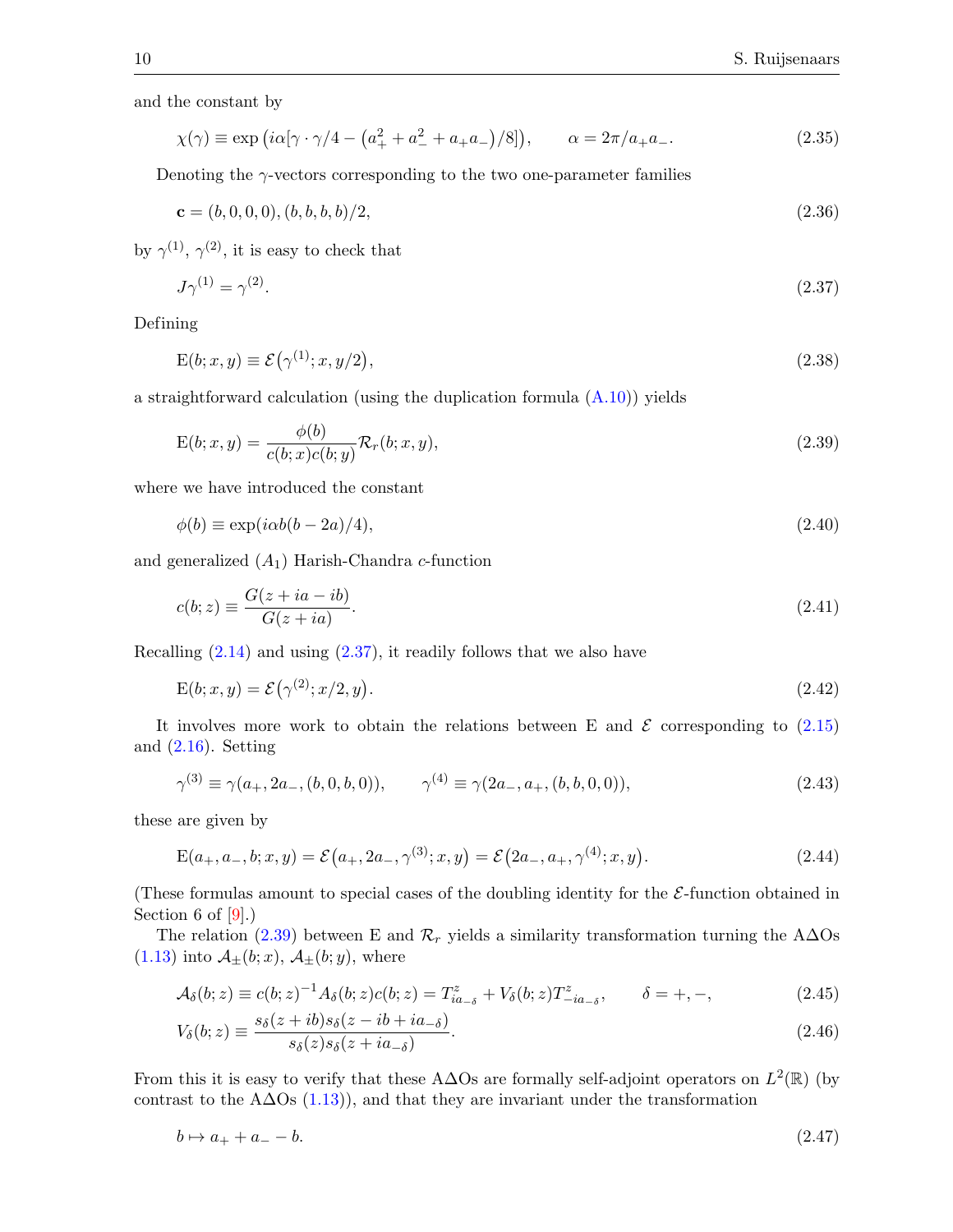It is not obvious, but true that we also have

<span id="page-10-2"></span>
$$
E(b; x, y) = E(a_{+} + a_{-} - b; x, y). \tag{2.48}
$$

This symmetry property can be derived from  $(2.38)$  and the  $D_4$  invariance of the  $\mathcal{E}\text{-function}$ : We have

<span id="page-10-1"></span>
$$
\gamma^{(1)} = (b - a, -a_{-}/2, -a_{+}/2, 0),\tag{2.49}
$$

so the map  $b \mapsto 2a - b$  yields a γ-vector related to  $\gamma^{(1)}$  by a sign flip of the first and last component.

Combining  $(2.39)$  and  $(2.41)$  with the analyticity features of  $\mathcal R$  (cf. the paragraph con-taining [\(2.17\)](#page-7-3)), we deduce that  $E(b; x, y)$  is meromorphic in b, x and y, with b-independent pole locations

$$
z = -2ia - z_{kl}, \qquad z = x, y, \qquad k, l \in \mathbb{N}, \tag{2.50}
$$

corresponding to the factor  $G(x + ia)G(y + ia)$ , and b-dependent poles at

$$
z = ib + z_{kl}
$$
,  $z = -ib + 2ia + z_{kl}$ ,  $z = x, y$ ,  $k, l \in \mathbb{N}$ . (2.51)

The main disadvantage of the function  $E(b; x, y)$  compared to the  $\mathcal{R}_r$ -function is that it is not even in x and y, since the c-functions in  $(2.39)$  are not even. Instead, it satisfies

$$
E(b; -x, y) = -u(b; x)E(b; x, y),
$$
\n(2.52)

where

<span id="page-10-3"></span>
$$
u(b; z) \equiv -c(b; z)/c(b; -z) = -G(z \pm (ia - ib))/G(z \pm ia). \tag{2.53}
$$

On the other hand, E inherits all other important properties of  $\mathcal{R}_r$ , and is the simplest function to use for Hilbert space purposes. In particular, it has the 'unitary asymptotics'

<span id="page-10-4"></span>
$$
E(b; x, y) \sim \exp(i\alpha xy/2) - u(b; -y)\exp(-i\alpha xy/2),
$$
  
\n
$$
b \in \mathbb{R}, \qquad y \in (0, \infty), \qquad x \to \infty,
$$
\n(2.54)

cf. Theorem 1.2 in II. Here, the u-function encodes the scattering associated with the A $\Delta$ Os  $\mathcal{A}_{\pm}(b;x)$ , reinterpreted as commuting self-adjoint operators on the Hilbert space  $L^2((0,\infty),dx)$ . More precisely, using corresponding results on the  $\mathcal{E}\text{-function from II and III, it follows that the}$ generalized Fourier transform

<span id="page-10-5"></span>
$$
\mathcal{F}: \ \mathcal{C} \equiv C_0^{\infty}((0,\infty)) \subset \hat{\mathcal{H}} \equiv L^2((0,\infty),dy) \to \mathcal{H} \equiv L^2((0,\infty),dx), \tag{2.55}
$$

defined by

<span id="page-10-0"></span>
$$
(\mathcal{F}\psi)(x) \equiv \left(\frac{\alpha}{4\pi}\right)^{1/2} \int_0^\infty E(b; x, y)\psi(y)dy, \qquad \psi \in \mathcal{C}, \tag{2.56}
$$

extends to a unitary operator, provided the coupling b is suitably restricted. Specifically, it suffices to require

$$
b \in [0, a_+ + a_-]. \tag{2.57}
$$

The self-adjointness of the operators  $\hat{A}_+(b)$  on H associated to the A∆Os  $A_+(b; x)$  for b in this interval can then be easily understood from the unitarity of  $\mathcal{F}$ : they are the pullbacks to  $\mathcal{H}$ under F of the self-adjoint operators of multiplication by  $2c_{\pm}(y)$  on  $\hat{\mathcal{H}}$ .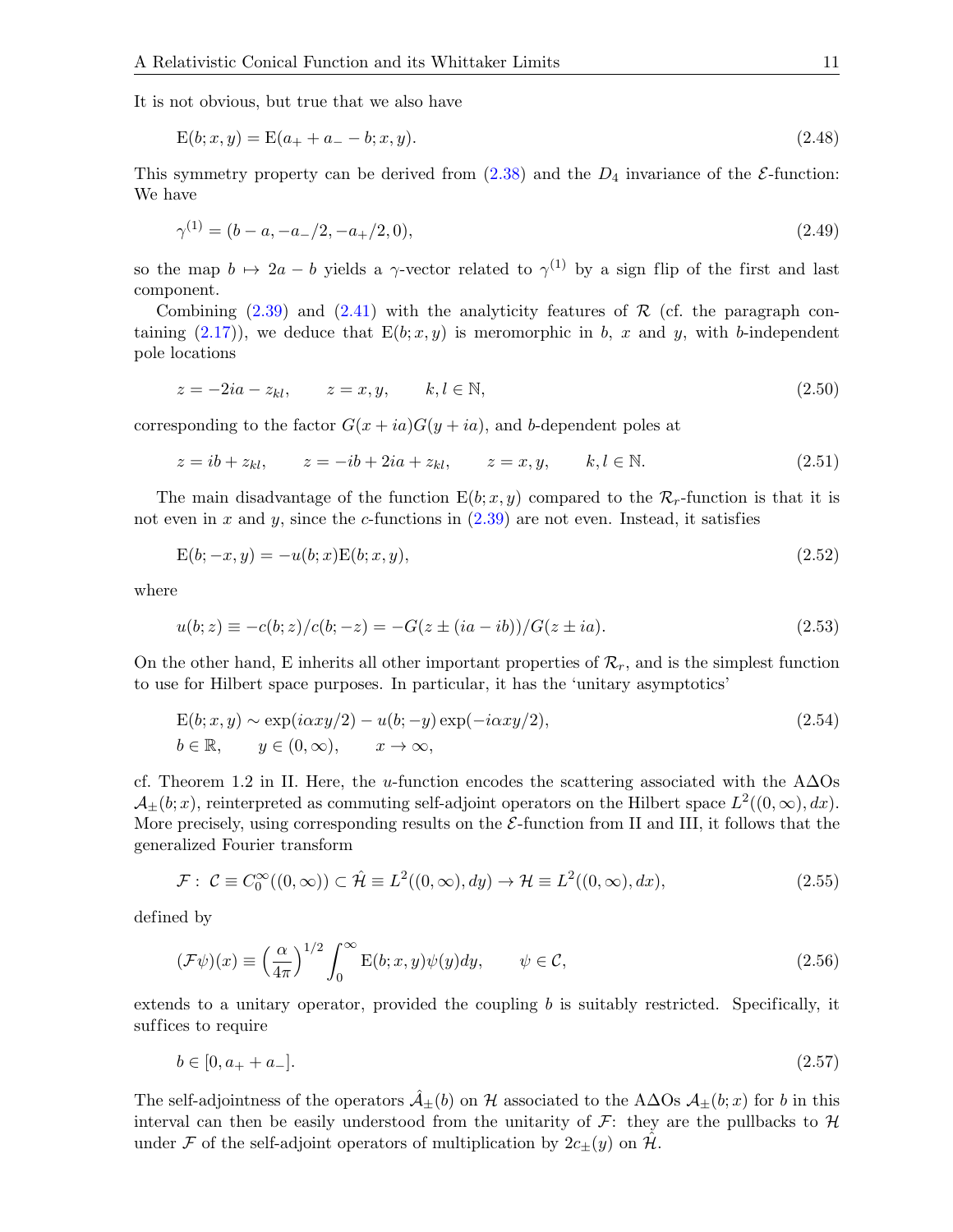As already mentioned, these statements follow from II and III by specialization, but it may help to look first at Section 9 in the survey [\[10\]](#page-52-10). Starting from the representation  $(2.38)$ , the vector  $\gamma^{(1)}$  belongs to the polytope P given by equation (9.2) in [\[10\]](#page-52-10), provided  $b \in (0, 2a)$ . Therefore, the transform associated with  $\mathcal{E}(\gamma^{(1)}; v, \hat{v})$  (defined by equation (9.4)) is an isometry. As a consequence, the transform  $(2.56)$  is an isometry. (The normalization factor in  $(2.56)$  differs from that in equation (9.4) in [\[10\]](#page-52-10) to accommodate the scale factor  $1/2$  in the y-dependence of  $\mathcal E$  in [\(2.38\)](#page-9-0).) Isometry of the inverse transform is then clear from the self-duality of  $E(b; x, y)$ . Next, for  $b = 0$  we have the identity

<span id="page-11-1"></span>
$$
E(0; x, y) = \mathcal{R}_r(0; x, y) = 2\cos(\alpha xy/2),\tag{2.58}
$$

cf.  $(2.39)-(2.41)$  $(2.39)-(2.41)$  and equation  $(7.33)$  in [\[10\]](#page-52-10) (also, note that for  $b=0$  we have  $\gamma^{(1)}=\gamma_f$ , cf.  $(2.49)$ ) and  $(2.31)$ . In view of the symmetry  $(2.48)$ , it follows that F amounts to the cosine transform for  $b = 0$  and  $b = 2a$ , so these transforms are unitary as well. More generally, we obtain a family of unitary operators

$$
\mathcal{F}(a_+, a_-, b), \qquad (a_+, a_-, b) \in \Pi_u \equiv (0, \infty)^2 \times [0, a_+ + a_-], \tag{2.59}
$$

which is strongly continuous on the parameter set  $\Pi_u$  and satisfies

<span id="page-11-3"></span>
$$
\mathcal{F}(a_+, a_-, b) = \mathcal{F}(a_+, a_-, a_+ + a_- - b),\tag{2.60}
$$

cf. Theorem 3.3 in III.

The G-function asymptotics  $(A.13)$  entails that the c-function  $(2.41)$  has asymptotics

<span id="page-11-0"></span>
$$
c(b; x) \sim \phi(b)^{\pm 1} \exp(\mp \alpha bx/2), \qquad \text{Re}(x) \to \pm \infty,
$$
\n(2.61)

with  $\phi(b)$  given by [\(2.40\)](#page-9-4). Hence the *u*-function [\(2.53\)](#page-10-3) has asymptotics

$$
u(b;x) \sim -\phi(b)^{\pm 2}, \qquad \text{Re}(x) \to \pm \infty. \tag{2.62}
$$

Also, the reflection equation  $(A.6)$  and the complex conjugation relation  $(A.9)$  entail

$$
u(b; -x)u(b; x) = 1, \t |u(b; x)| = 1, \t b, x \in \mathbb{R}.
$$
\t(2.63)

Thus, if we set

<span id="page-11-5"></span>
$$
F(b; x, y) \equiv \phi(b)^{-1}(-u(b; x))^{1/2}(-u(b; y))^{1/2}E(b; x, y), \qquad b, x, y > 0,
$$
\n(2.64)

(with the square root phase factors reducing to 1 for  $b = 0$ ), then F has asymptotics

$$
F(b; x, y) \sim [-u(b; y)]^{1/2} \exp(i\alpha xy/2) + [-u(b; y]^{-1/2} \exp(-i\alpha xy/2), \qquad x \to \infty,
$$
 (2.65)

and if we replace E by F in the above unitary transform  $(2.56)$ , we retain unitarity.

Introducing the weight function

<span id="page-11-4"></span>
$$
w(b; x) \equiv 1/c(b; \pm x) = G(\pm x + ia) / G(\pm x + ia - ib), \tag{2.66}
$$

we have

$$
w(b; x) > 0, \qquad b, x > 0,\tag{2.67}
$$

and we can also write F in terms of  $\mathcal{R}_r$  as

<span id="page-11-2"></span>
$$
F(b; x, y) = w(b; x)^{1/2} w(b; y)^{1/2} \mathcal{R}_r(b; x, y), \qquad b, x, y > 0,
$$
\n(2.68)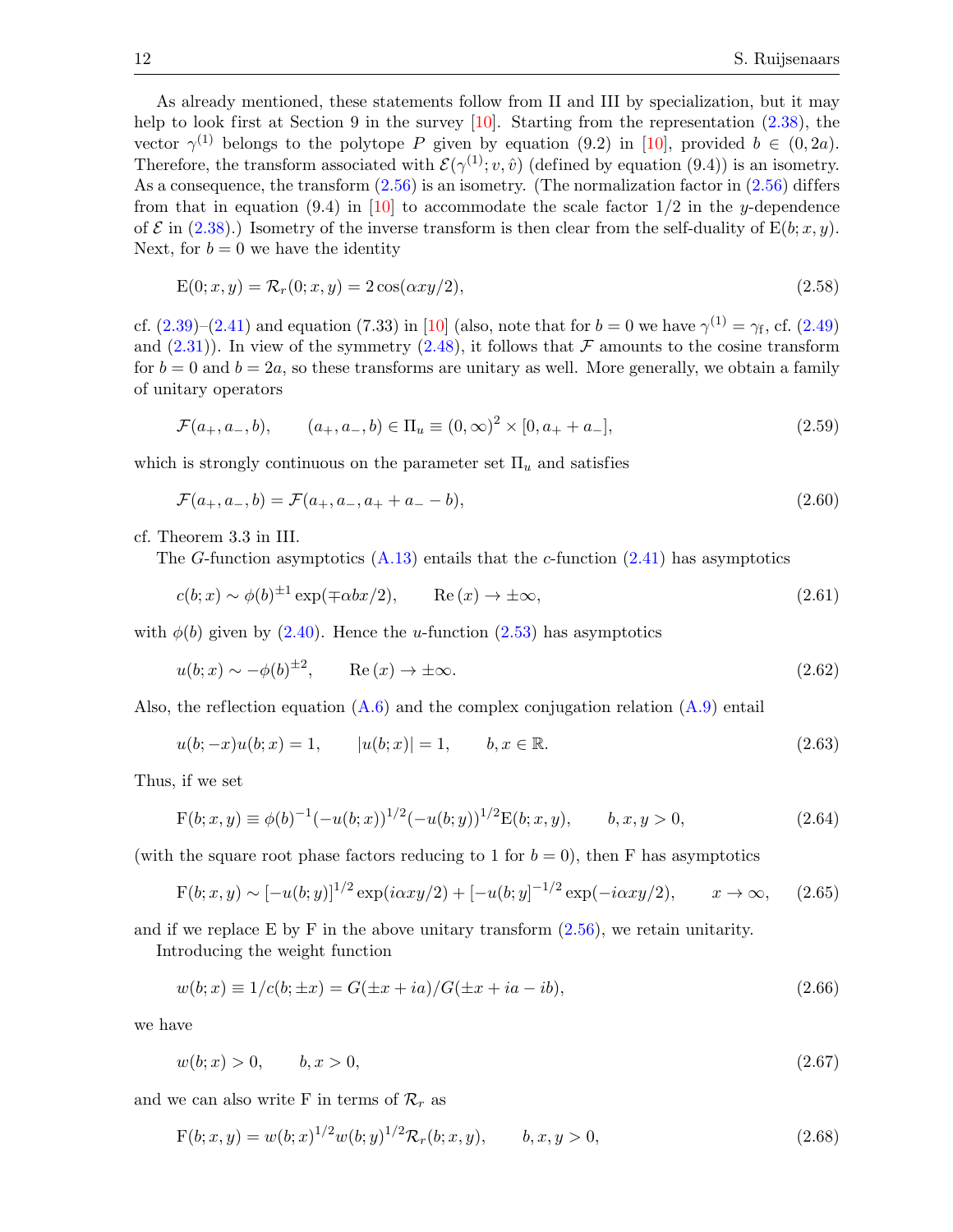with the positive square roots understood. Hence, F is a joint eigenfunction of the  $\Lambda\Delta\text{Os}$  $H_{\pm}(b; x)$  and  $H_{\pm}(b; y)$  with eigenvalues [\(1.14\)](#page-3-4), where

<span id="page-12-4"></span>
$$
H_{\delta}(b; z) \equiv w(b; z)^{1/2} A_{\delta}(b; z) w(b; z)^{-1/2}
$$
  
= 
$$
\sum_{\tau = +,-} \left( \frac{s_{\delta}(z - \tau ib)}{s_{\delta}(z)} \right)^{1/2} T_{\tau ia_{-\delta}}^{z} \left( \frac{s_{\delta}(z + \tau ib)}{s_{\delta}(z)} \right)^{1/2}.
$$
 (2.69)

From the  $G$ -A $\Delta$ Es [\(A.2\)](#page-42-1) we deduce

<span id="page-12-1"></span>
$$
w(b; x) = 4s_+(x)s_-(x)w_r(b; x), \qquad w_r(b; x) \equiv G(\pm x - ia + ib). \tag{2.70}
$$

For  $b \in (0, 2a)$  the reduced weight function  $w_r(b; x)$  is positive for all real x, and since it is also even, its positive square root for  $x > 0$  has a real-analytic extension to an even positive function on all of R. By contrast, it is clear from  $(2.70)$  that  $w(b; x)^{1/2}$ ,  $x > 0$ , extends to an odd real-analytic function on R. As a consequence, one can also view the transform associated with  $F(b; x, y)$ ,  $b \in (0, 2a)$ , as a unitary transform from the odd subspace of  $L^2(\mathbb{R}, dy)$  onto the odd subspace of  $L^2(\mathbb{R}, dx)$ . This is the viewpoint taken in [\[12\]](#page-52-12), where we studied this transform (among other ones) for the special b-values  $Na_+$  with  $N \in \mathbb{N}^*$ . As shown there, for  $b > 2a$ unitarity and self-adjointness generically break down in a way that can be understood in great detail.

To be sure, the precise connection between the above functions F and  $\mathcal{R}_r$  and the functions  $F_r$ and  $E_r$  from [\[12\]](#page-52-12) is not clear at face value. But the latter are derived from the functions  $M((N + 1)a_+; x, y)$  of [\[11\]](#page-52-11), as specified below equation (1.42) in [\[12\]](#page-52-12), so this connection is encoded in the identities [\(2.27\)](#page-8-1) for the special cases  $(m, n) = (N + 1, 0), N \in \mathbb{N}$ .

#### <span id="page-12-0"></span>2.3 The identities  $(2.27)$  and their consequences

We proceed to prove the general identities  $(2.27)$ . Our reasoning involves in particular a comparison of the behavior for  $x \to \infty$  of the functions on the l.h.s. and r.h.s. For  $\mathcal{R}_r(b; x, y)$  this asymptotics easily follows upon combining  $(2.39)$ ,  $(2.54)$  and  $(2.61)$ :

<span id="page-12-2"></span>
$$
\mathcal{R}_r(b; x, y) \sim \exp(-\alpha bx/2) \sum_{\tau=+,-} c(b; \tau y) \exp(\tau i \alpha xy/2),
$$
\n
$$
b \in \mathbb{R}, \qquad y > 0, \qquad x \to \infty.
$$
\n(2.71)

Next, we consider the functions  $M(b_{mn}; \pm x, y)$ . To begin with, they are eigenfunctions of the four A∆Os [\(1.13\)](#page-3-3) (where  $b = b_{mn}$ ) with eigenvalues [\(1.14\)](#page-3-4), cf. Theorem II.3 in [\[11\]](#page-52-11). Their 'elementary' form  $(2.29)$  follows from equations  $(3.65)$ – $(3.68)$  in [\[11\]](#page-52-11). The function  $K_{N_+,N_-}(a_+,a_-;x,y)$  occurring in these formulas is specified in equation (3.2), with  $S_{N_\delta}$  given by equation (2.21). In turn, the coefficients in equation (2.21) are defined via equations (2.2)–(2.5) in [\[11\]](#page-52-11). (See also Subsection [4.1](#page-22-1) for more information on these special cases.) It is straightforward to obtain the asymptotics for  $\text{Re}(x) \to \infty$  from these explicit formulas. Specifically, this yields

<span id="page-12-3"></span>
$$
M(b_{mn}; \pm x, y) = \exp(-\alpha b_{mn}x/2)c(b_{mn}; \pm y)e^{\pm i\alpha xy/2}[1 + O(e^{-\rho \text{Re}(x)})],
$$
\n
$$
y > 0, \qquad \text{Re}(x) \to \infty.
$$
\n(2.72)

The decay rate  $\rho$  is the minimum of the two numbers  $2\pi/a_{\pm}$ , and the implied constant can be chosen uniform for  $\text{Im}(x)$  varying over  $\mathbb{R}$ .

Comparing  $(2.71)$  and  $(2.72)$ , it follows that the functions on the l.h.s. and r.h.s. of  $(2.27)$ have the same asymptotics for  $x \to \infty$ . It therefore suffices to prove that for fixed  $a_+, a_-, y > 0$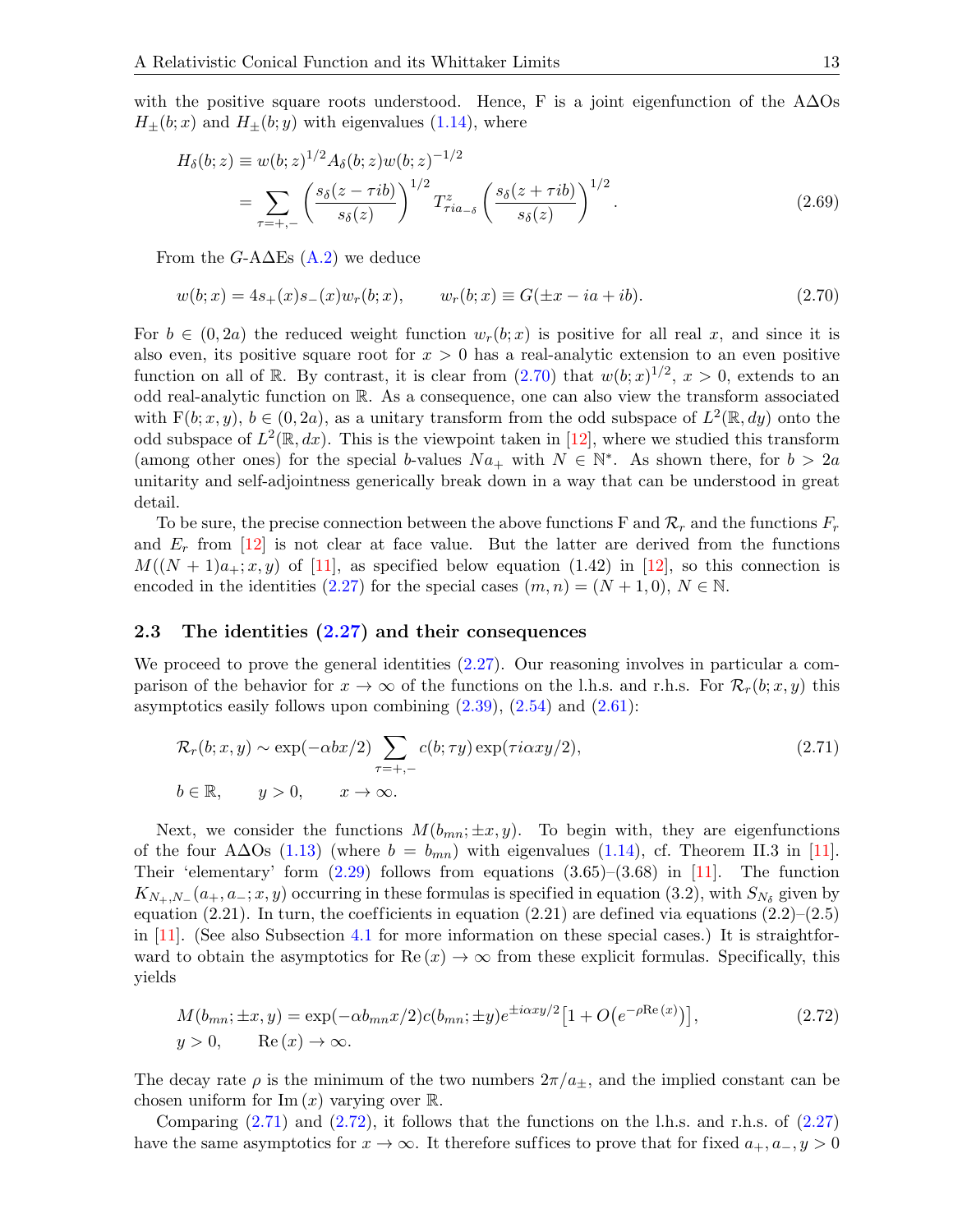and  $m, n \in \mathbb{Z}$ , they must be proportional as functions of x. Moreover, we may as well assume  $a_{+}/a_{-}$  is irrational, since equality for this case entails equality for all  $a_{+}, a_{-} > 0$ . (Indeed, the functions  $M(b_{mn}; \pm x, y)$  are manifestly real-analytic in  $a_+$  and  $a_-$  for  $a_+, a_- > 0$ , and this real-analyticity property is also valid for  $\mathcal{R}_r(b; x, y)$ , cf. I.)

The key consequence of the irrationality assumption is that the vector space of meromorphic joint solutions  $f(x)$  to the A $\Delta$ Es

<span id="page-13-0"></span>
$$
A_{\pm}(ma_{+} + na_{-};x)f(x) = 2c_{\pm}(y)f(x), \qquad m, n \in \mathbb{Z}, \qquad y > 0, \qquad a_{+}/a_{-} \notin \mathbb{Q}, \tag{2.73}
$$

is two-dimensional. To explain why this is so, we first note that the functions  $M(b_{mn}; \pm x, y)$ are independent solutions to [\(2.73\)](#page-13-0), their independence already being clear from their general form  $(2.29)$ . Moreover, it follows from their uniform asymptotics  $(2.72)$  that there exists a positive number  $\Lambda$ , depending on the fixed variables  $a_+, a_-, m, n$  and y, but not on x, such that in the half plane  $\text{Re}(x) > \Lambda$  both functions are zero-free, and satisfy

<span id="page-13-1"></span>
$$
\lim_{\text{Im}(x)\to\infty} M(b_{mn}; x, y)/M(b_{mn}; -x, y) = 0, \qquad \text{Re}(x) \in (c_-, c_+) \subset [\Lambda, \infty). \tag{2.74}
$$

We are now in the position to invoke a result from Section 1 in  $[23]$ , to the effect that the above suffices for any joint meromorphic solution  $f(x)$  of  $(2.73)$  to be a linear combination of the two functions  $M(b_{mn}; \pm x, y)$ . Since  $\mathcal{R}_r(b_{mn}; x, y)$  is an even meromorphic joint solution, the functions on the l.h.s. and r.h.s. of  $(2.27)$  are proportional, so their equality now follows. In particular, for the free case  $m = n = 0$  we recover the identity [\(2.58\)](#page-11-1) from [\(2.27\)](#page-8-1)–[\(2.28\)](#page-8-4). Moreover, taking  $y = ib_{mn}$  in [\(2.27\)](#page-8-1), we can invoke [\(2.25\)](#page-7-4) to deduce the corollary

$$
M(b_{mn}; x, ib_{mn}) + M(b_{mn}; -x, ib_{mn}) = \frac{G(i(m-1/2)a_{+} + i(n-1/2)a_{-})}{G(i(2m-1/2)a_{+} + i(2n-1/2)a_{-})}.
$$
(2.75)

Using the  $G$ -A $\Delta$ Es [\(A.2\)](#page-42-1), the r.h.s. can be rewritten in terms of sine-functions. For the special case  $m = N + 1$ ,  $n = 0$ , the resulting identity amounts to equation (2.78) in [\[11\]](#page-52-11), cf. also Subsection [4.1.](#page-22-1)

We would like to add in passing that it is very plausible that  $(2.74)$  is not necessary for twodimensionality. Indeed, denoting by  $\mathcal{P}_c$  the field of meromorphic functions with period  $c \in \mathbb{C}^*$ , any third independent joint meromorphic solution would have to be both of the form

$$
f(x) = p_1(x)M(b_{mn}; x, y) + p_2(x)M(b_{mn}; -x, y), \qquad p_1, p_2 \in \mathcal{P}_{ia_+},
$$
\n(2.76)

and of the form

$$
f(x) = q_1(x)M(b_{mn}; x, y) + q_2(x)M(b_{mn}; -x, y), \qquad q_1, q_2 \in \mathcal{P}_{ia}.
$$
 (2.77)

Since the intersection of the fields  $\mathcal{P}_{ia_+}$  and  $\mathcal{P}_{ia_-}$  reduces to the constants when  $a_+/a_-$  is irrational, we expect (but are unable to prove) that this simultaneous representation should lead to a contradiction without appealing to [\(2.74\)](#page-13-1).

Now that we have proved [\(2.27\)](#page-8-1), it follows that the function  $\mathcal{R}_r(a_+, a_-, b; x, y)$ , which is real-analytic on the parameter set

$$
\Pi \equiv \{(a_+, a_-, b) \in (0, \infty)^2 \times \mathbb{R}\},\tag{2.78}
$$

is the continuous interpolation of the functions on the r.h.s. of  $(2.27)$ , which are only defined for the dense subset of 'elementary' parameters

$$
\Pi_{\text{el}} \equiv \{ (a_+, a_-, b) \in \Pi \mid b = ma_+ + na_-, \ m, n \in \mathbb{Z} \}. \tag{2.79}
$$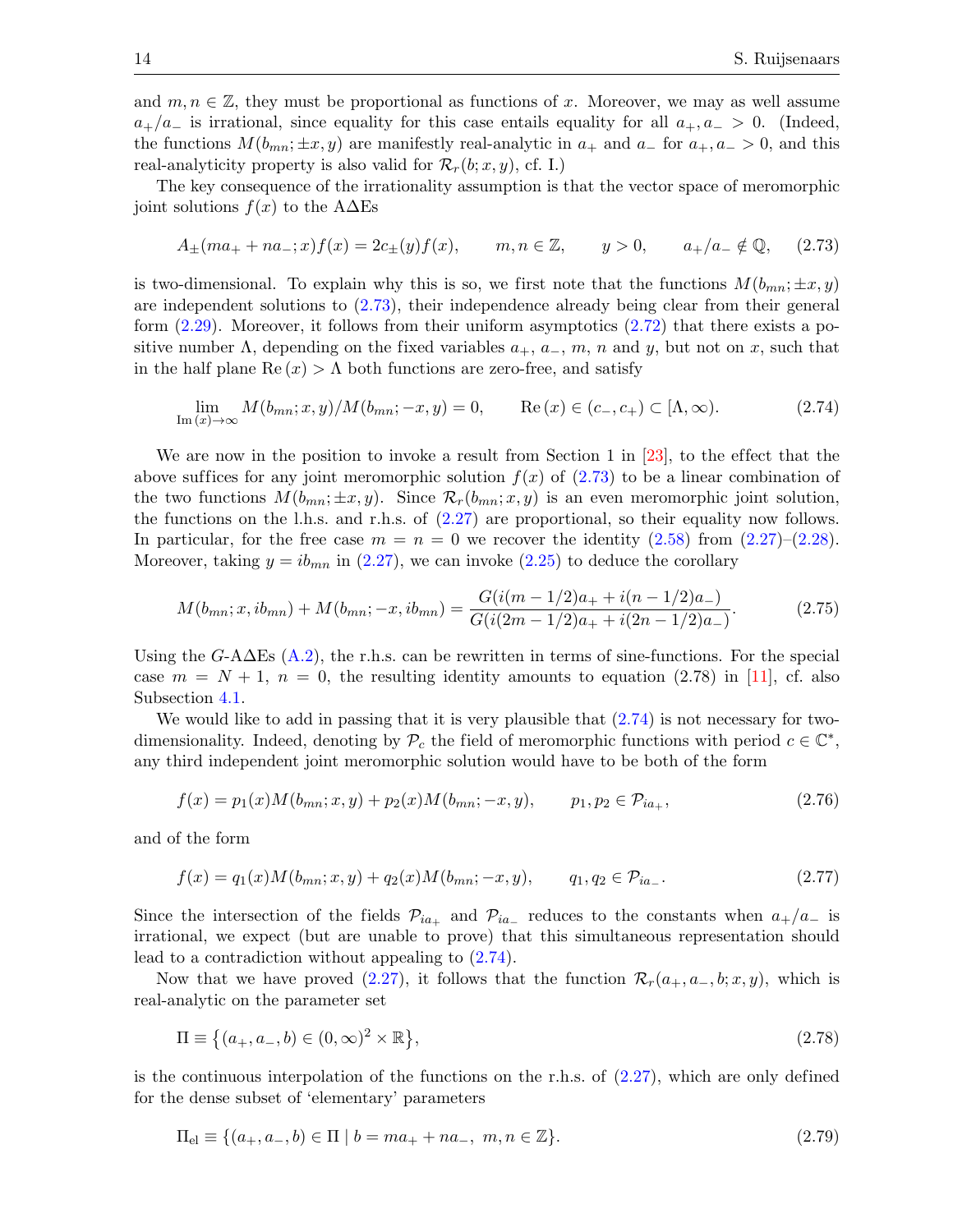The natural question whether another linear combination of  $M(b_{mn}; \pm x, y)$  that is independent from the even one admits a continuous interpolation as well remains open. In this connection we should point out that our reasoning at the end of Section 3 of [\[24\]](#page-53-6) renders this extremely unlikely, but is not conclusive. Indeed, we cannot rule out that the sequence of functions Q<sup>−</sup> given by equation (3.15) in [\[24\]](#page-53-6), with  $N_+ \in \mathbb{N}$ , gives rise to an infinity of distinct limits  $L_-,$  corresponding to distinct subsequences. (This oversight is of no consequence for the later sections in [\[24\]](#page-53-6).) For the same reason, the analogous assertion about the R-function, made at the end of  $[10]$ , has not been completely proved.

Before turning to parameter shifts, we derive a non-obvious reality feature of  $\mathcal{R}_r$  from the relations [\(2.27\)](#page-8-1), namely,

<span id="page-14-1"></span>
$$
\overline{\mathcal{R}_r}(a_+, a_-, b; x, y) = \mathcal{R}_r(a_+, a_-, b; x, y), \qquad \forall (a_+, a_-, b, x, y) \in \Pi \times \mathbb{R}^2.
$$
\n(2.80)

The point is that from the explicit formulas for the functions  $M$  it is apparent that we have

$$
\overline{M}(b_{mn};x,y) = M(b_{mn};-x,y), \qquad x, y \in \mathbb{R}, \qquad (2.81)
$$

cf. equation  $(3.73)$  in [\[11\]](#page-52-11). Therefore,  $(2.80)$  is clear from  $(2.27)$  and interpolation. As a corollary, this yields reality of  $\mathcal R$  and F for real parameters and variables, cf. [\(1.6\)](#page-2-0) and [\(2.68\)](#page-11-2). (Alternatively, this reality property of the  $\mathcal{R}\text{-function}$  follows from that of the  $R\text{-function}$  proved in Lemma 2.1 of III.)

#### <span id="page-14-0"></span>2.4 Parameter shifts

We continue to summarize results concerning parameter shifts from  $\vert 8 \vert$ , inasmuch as they apply to the present  $A_1$  context. In Section 1 of  $[8]$  we introduced the up-shifts

<span id="page-14-5"></span>
$$
S_{\delta}^{(u)}(x) \equiv \frac{-i}{2s_{\delta}(x)} \left( T_{ia_{-\delta}}^{x} - T_{-ia_{-\delta}}^{x} \right),\tag{2.82}
$$

satisfying

<span id="page-14-2"></span>
$$
S_{\delta}^{(u)}(x)A_{\delta'}(b;x) = A_{\delta'}(b + a_{\delta};x)S_{\delta}^{(u)}(x),
$$
\n(2.83)

and the down-shifts

<span id="page-14-6"></span>
$$
S_{\delta}^{(d)}(b;x) \equiv \frac{2i}{s_{\delta}(x)} \left[ s_{\delta}(x-ib)s_{\delta}(x+ia_{-\delta}-ib)T_{ia_{-\delta}}^{x} - (i \to -i) \right],\tag{2.84}
$$

satisfying

<span id="page-14-3"></span>
$$
S_{\delta}^{(d)}(b;x)A_{\delta'}(b;x) = A_{\delta'}(b-a_{\delta};x)S_{\delta}^{(d)}(b;x),
$$
\n(2.85)

where  $\delta, \delta' = +, -$ . Clearly, the up-shifts  $S_{+}^{(u)}(x)$  and  $S_{-}^{(u)}(x)$  commute, and the down-shifts  $S_{+}^{(d)}(b_1; x)$  and  $S_{-}^{(d)}(b_2; x)$  commute as well. The shifts are also related by

$$
S_{\delta}^{(u)}(x)S_{\delta}^{(d)}(b;x) = A_{\delta}(b;x)^{2} - 4\cos^{2}(\pi(b-a_{\delta})/a_{\delta}),
$$
\n(2.86)

<span id="page-14-4"></span>
$$
S_{\delta}^{(d)}(b + a_{\delta}; x)S_{\delta}^{(u)}(x) = A_{\delta}(b; x)^{2} - 4\cos^{2}(\pi b/a_{\delta}), \qquad (2.87)
$$

where  $\delta = +, -$ . It is a matter of straightforward calculations to verify the formulas [\(2.83\)](#page-14-2) and  $(2.85)-(2.87)$  $(2.85)-(2.87)$ .

Starting from the joint eigenfunctions  $\exp(\pm i\alpha xy/2)$  of  $A_+(0;x)$  with eigenvalues  $2c_+(y)$ , one can now obtain joint eigenfunctions with the same eigenvalues for  $A_{\pm}(b_{mn};x)$  by acting with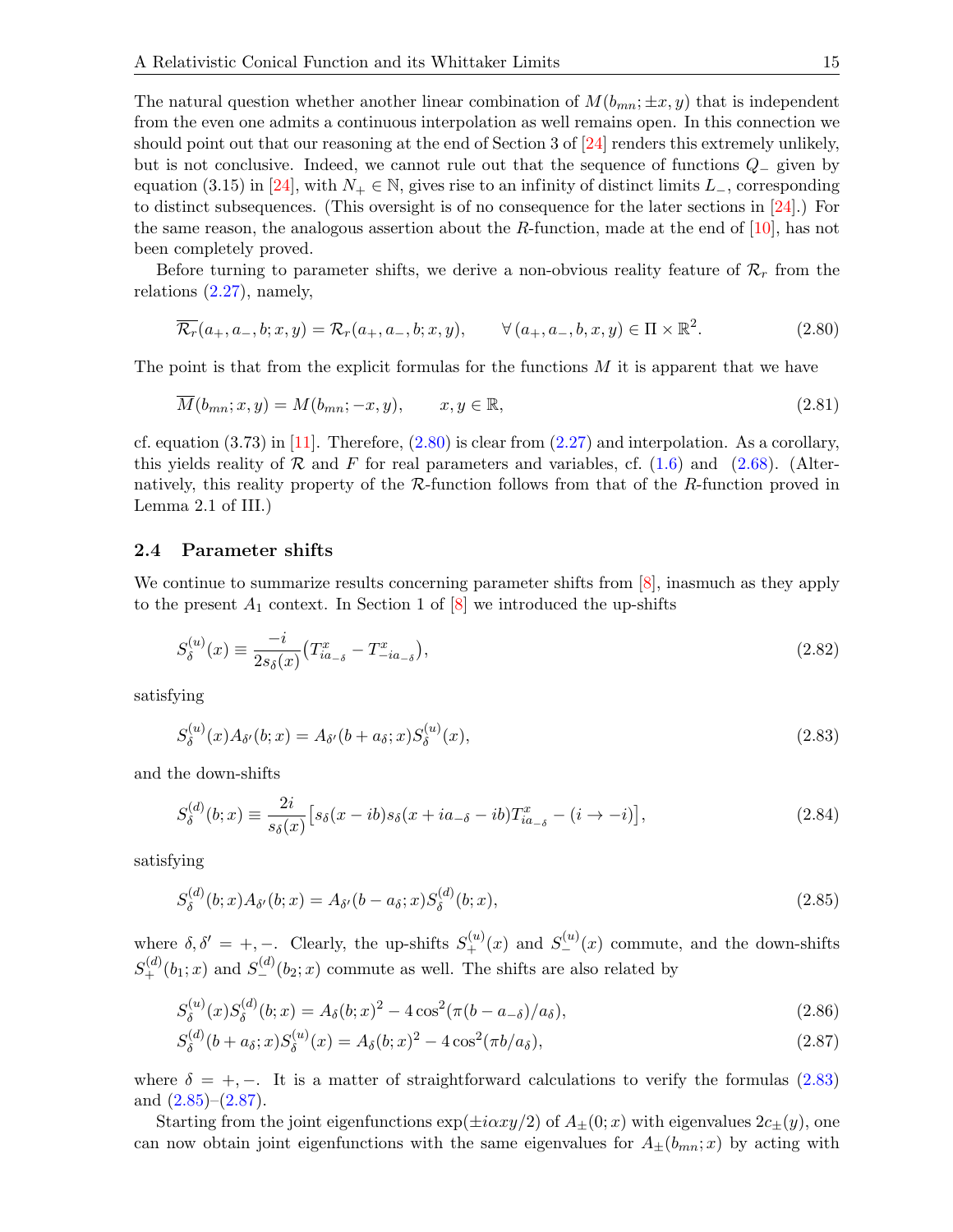the shifts on the plane waves. By construction, these joint eigenfunctions are of the elementary form  $(2.29)$ . Choosing  $a_{+}/a_{-}$  irrational, it follows from two-dimensionality of the joint eigenspace that these eigenfunctions are (generally y-dependent) multiples of  $M(b_{mn}; \pm x; y)$ .

A more telling action of the shifts is encoded in

<span id="page-15-1"></span>
$$
S_{\delta}^{(u)}(x)\mathcal{R}_r(b;x,y) = 4s_{\delta}(y+ib)s_{\delta}(y-ib)\mathcal{R}_r(b+a_{\delta};x,y),
$$
\n(2.88)

<span id="page-15-0"></span>
$$
S_{\delta}^{(d)}(b;x)\mathcal{R}_r(b;x,y) = \mathcal{R}_r(b-a_{\delta};x,y). \tag{2.89}
$$

Indeed, these relations hold for arbitrary b. For  $b = b_{mn}$ , it then follows by using [\(2.27\)](#page-8-1) that they also hold for the summands  $M(b_{mn}; \pm x, y)$ . (This is because their plane wave factors are independent, cf. [\(2.29\)](#page-8-3).)

The equations  $(2.89)$  and  $(2.88)$  follow from a suitable specialization of equations  $(3.11)$ and  $(3.13)$  in  $|8|$ . But in the present  $A_1$  case we can also derive them quite easily by using the elementary joint eigenfunctions  $M(b_{mn}; x, y)$  with  $a_{+}/a_{-} \notin \mathbb{Q}$ . Indeed, once we have shown that [\(2.89\)](#page-15-0), [\(2.88\)](#page-15-1) hold for  $y > 0$ ,  $b = b_{mn}$ ,  $m, n \in \mathbb{Z}$ , and with  $\mathcal{R}_r$  replaced by M, it is easy to deduce [\(2.89\)](#page-15-0), [\(2.88\)](#page-15-1) from [\(2.27\)](#page-8-1) and interpolation. (Note that the four shifts commute with parity.) Their validity for these special cases can be readily verified: One need only show that the functions on the l.h.s. and r.h.s. have the same  $x \to \infty$  asymptotics, and using [\(2.72\)](#page-12-3) this causes little difficulty.

Next, we obtain the counterparts of the  $A_{\delta}(b; x)$ - and  $\mathcal{R}_r$ -shifts for the A $\Delta$ Os  $\mathcal{A}_{\delta}(b; x)$  and their joint eigenfunction  $E(b; x, y)$ . (For the  $BC_1$  setting we did this in Section 8 of  $[9]$ ; as in previous cases, it is in fact simpler and more illuminating to obtain the relevant formulas by direct means, instead of by specialization.) They are given by

<span id="page-15-2"></span>
$$
S_{\delta}^{(u)}(b;x) \equiv \frac{1}{c(b+a_{\delta};x)} S_{\delta}^{(u)}(x)c(b;x),
$$
\n(2.90)

$$
S_{\delta}^{(d)}(b;x) \equiv \frac{1}{c(b-a_{\delta};x)} S_{\delta}^{(d)}(b;x)c(b;x).
$$
\n(2.91)

A moment's thought shows that this entails the validity of  $(2.85)-(2.87)$  $(2.85)-(2.87)$  with S, A replaced by S, A. Also, using the definition [\(2.41\)](#page-9-3) of the c-function and the G-A $\Delta$ Es [\(A.2\)](#page-42-1), we obtain the explicit formulas

$$
\mathcal{S}_{\delta}^{(u)}(b;x) = T_{ia_{-\delta}}^x - \frac{s_{\delta}(x - ib)s_{\delta}(x - ib + ia_{-\delta})}{s_{\delta}(x)s_{\delta}(x + ia_{-\delta})}T_{-ia_{-\delta}}^x,
$$
\n(2.92)

<span id="page-15-3"></span>
$$
S_{\delta}^{(d)}(b;x) = T_{ia_{-\delta}}^{x} - \frac{s_{\delta}(x+ib)s_{\delta}(x+ib-ia_{-\delta})}{s_{\delta}(x)s_{\delta}(x+ia_{-\delta})}T_{-ia_{-\delta}}^{x}.
$$
\n(2.93)

Notice that they imply

$$
S_{\delta}^{(u)}(2a - b; x) = S_{\delta}^{(d)}(b; x). \tag{2.94}
$$

Finally, a straightforward calculation yields the counterparts of [\(2.88\)](#page-15-1) and [\(2.89\)](#page-15-0):

$$
\mathcal{S}_{\delta}^{(u)}(b;x)\mathcal{E}(b;x,y) = 2e_{\delta}(-i\pi b)s_{\delta}(y+ib)\mathcal{E}(b+a_{\delta};x,y),\tag{2.95}
$$

$$
S_{\delta}^{(d)}(b;x)\mathcal{E}(b;x,y) = 2e_{\delta}(i\pi(b-a_{-\delta}))s_{\delta}(y-ib+ia_{-\delta})\mathcal{E}(b-a_{\delta};x,y). \tag{2.96}
$$

To conclude this section, we point out that the eight shifts acting on  $x$  have duals acting on y given by the formulas [\(2.82\)](#page-14-5), [\(2.84\)](#page-14-6) and [\(2.90\)](#page-15-2)–[\(2.93\)](#page-15-3) with  $x \to y$ . By self-duality, their respective actions on  $\mathcal{R}_r(b; x, y)$  and  $E(b; x, y)$  follow from the above by interchanging x and y.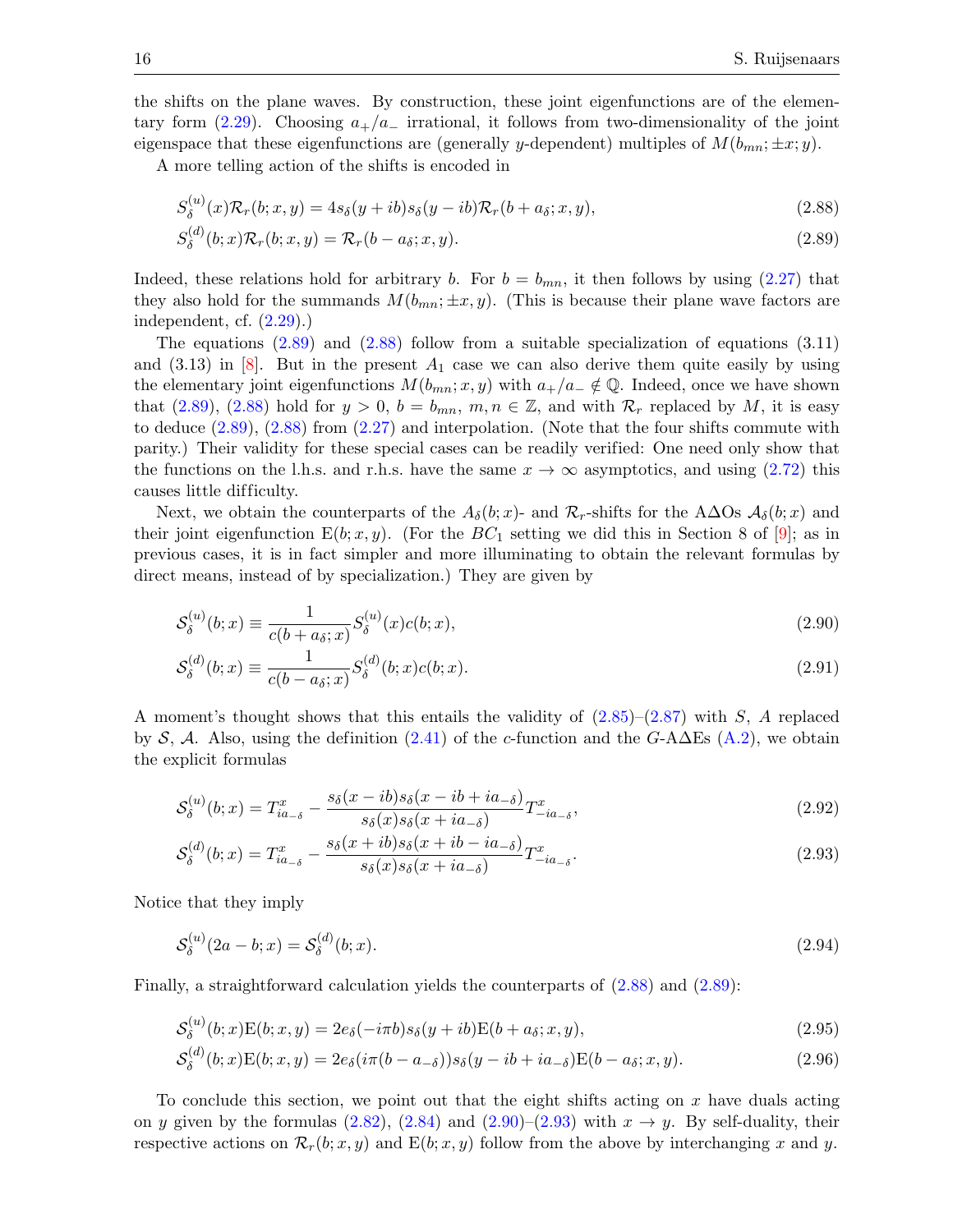## <span id="page-16-0"></span>3 Five minimal representations of the  $\mathcal{R}\text{-}\text{function}$

We begin this section by focusing on the kernel function

$$
K(b; x, v) := G((\pm x \pm v - ib)/2) \equiv \prod_{\delta_1, \delta_2 = +, -} G((\delta_1 x + \delta_2 v - ib)/2). \tag{3.1}
$$

We have established that this function satisfies three independent kernel identities. We expect that these might be useful in other contexts than the present one. Indeed, here we only need the special case  $(3.14)$  of the first of the identities. We collect the three identities in the following proposition.

**Proposition 3.1.** Letting  $b, d \in \mathbb{C}$ , we have

<span id="page-16-1"></span>
$$
\frac{s_{\delta}(x - ib + id)}{s_{\delta}(x)} K(b; x - ia_{-\delta}, v) + (i \to -i)
$$
  
= 
$$
\frac{s_{\delta}(v - id)}{s_{\delta}(v)} K(b; x, v - ia_{-\delta}) + (i \to -i),
$$
 (3.2)

<span id="page-16-2"></span>
$$
\frac{s_{\delta}(x - ib)}{s_{\delta}(x)} K(b; x - 2ia_{-\delta}, v) + (i \to -i)
$$
  
= 
$$
\frac{s_{\delta}(v - ib)}{s_{\delta}(v)} K(b; x, v - 2ia_{-\delta}) + (i \to -i),
$$
  
ss((x - ib)/2) (3.3)

<span id="page-16-3"></span>
$$
\frac{s_{\delta}((x - ib)/2)}{s_{\delta}(x/2)} K(b; x - ia_{-\delta}, v) + (i \to -i)
$$
  
= 
$$
\frac{s_{\delta}((v - ib)/2)}{s_{\delta}(v/2)} K(b; x, v - ia_{-\delta}) + (i \to -i).
$$
 (3.4)

**Proof.** To prove [\(3.2\)](#page-16-1), we divide l.h.s. and r.h.s. by  $K(b; x - ia_{-\delta}, v)$  and use the A $\Delta \text{Es}$  [\(A.2\)](#page-42-1) to write the result as

<span id="page-16-4"></span>
$$
\frac{s_{\delta}(x - ib + id)}{s_{\delta}(x)} + \frac{s_{\delta}(x + ib - id)}{s_{\delta}(x)} \frac{c_{\delta}((x + v - ib)/2)}{c_{\delta}((x + v + ib)/2)} \frac{c_{\delta}((x - v - ib)/2)}{c_{\delta}((x - v + ib)/2)} \n= \frac{s_{\delta}(v - id)}{s_{\delta}(v)} \frac{c_{\delta}((x - v - ib)/2)}{c_{\delta}((x - v + ib)/2)} + \frac{s_{\delta}(v + id)}{s_{\delta}(v)} \frac{c_{\delta}((x + v - ib)/2)}{c_{\delta}((x + v + ib)/2)}.
$$
\n(3.5)

Both sides are  $2ia_{\delta}$ -periodic functions of x with equal limits

$$
e_{\delta}(\pm(-ib+id)) + e_{\delta}(\pm(-ib-id)), \qquad \text{Re}\,x \to \pm\infty. \tag{3.6}
$$

The residues at the (generically simple) poles  $x = 0$ ,  $x = ia_{\delta}$  in the period strip clearly cancel. By Liouville's theorem, it remains to check that the residues at the poles  $x = \pm v - ib/2 \pm i a_{\delta}$ cancel as well, and this is a routine calculation.

Next, we divide  $(3.3)$  by  $K(b; x, v)$  and use  $(A.2)$  to obtain

$$
\frac{s_{\delta}(x - ib)}{s_{\delta}(x)} \frac{c_{\delta}((x - ia_{-\delta}/2 \pm v + ib)/2)}{c_{\delta}((x - ia_{-\delta}/2 \pm v - ib)/2)} + (x \to -x)
$$
\n
$$
= \frac{s_{\delta}(v - ib)}{s_{\delta}(v)} \frac{c_{\delta}((v - ia_{-\delta}/2 \pm x + ib)/2)}{c_{\delta}((v - ia_{-\delta}/2 \pm x - ib)/2)} + (v \to -v).
$$
\n(3.7)

Both sides are  $2ia_{\delta}$ -periodic functions of x with equal limits

$$
e_{\delta}(\pm ib) + e_{\delta}(\mp ib) = \frac{s_{\delta}(v - ib)}{s_{\delta}(v)} + \frac{s_{\delta}(v + ib)}{s_{\delta}(v)}, \qquad \text{Re}\,x \to \pm \infty. \tag{3.8}
$$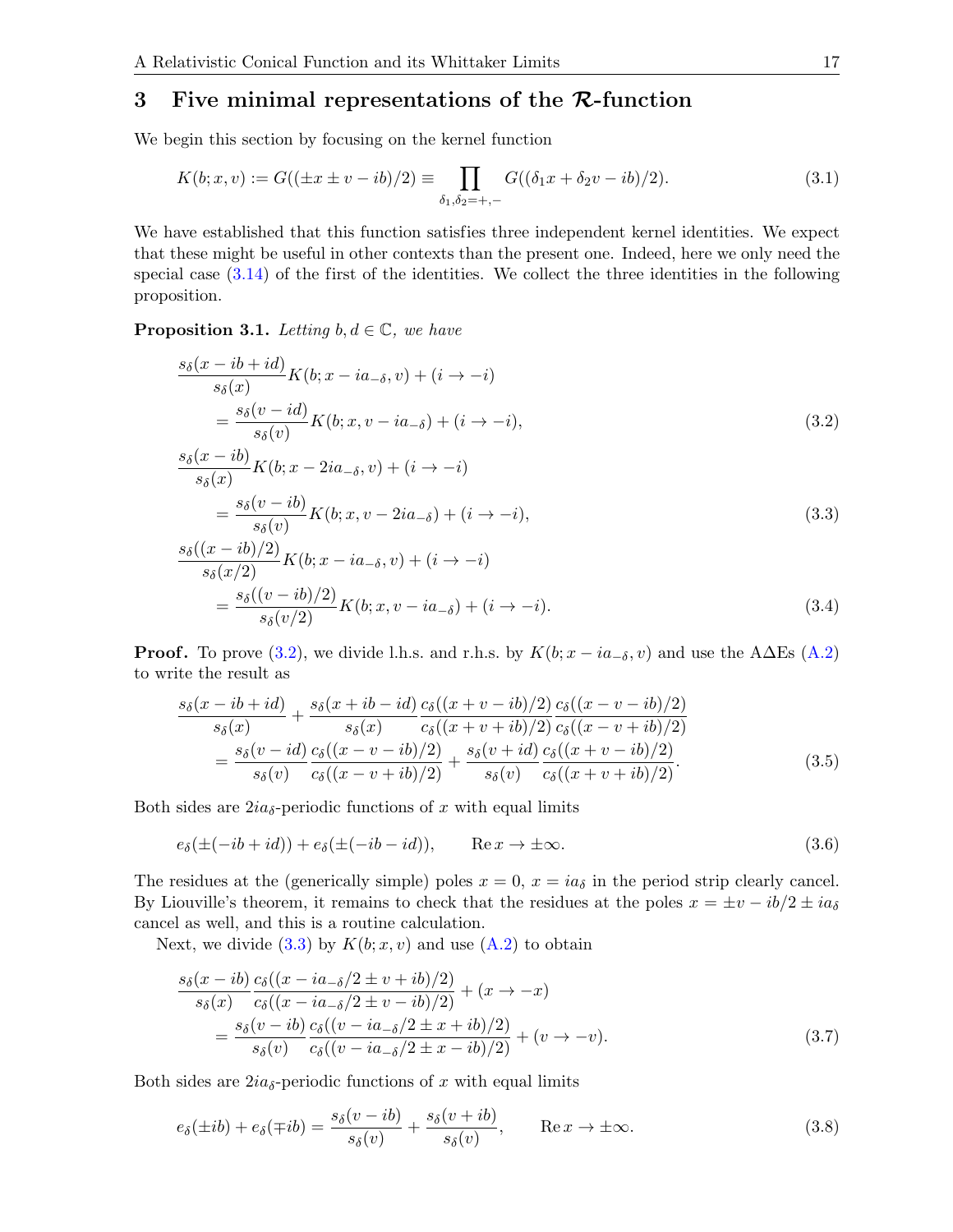The residues at  $x = 0$  and  $x = ia_{\delta}$  manifestly cancel. It is a straightforward calculation to verify that the residues at the remaining poles  $x = \pm i a_\delta \pm i a_{\delta}/2 \pm v + i b$  cancel, too. Hence [\(3.3\)](#page-16-2) follows.

Finally, to prove [\(3.4\)](#page-16-3), we divide both sides by  $K(b; x - ia_{-\delta}, v)$  and use [\(A.2\)](#page-42-1) to get as the counterpart of  $(3.5)$ :

$$
\frac{s_{\delta}((x-ib)/2)}{s_{\delta}(x/2)} + \frac{s_{\delta}((x+ib)/2)}{s_{\delta}(x/2)} \frac{c_{\delta}((x+v-ib)/2)}{c_{\delta}((x+v+ib)/2)} \frac{c_{\delta}((x-v-ib)/2)}{c_{\delta}((x-v+ib)/2)} \n= \frac{s_{\delta}((v-ib)/2)}{s_{\delta}(v/2)} \frac{c_{\delta}((x-v-ib)/2)}{c_{\delta}((x-v+ib)/2)} + \frac{s_{\delta}((v+ib)/2)}{s_{\delta}(v/2)} \frac{c_{\delta}((x+v-ib)/2)}{c_{\delta}((x+v+ib)/2)}.
$$
\n(3.9)

Both sides are  $2ia_{\delta}$ -periodic functions of x with equal limits

$$
e_{\delta}(\pm(-ib/2)) + e_{\delta}(\pm(-3ib/2)), \qquad \text{Re}\,x \to \pm\infty. \tag{3.10}
$$

As before, residue cancellation at  $x = 0$  and  $x = ia_{\delta}$  is immediate, whereas the verification that the residues at the remaining poles  $x = \pm ia_{\delta} \pm v - ib/2$  cancel as well involves a bit more work.

From  $(1.7)$  we see that the identity  $(3.2)$  can be rewritten as

$$
A_{\delta}(b-d;x)K(b;x,v) = A_{\delta}(d;v)K(b;x,v), \qquad \delta = +, -.
$$
\n(3.11)

At first sight, one might think that the identities [\(3.3\)](#page-16-2) and [\(3.4\)](#page-16-3) can also be rewritten by using a rescaled version of the two commuting  $A_1$  difference operators  $A_{\pm}(b; z)$ . The two difference operators

$$
\frac{s_{\delta}((z-ib)/2)}{s_{\delta}(z/2)}T_{ia_{-\delta}}^z + \frac{s_{\delta}((z+ib)/2)}{s_{\delta}(z/2)}T_{-ia_{-\delta}}^z, \qquad \delta = +, -,
$$
\n(3.12)

featuring in [\(3.4\)](#page-16-3), do not even commute, however. Thus no such rescaling is possible for [\(3.4\)](#page-16-3). The difference operators

$$
\frac{s_{\delta}(z-ib)}{s_{\delta}(z)}T_{2ia_{-\delta}}^{z} + \frac{s_{\delta}(z+ib)}{s_{\delta}(z)}T_{-2ia_{-\delta}}^{z}, \qquad \delta = +, -,
$$
\n(3.13)

corresponding to [\(3.3\)](#page-16-2) do commute. Even so, one can only rescale one of the operators such that it takes the  $A_1$  form  $(1.7)$ , but not both at once.

For the purpose of studying the  $A_1$  operators, then, we can only make use of  $(3.2)$ . More specifically, our starting point is the special case  $d = 0$ :

<span id="page-17-0"></span>
$$
A_{\delta}(b;x)K(b;x,v) = (T_{ia_{-\delta}}^v + T_{-ia_{-\delta}}^v)K(b;x,v).
$$
\n(3.14)

In order to exploit this identity, we introduce the Fourier transform

<span id="page-17-1"></span>
$$
B(b; x, y) \equiv \frac{1}{2} \int_{\mathbb{R}} dv K(b; x, v) \exp(i\alpha v y/2), \qquad b \in (0, 2a), \qquad x, y \in \mathbb{R}.
$$
 (3.15)

The integral is well defined, since the b-restriction ensures that the v-poles of the integrand at

<span id="page-17-2"></span>
$$
\pm v = x + 2ia - ib + z_{kl}, \qquad \pm v = -x + 2ia - ib + z_{kl}, \qquad k, l \in \mathbb{N}, \tag{3.16}
$$

(cf.  $(A.17)$ – $(A.16)$ ), stay away from the real axis, and since the G-asymptotics  $(A.13)$  entails an exponential decay

$$
K(b; x, v) \sim \exp(\mp \alpha b v/2), \qquad b > 0, \qquad x \in \mathbb{C}, \qquad \text{Re}\,v \to \pm \infty. \tag{3.17}
$$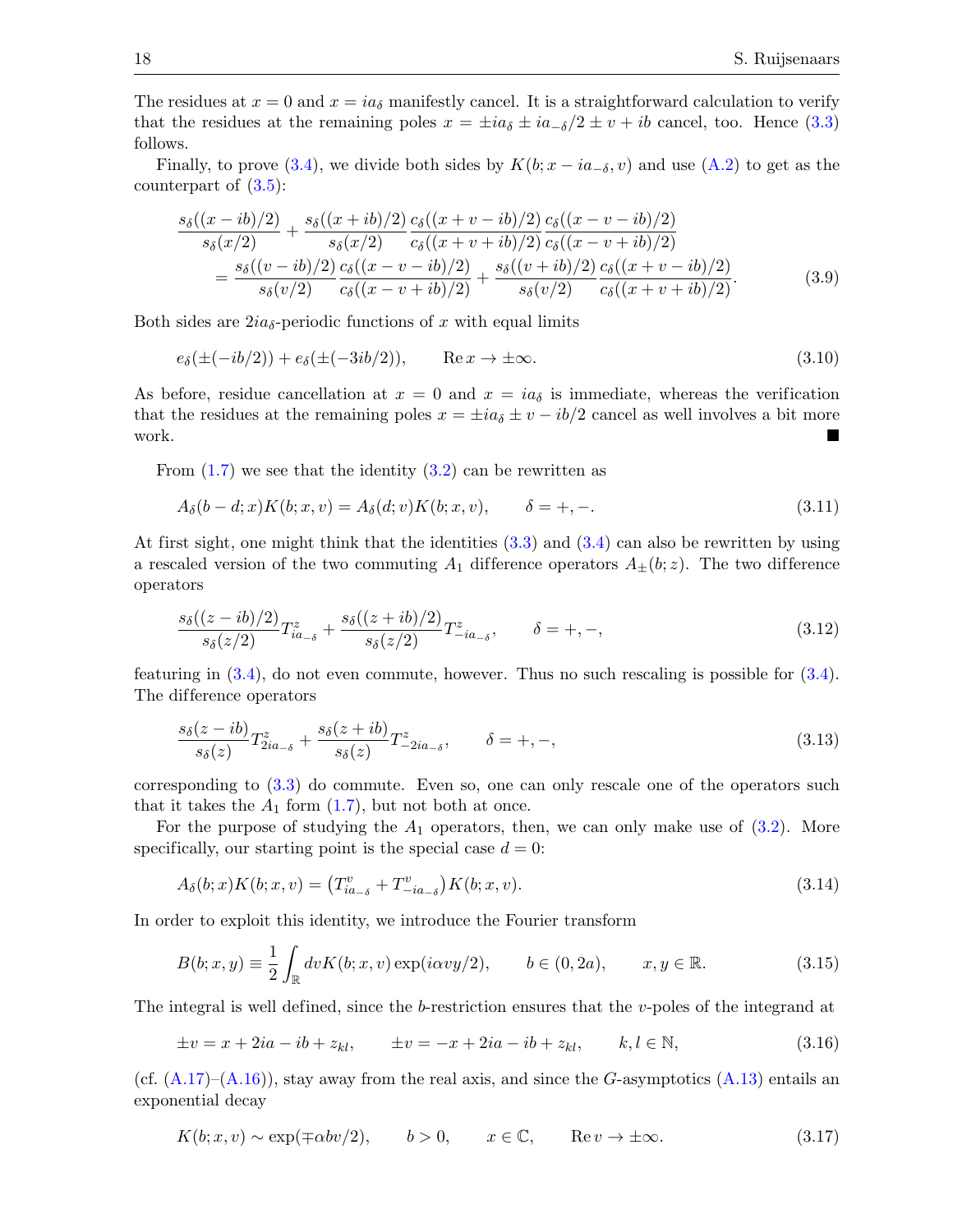These features also imply that  $B$  extends from the real x-axis to a function that is holomorphic in the strip  $\text{Im } x \in (-2a + b, 2a - b).$ 

Next, we temporarily assume

$$
b \in (0, a_s/2), \qquad a_s \equiv \min(a_+, a_-). \tag{3.18}
$$

Then the action of the shifts in the A∆Os  $A_{\pm}(b; x)$  given by [\(1.7\)](#page-2-1) is well defined on  $B(b; x, y)$ , provided we restrict x to a strip  $|\text{Im }x| < a_s/2$ . Moreover, we may take the shifts under the integral sign in  $(3.15)$  and use the kernel identity  $(3.14)$  to obtain

$$
A_{\delta}(b; x)B(b; x, y) = \frac{1}{2} \int_{\mathbb{R}} dv \sum_{\tau = +,-} K(b; x, v + \tau i a_{-\delta}) \exp(i\pi v y / a_{+} a_{-}),
$$
\n
$$
|\text{Im } x| < a_{s}/2.
$$
\n(3.19)

Upon shifting contours  $\mathbb{R} \to \mathbb{R} \pm i a_{-\delta}$ , no poles are met, and so we obtain

$$
\frac{1}{2} \sum_{\tau=+,-} e_{\delta}(\tau y) \int_{\mathbb{R} - i\tau a_{-\delta}} dv K(b; x, v) \exp(i\pi v y/a_{+} a_{-}). \tag{3.20}
$$

The integrands of both terms are now equal, and the contours can be shifted back to R without changing the value of the integrals. Hence we deduce the eigenvalue equations

<span id="page-18-3"></span>
$$
A_{\pm}(b;x)B(b;x,y) = 2c_{\pm}(y)B(b;x,y), \qquad |\text{Im } x| < a_s/2. \tag{3.21}
$$

Reverting to our previous assumption  $b \in (0, 2a)$ , we proceed to obtain two different representations of  $B(b; x, y)$ . To this end we use the Plancherel relation

<span id="page-18-0"></span>
$$
\int_{\mathbb{R}} dp f(p) g(p) = \frac{\alpha}{2\pi} \int_{\mathbb{R}} dq \hat{f}(q) \hat{g}(-q), \qquad f, g \in L^{2}(\mathbb{R}) \cap L^{1}(\mathbb{R}), \tag{3.22}
$$

with the Fourier transform defined by

<span id="page-18-4"></span>
$$
\hat{h}(q) = \int_{\mathbb{R}} dp \exp(i\alpha pq)h(p), \qquad h = f, g. \tag{3.23}
$$

Rewriting B as

<span id="page-18-1"></span>
$$
B(b; x, y) = \int_{\mathbb{R}} dp \frac{G(p + (x - ib)/2)G(p - (x + ib)/2) \exp(i\alpha py)}{G(p - (x - ib)/2)G(p + (x + ib)/2)},
$$
(3.24)  

$$
b \in (0, 2a), \qquad x, y \in \mathbb{R},
$$

we now define

$$
f_1(p) \equiv \frac{G(p + (x - ib)/2)}{G(p - (x - ib)/2)}, \qquad f_2(p) \equiv \frac{G(p + (x - ib)/2)}{G(p + (x + ib)/2)},
$$
\n(3.25)

$$
g_1(p) \equiv \frac{G(p - (x + ib)/2) \exp(i\alpha py)}{G(p + (x + ib)/2)}, \qquad g_2(p) \equiv \frac{G(p - (x + ib)/2) \exp(i\alpha py)}{G(p - (x - ib)/2)}.
$$
 (3.26)

We can calculate the Fourier transforms of these four functions by using Proposition [C.1.](#page-48-0) Doing so, we use the Plancherel relation [\(3.22\)](#page-18-0) and then replace q by  $z + y/2$  to obtain the two representations announced above:

<span id="page-18-2"></span>
$$
B(b; x, y) = G(\pm x + ia - ib) \int_{\mathbb{R}} dz \frac{G(z \pm (x - y)/2 - ia + ib/2)}{G(z \pm (x + y)/2 + ia - ib/2)},
$$
\n(3.27)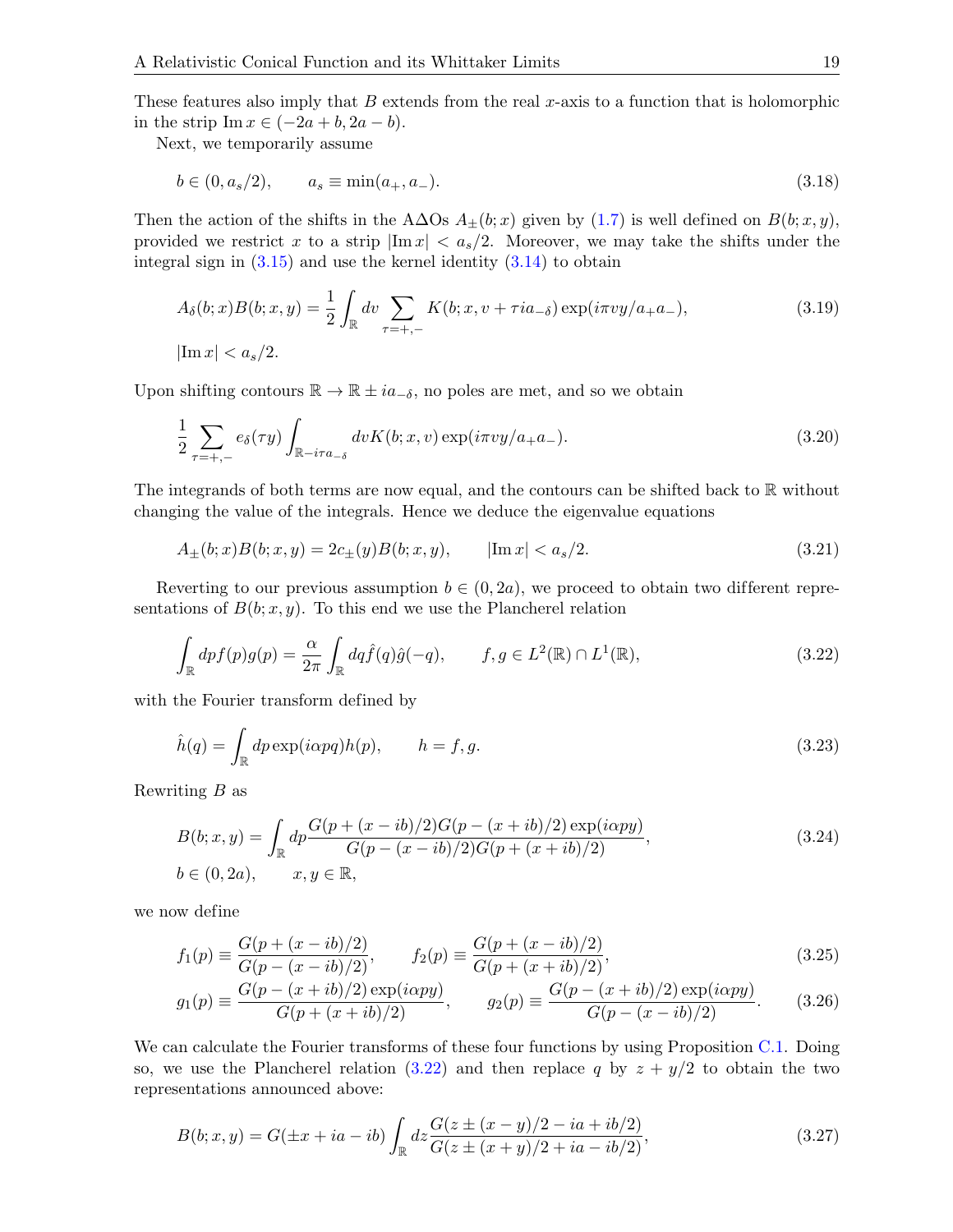<span id="page-19-0"></span>
$$
B(b;x,y) = G(ia - ib)^2 \int_{\mathbb{R}} dz G(\pm z \pm y/2 - ia + ib/2) \exp(i\alpha zx). \tag{3.28}
$$

Next, we compare  $(3.28)$  to  $(3.24)$ , deducing that it can be rewritten as

<span id="page-19-2"></span>
$$
B(b; x, y) = G(ia - ib)^{2}B(2a - b; y, x).
$$
\n(3.29)

Also, defining a new function  $C(b; x, y)$  by [\(1.11\)](#page-3-0), we see that [\(3.27\)](#page-18-2) amounts to

<span id="page-19-1"></span>
$$
B(b; x, y) = \sqrt{\frac{2\pi}{\alpha}} G(\pm x + ia - ib) C(2a - b; x, y).
$$
\n(3.30)

The function  $C(a_+, a_-, b; x, y)$  is of central importance for what follows. Writing it as

$$
C(a_{+}, a_{-}, b; x, y) = \sqrt{\frac{\alpha}{2\pi}} \int_{\mathbb{R}} dz \prod_{\delta = +,-} \frac{G(a_{+}, a_{-}; z - u_{\delta})}{G(a_{+}, a_{-}; z - d_{\delta})},
$$
(3.31)

where we have introduced

$$
u_{\pm} \equiv \pm (x - y)/2 + ib/2, \qquad d_{\pm} \equiv \pm (x + y)/2 - ib/2, \tag{3.32}
$$

we infer that its behavior under analytic continuation in its 5 variables is immediate from the general analysis in Appendix B of I (with  $N$  specialized to 2). We proceed to summarize the salient information.

To this end, we need the function  $E(a_+, a_-; z)$  discussed in Appendix [A,](#page-42-0) cf. [\(A.20\)](#page-44-1). Introducing

<span id="page-19-8"></span>
$$
P(a_+, a_-, b; x, y) \equiv C(a_+, a_-, b; x, y) E(a_+, a_-; \pm x + ib - ia) E(a_+, a_-; \pm y + ib - ia), (3.33)
$$

the product function  $P(a_+, a_-, b; x, y)$  extends from  $(0, \infty)^2 \times (0, a_+ + a_-) \times \mathbb{R}^2$  to a function that is holomorphic in the domain

$$
D(a_+, a_-, b) \equiv \left\{ (a_+, a_-, b, x, y) \in \mathbb{C}^5 \mid \text{Re}\, a_+ > 0, \text{ Re}\, a_- > 0, \text{ Re}\,(b/a_+a_-) > 0 \right\}. \tag{3.34}
$$

Hence C is meromorphic in  $D(a_+, a_-, b)$ , with poles occurring solely at the zeros

$$
\pm x = 2ia - ib + z_{kl}, \qquad \pm y = 2ia - ib + z_{kl}, \qquad k, l \in \mathbb{N}, \tag{3.35}
$$

of the E-product, cf.  $(A.21)$ ; moreover, the maximal multiplicity of a pole at  $z = z<sub>0</sub>$ , with  $z = x, y$ , is given by the zero multiplicity at  $z = z_0$  of the pertinent E-factor.

The corresponding meromorphy properties of B are now clear from its relation  $(3.30)$  to C: It continues meromorphically to the domain  $D(a_+, a_-, 2a-b)$ . From [\(3.29\)](#page-19-2) we then deduce that  $B(a_+, a_-, b; x, y)$  has a meromorphic extension to the larger domain  $D_+$  [\(2.26\)](#page-7-5). Using [\(3.30\)](#page-19-1) again, it now follows that C has a meromorphic extension to  $D_+$  as well.

We proceed to obtain further information on the function  $C$ . First, we list features that are immediate from its definition  $(1.11)$  and properties of the G-function, cf. Appendix [A:](#page-42-0)

<span id="page-19-6"></span><span id="page-19-3"></span>
$$
C(a_+, a_-, b; x, y) = C(a_-, a_+, b; x, y), \qquad \text{(modular invariance)}, \tag{3.36}
$$

<span id="page-19-7"></span>
$$
C(a_+, a_-, b; x, y) = C(a_+, a_-, b; y, x), \qquad \text{(self-duality)},
$$
\n(3.37)

$$
C(b; x, y) = C(b; \delta x, \delta' y), \qquad \delta, \delta' = +, -, \qquad \text{(evenness)}, \tag{3.38}
$$

<span id="page-19-5"></span><span id="page-19-4"></span>
$$
C(a_+, a_-, b; x, y) = C(\lambda a_+, \lambda a_-, \lambda b; \lambda x, \lambda y), \qquad \lambda > 0, \qquad \text{(scale invariance)}, \tag{3.39}
$$

$$
C(a_+, a_-, b; x, y) \in \mathbb{R}, \quad a_+, a_- > 0, \quad b \in (0, 2a), \quad x, y \in \mathbb{R}, \quad (\text{real-valuedness}). \tag{3.40}
$$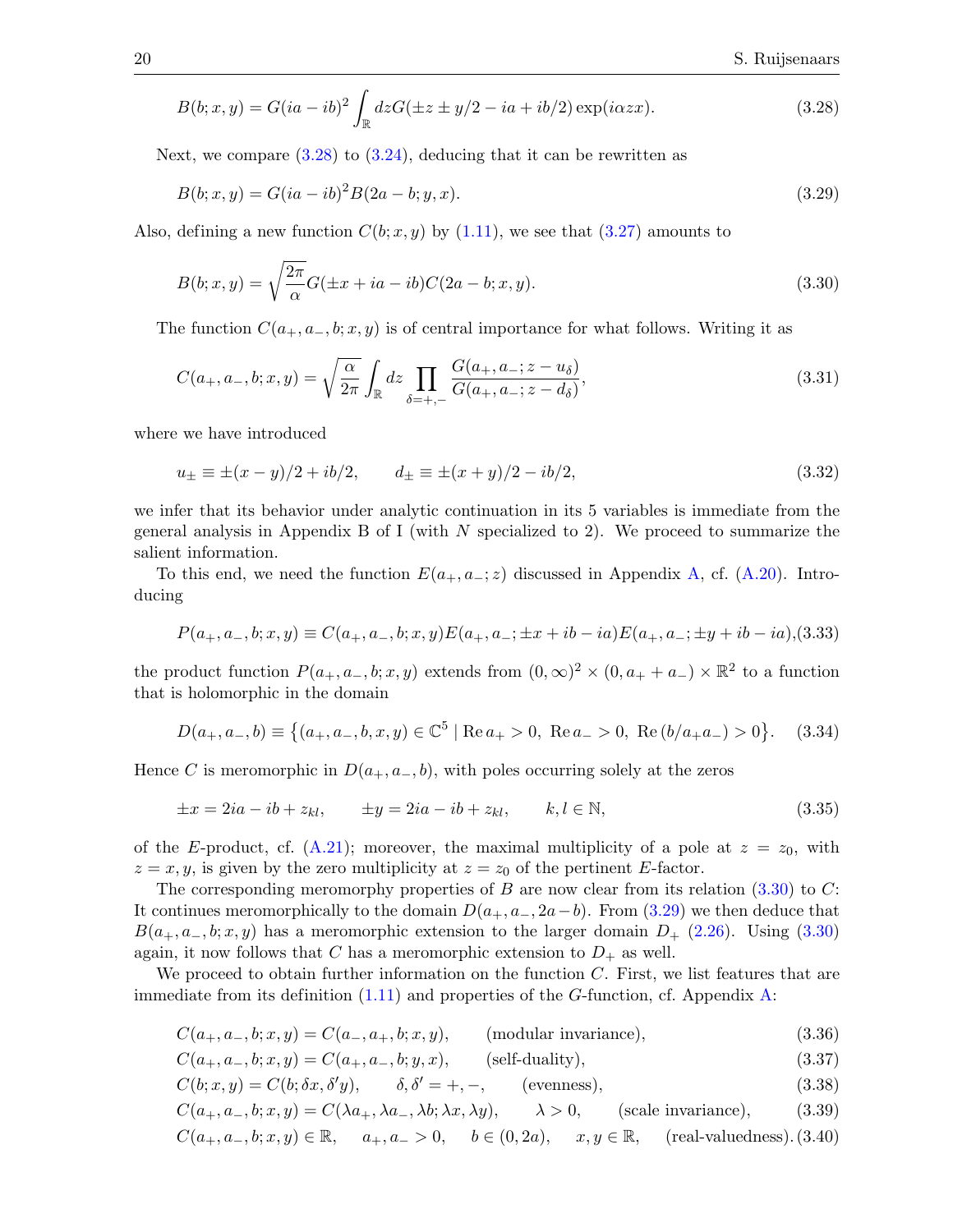Clearly, the relations  $(3.36)$ – $(3.39)$  are well defined and hold true on  $D_{+}$  [\(2.26\)](#page-7-5). Also, the property  $(3.40)$  can be rendered manifest by substituting the integral representation  $(A.5)$  in the four G-functions and combining factors to obtain

$$
C(a_+, a_-, b; x, y) = \sqrt{\frac{\alpha}{2\pi}} \int_{\mathbb{R}} dz \cos\left(\int_{\mathbb{R}} \frac{dw \sin(xw) \sin(yw) \cosh(bw) \sin(2zw)}{\sinh(a_+w) \sinh(a_-w)}\right) \times \exp\left(\int_{\mathbb{R}} \frac{dw}{w} \left(\frac{\cos(xw) \cos(yw) \sinh(bw) \cos(2zw)}{\sinh(a_+w) \sinh(a_-w)} - \frac{b}{a_+a_-w}\right)\right),
$$
\n(3.41)

where  $(a_+, a_-, b, x, y) \in (0, \infty)^2 \times (0, 2a) \times \mathbb{R}^2$ .

Second, combining  $(3.37)$  with  $(3.29)$  and  $(3.30)$ , we deduce

<span id="page-20-3"></span>
$$
\frac{G(ia-ib)C(b;x,y)}{G(x+ia-ib)G(y+ia-ib)} = \frac{G(ib-ia)C(2a-b;x,y)}{G(x-ia+ib)G(y-ia+ib)}, \qquad (b\text{-symmetry}). \tag{3.42}
$$

Third, we can use Proposition [C.1](#page-48-0) once more to obtain from [\(1.11\)](#page-3-0) the explicit result

<span id="page-20-2"></span>
$$
C(b; x, ib) = G(ia - 2ib)G(ib - ia)2, \qquad \text{(normalization)}, \tag{3.43}
$$

where  $(a_+, a_-, b, x) \in (0, \infty)^2 \times (0, a) \times \mathbb{R}$ . Last but not least, we claim that we have the joint eigenvalue equations

<span id="page-20-1"></span>
$$
A_{\pm}(b;x)C(b;x,y) = 2c_{\pm}(y)C(b;x,y), \qquad A_{\pm}(b;y)C(b;x,y) = 2c_{\pm}(x)C(b;x,y). \tag{3.44}
$$

To prove this claim, we first note that the eigenvalue equations [\(3.21\)](#page-18-3) continue meromorphically to  $D_+$ . Next, we observe that the G-A $\Delta$ Es [\(A.2\)](#page-42-1) imply

$$
G(\pm x + ia - ib)^{-1}A_{\delta}(b; x)G(\pm x + ia - ib) = A_{\delta}(2a - b; x), \qquad \delta = +, -.
$$
 (3.45)

(Here, we view the l.h.s. as the product of three operators acting on meromorphic functions.) Hence we obtain via  $(3.30)$ 

$$
A_{\pm}(2a - b; x)C(2a - b; x, y) = 2c_{\pm}(y)C(2a - b; x, y),
$$
\n(3.46)

which is equivalent to the first two  $A\Delta E$ s in [\(3.44\)](#page-20-1). The last two are then clear from the self-duality relation [\(3.37\)](#page-19-6).

All of the properties of C just derived also hold true for the function  $G(ib - ia)\mathcal{R}_r$  defined by  $(1.6)$  and  $(1.2)$ , cf. Section [2.](#page-5-0) By using solely the eigenvalue properties  $(3.44)$ , the evenness properties [\(3.38\)](#page-19-7), and the normalization [\(3.43\)](#page-20-2), we can now show that these two functions coincide, as announced in the Introduction, cf.  $(1.12)$ . Specifically, applying the uniqueness argument in Subsection [2.3](#page-12-0) to C in its dependence on x, we obtain the equality  $(1.12)$  up to a proportionality factor  $p(a_+, a_-, b, y)$ . Repeating this argument for the y-dependence, we see that the proportionality factor can only depend on the parameters  $a_+, a_-, b$ . From the normalization relation [\(3.43\)](#page-20-2) it then follows that  $p = 1$ , thus proving [\(1.12\)](#page-3-2).

Let us now collect the resulting minimal representations of the  $\mathcal{R}\text{-function}$ . From  $(1.12)$ and  $(1.6)$  we obtain

<span id="page-20-0"></span>
$$
\mathcal{R}(b;x,y) = \frac{1}{\sqrt{a_+ a_-}} \frac{G(2ib - ia)}{G(ib - ia)^2} \int_{\mathbb{R}} dz \frac{G(z \pm (x - y)/2 - ib/2)}{G(z \pm (x + y)/2 + ib/2)}.
$$
\n(3.47)

Next, combining  $(3.24)$  and  $(3.30)$ , we deduce

$$
\mathcal{R}(b; x, y) = \frac{1}{\sqrt{a_+ a_-}} \frac{G(2ib - ia)}{G(ib - ia)^2} G(\pm x + ia - ib)
$$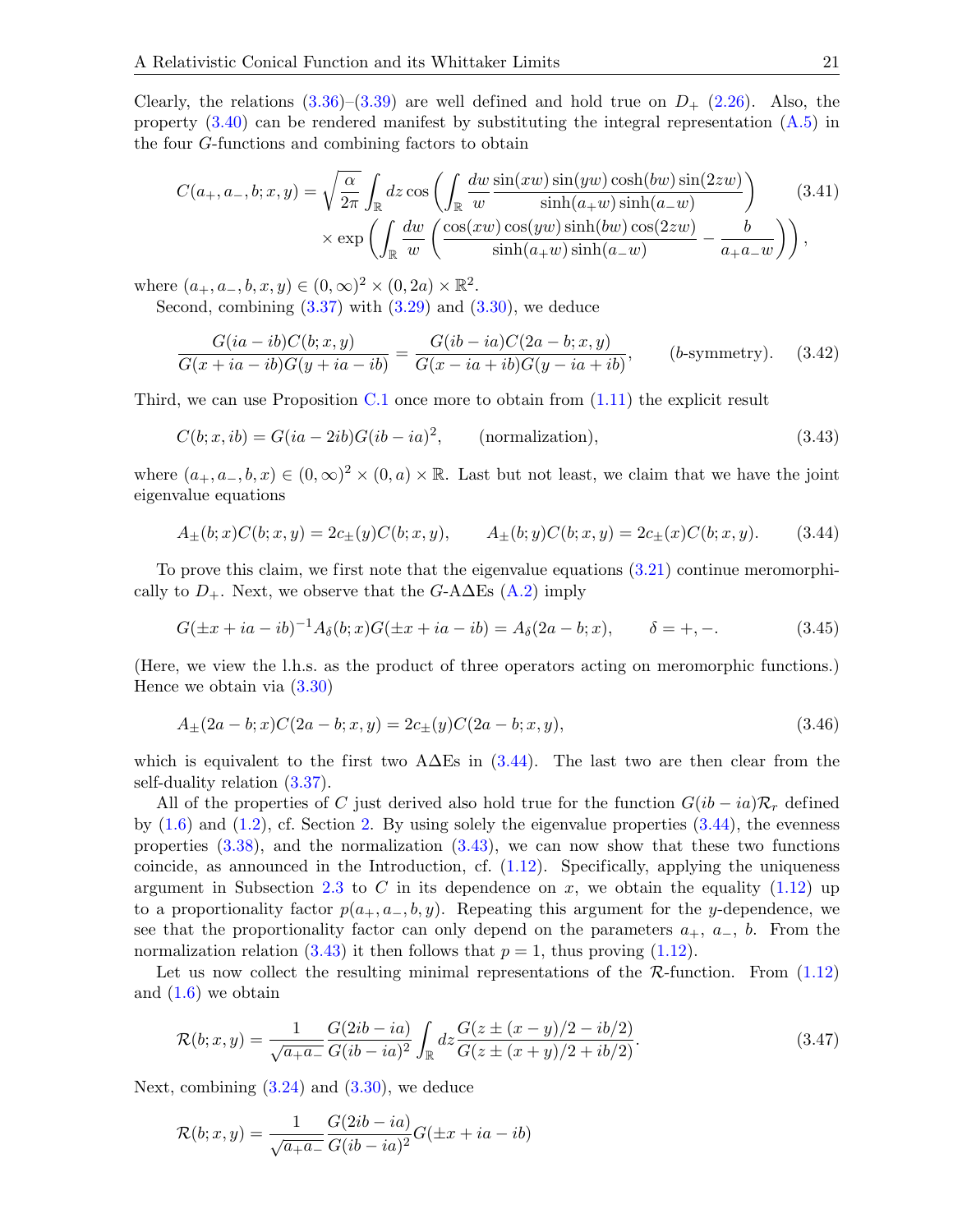<span id="page-21-4"></span><span id="page-21-2"></span><span id="page-21-1"></span><span id="page-21-0"></span>
$$
\times \int_{\mathbb{R}} dz \frac{G(z \pm x/2 - ia + ib/2)}{G(z \pm x/2 + ia - ib/2)} \exp(i\alpha z y), \tag{3.48}
$$

and using  $(3.29)$  we infer

$$
\mathcal{R}(b; x, y) = \frac{1}{\sqrt{a_+ a_-}} G(2ib - ia)G(\pm x + ia - ib) \int_{\mathbb{R}} dz \frac{G(z \pm y/2 - ib/2)}{G(z \pm y/2 + ib/2)} \exp(i\alpha z x). \tag{3.49}
$$

Finally, using the self-duality property of  $\mathcal{R}$ , we obtain from [\(3.48\)](#page-21-1) and [\(3.49\)](#page-21-2) the representations

$$
\mathcal{R}(b; x, y) = \frac{1}{\sqrt{a_+ a_-}} \frac{G(2ib - ia)}{G(ib - ia)^2} G(\pm y + ia - ib)
$$
  
\n
$$
\times \int_{\mathbb{R}} dz \frac{G(z \pm y/2 - ia + ib/2)}{G(z \pm y/2 + ia - ib/2)} \exp(i\alpha z x),
$$
  
\n
$$
\mathcal{R}(b; x, y) = \frac{1}{\sqrt{a_+ a_-}} G(2ib - ia) G(\pm y + ia - ib)
$$
  
\n
$$
\times \int_{\mathbb{R}} dz \frac{G(z \pm x/2 - ib/2)}{G(z \pm x/2 + ib/2)} \exp(i\alpha z y).
$$
\n(3.51)

The five representations  $(3.47)-(3.51)$  $(3.47)-(3.51)$  are well defined and hold true for  $(a_+, a_-, b, x, y) \in$  $(0,\infty)^2 \times (0,2a) \times \mathbb{R}^2$ . (Combining [\(3.47\)](#page-20-0) with [\(3.42\)](#page-20-3), we get a further representation that we do not consider.)

Taking stock of the above developments, we note that we might have started from the first minimal representation  $(3.47)$  to *define* the R-function. Then many of its properties follow quite easily. On the other hand, it seems not feasible to give a direct proof of its crucial joint eigenfunction property. With hindsight, however, this can be shown by first obtaining the second representation  $(3.48)$  (say) via Proposition [C.1,](#page-48-0) and then using the identity  $(3.14)$  to arrive at [\(3.21\)](#page-18-3). From this the joint eigenfunction property [\(3.44\)](#page-20-1) follows as before.

Another important property of R is its asymptotic behavior for  $x \to \infty$ . Like other features addressed in this section, this can already be gleaned from Section [2,](#page-5-0) via the specialization of the more general asymptotics of the function  $\mathcal{E}(\gamma; v, \hat{v})$  obtained in Theorem 1.2 of II. However, provided we restrict b to the interval  $(0, 2a)$ , it is quite easy to obtain the  $x \to \infty$  asymptotics directly from the new representations of  $\mathcal R$  in terms of a Fourier transform.

To detail this, let us first note that we need only consider the function  $E(b; x, y)$ , which we can now view as being defined via  $(2.39)$ – $(2.41)$ . (Indeed, there is no difficulty in obtaining the asymptotics of the c-function; in this connection, compare  $(2.61)$ ,  $(2.54)$  and  $(2.71)$ .) Using [\(3.49\)](#page-21-2), we deduce that for  $b \in (0, 2a)$  the E-function has the representation

<span id="page-21-3"></span>
$$
E(b;x,y) = \frac{\phi(b)}{\sqrt{a_+ a_-}} \frac{G(i b - i a)}{c(b; y)} \frac{G(x + i a)}{G(x - i a + i b)} \int_{\mathbb{R}} dz \frac{G(z \pm y/2 - i b/2)}{G(z \pm y/2 + i b/2)} \exp(i \alpha z x). \tag{3.52}
$$

Letting  $y \in (0, \infty)$ , we can shift the contour up by  $a - b/2 + \epsilon$ , where  $\epsilon > 0$  is small enough so that only the simple poles at

$$
z = \pm y/2 - ib/2 + ia,\tag{3.53}
$$

are encountered. The residues at these poles easily follow from  $(A.19)$ , yielding a contribution

$$
M(b;x)(\exp(i\alpha xy/2) + c(b;-y)\exp(-i\alpha xy/2)/c(b;y)),\tag{3.54}
$$

with the multiplier given by

$$
M(b; x) \equiv \phi(b)G(x + ia)G(-x + ia - ib) \exp(-\alpha x(a - b/2)).
$$
\n(3.55)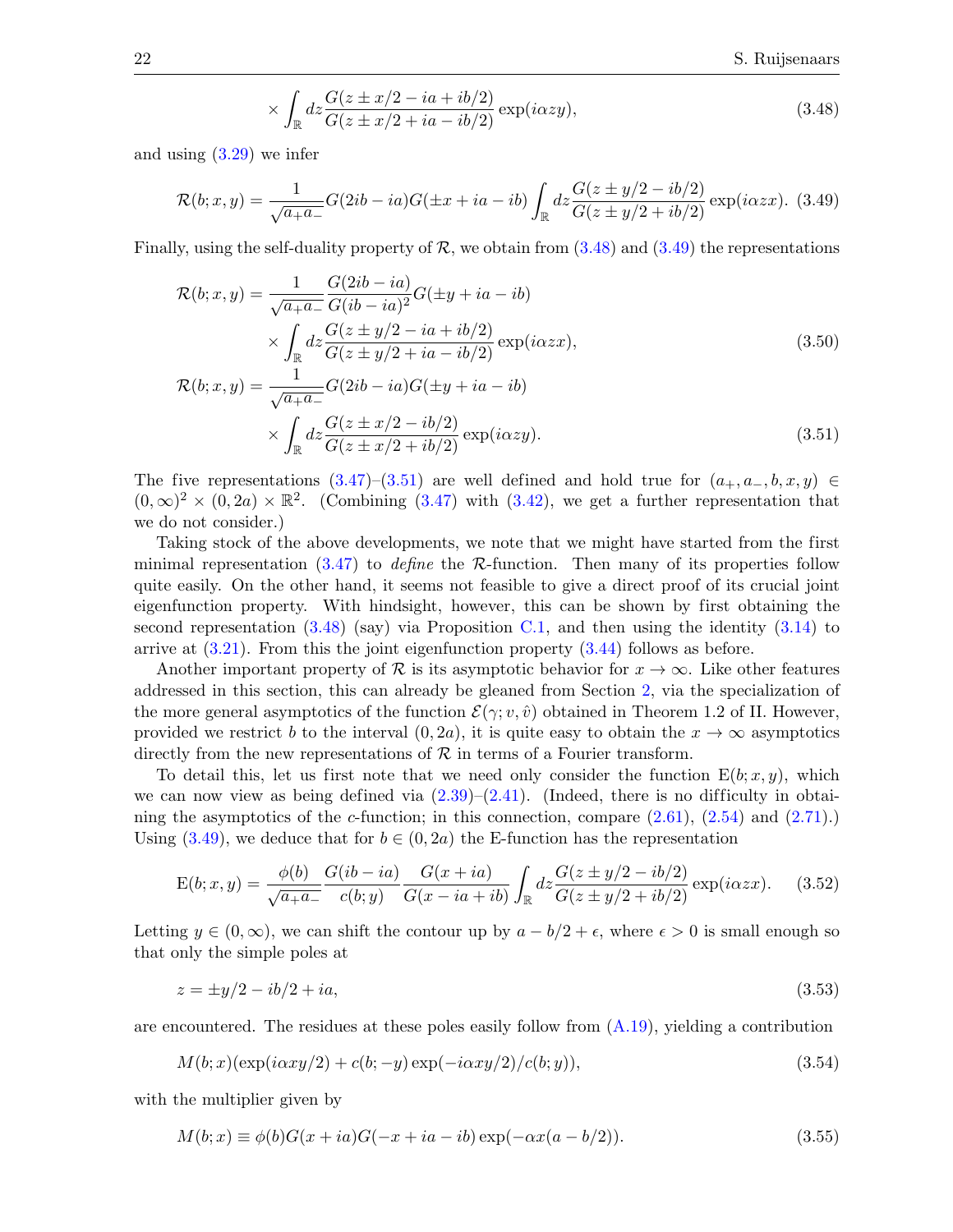Now from [\(A.13\)](#page-43-4) we see that  $M(b; x)$  converges to 1 for  $x \to \infty$ . To recover the asymptotics  $(2.54)$ , therefore, it is enough to show that the r.h.s. of  $(3.52)$  with z replaced by  $z + ia - ib/2 + i\epsilon$  vanishes for  $x \to \infty$ .

To prove this, we write the shifted contour integral as

<span id="page-22-2"></span>
$$
\frac{1}{\sqrt{a_+ a_-}} \frac{G(i b - i a)}{c(b; y)} M(b; x) \exp(-\epsilon \alpha x) \int_{\mathbb{R}} dz \frac{G(z + i \epsilon \pm y/2 - ib + i a)}{G(z + i \epsilon \pm y/2 + i a)} \exp(i \alpha z x). \tag{3.56}
$$

Now one need only use [\(A.13\)](#page-43-4) to verify that the integrand is bounded by a multiple of  $\exp(-\alpha b|z|/2)$ , which implies the function [\(3.56\)](#page-22-2) does converge to 0 for  $x \to \infty$ .

We stress that this short argument only yields  $(2.54)$  under the restriction  $b \in (0, 2a)$ . In particular, by contrast to the previous contour integral representation used in II, one must cope with an inevitable contour pinching when one tries to use  $(3.52)$  to go beyond this b-interval.

Another issue is that stronger asymptotic estimates than just obtained are necessary to recover the Hilbert space transform features for the E-function sketched in Subsection [2.3,](#page-12-0) cf.  $(2.55)-(2.60)$  $(2.55)-(2.60)$ . It is beyond our scope to study this further, but we would like to repeat that the b-interval  $[0, 2a]$  cannot be enlarged without losing the critical unitarity and self-adjointness properties [\[12\]](#page-52-12).

At face value, the new representations  $(3.47)$ – $(3.51)$  seem to hold promise for a direct proof of the shift properties of  $\mathcal{R}_r$ , cf. [\(2.88\)](#page-15-1)–[\(2.89\)](#page-15-0). Even so, we were unable to push this through. To date, therefore, the only reasoning yielding the properties for general  $b$  is to first derive them for special b-values, as sketched in Subsection [2.4.](#page-14-0) We now turn to a study of the  $\mathcal{R}_r$ -function for these special values.

#### <span id="page-22-0"></span>4 Specializations and nonrelativistic limit

#### <span id="page-22-1"></span>4.1 Elementary special cases

As already mentioned, the functions

$$
R_N(a_+, a_-; x, y) \equiv \mathcal{R}_r(a_+, a_-, (N+1)a_+; x, y), \qquad N \in \mathbb{N}, \tag{4.1}
$$

have been extensively studied before. They were first obtained more than twenty years ago [\[25\]](#page-53-7), and then reconsidered from an algebraic and function-theoretic viewpoint in [\[11\]](#page-52-11) and from a representation-theoretic viewpoint in a paper by van Diejen and Kirillov [\[26\]](#page-53-8). The corre-sponding Hilbert space transforms were studied in great detail in [\[12\]](#page-52-12).

Our first goal in this section is to demonstrate how the elementary character of these functions can be directly understood from the Fourier transform representations  $(3.48)$ – $(3.51)$ . Indeed, thus far the relation encoded in [\(2.27\)](#page-8-1) has only been shown by appealing to a uniqueness argument. The crux is that for the choices  $b = (N + 1)a_{\pm}$  one can use the G-A $\Delta$ Es [\(A.2\)](#page-42-1) to obtain integrals that can be explicitly evaluated by a residue calculation.

Specifically, let us start from  $(3.49)$  to obtain first

<span id="page-22-3"></span>
$$
R_N(x,y) = \frac{4^{-N-1}}{\sqrt{a_+ a_-}} G(i(N+1)a_+ - ia)G(\pm x + ia - i(N+1)a_+)
$$
  
 
$$
\times \int_{\mathbb{R}} dz e^{i\alpha z x} / \prod_{j=0}^{N} c_-(z \pm y/2 - i(N-2j)a_+/2).
$$
 (4.2)

Now we recall that [\(3.49\)](#page-21-2) is valid for  $b \in (0, 2a)$ , which implies we have  $Na_+ < a_-$  in [\(4.2\)](#page-22-3). Taking  $y > 0$  from now on, it follows that the integrand has  $2N + 2$  simple poles in the strip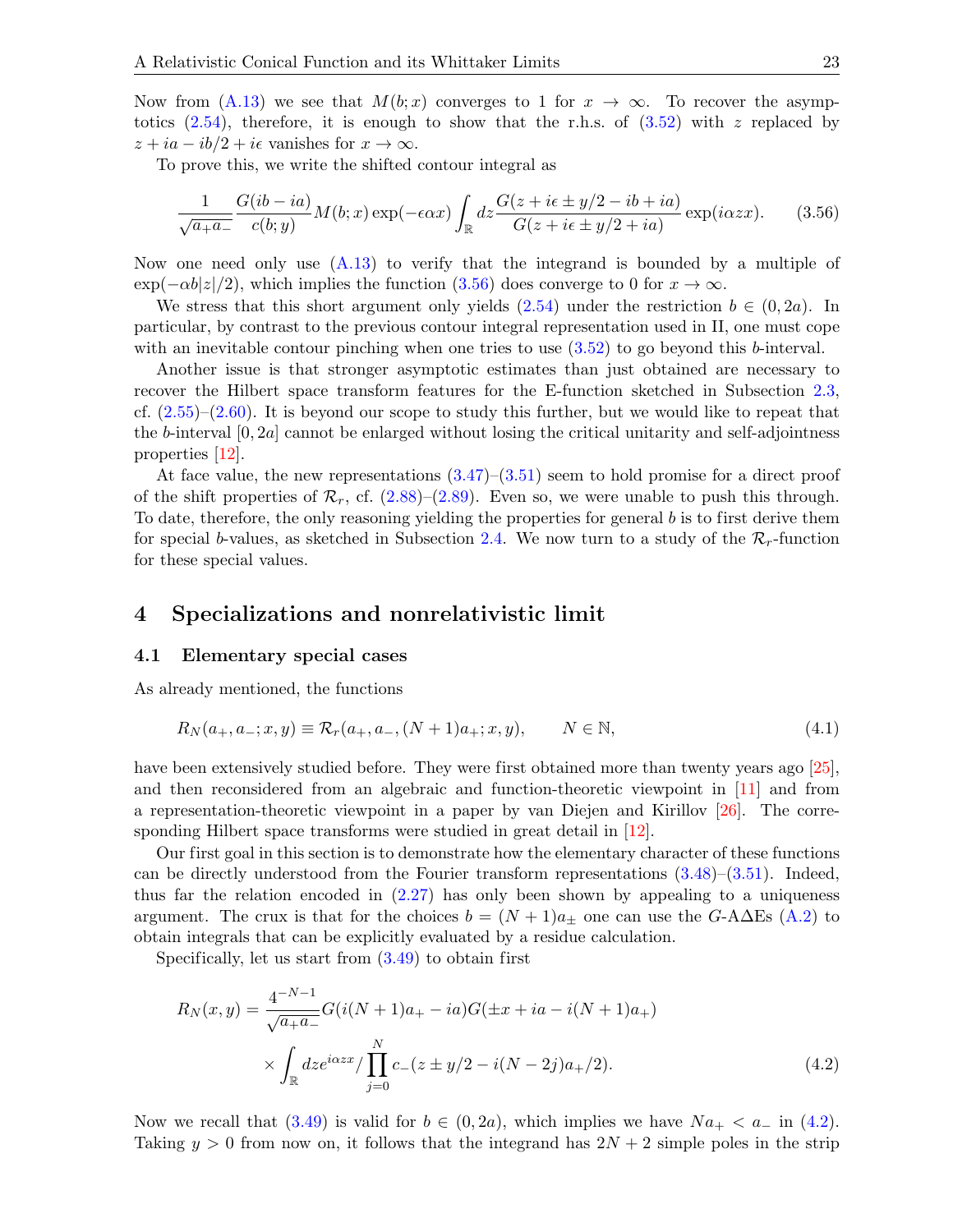Im  $z \in (0, a_-)$ . The product yields a function that is ia<sub>-</sub>-periodic in z. Thus, denoting the integral by  $I_N$ , we have

$$
I_N - \exp(-2\pi x/a_+)I_N = 2\pi i \sum_{\delta = +, -} \sum_{j=0}^N \text{Res}\left(z = \frac{1}{2}(\delta y + ia_- + i(N - 2j)a_+)\right). \tag{4.3}
$$

The residues are easily calculated, and hence we obtain

<span id="page-23-0"></span>
$$
I_N = \frac{(-i)^{N+1}a_+}{s_+(x)} \left( \frac{e^{i\alpha yx/2}}{s_-(y)} \sum_{j=0}^N \frac{e_-(-(N-2j)x)}{\prod_{k\neq j} s_-(y+i(k-j)a_+) \sin(\pi(j-k)a_+/a_-)} + (y \to -y) \right). \tag{4.4}
$$

Also, the prefactor can be calculated by using  $(A.2)$  once more, combined with  $(A.12)$ . Introducing

$$
P_N(z) \equiv \prod_{j=-N}^{N} 2s_{-}(z+ija_{+}), \qquad z = x, y,
$$
\n(4.5)

we get

<span id="page-23-1"></span>
$$
\frac{2^{-2N-1}}{a_{-}}\frac{s_{+}(x)}{P_{N}(x)}\prod_{j=1}^{N}2\sin(\pi ja_{+}/a_{-}).
$$
\n(4.6)

For  $N = 0$  the product of  $(4.4)$  and  $(4.6)$  yields

<span id="page-23-4"></span>
$$
R_0(x,y) = \frac{\sin(\pi xy/a_+ a_-)}{2s_-(x)s_-(y)}.\tag{4.7}
$$

More generally, the product can be written as

$$
R_N(x,y) = (-i)^{N+1} (K_N(x,y) - K_N(x,-y))/P_N(x)P_N(y),
$$
\n(4.8)

where we have set

<span id="page-23-2"></span>
$$
K_N(x,y) \equiv \exp(ixy/a_+a_-) \prod_{l=1}^N 2 \sin(\pi l a_+/a_-)
$$
  

$$
\times \sum_{j=0}^N \frac{e_-((2j-N)x) \prod_{k=j+1}^N s_-(y-ika_+) \prod_{k=N-j+1}^N s_-(y+ika_+)}{\prod_{k\neq j}^N \sin(\pi (j-k)a_+/a_-)}.
$$
(4.9)

Introducing the phase factor

$$
q \equiv \exp(i\pi a_+/a_-),\tag{4.10}
$$

it is not hard to see from  $(4.9)$  that  $K_N$  is of the form

<span id="page-23-3"></span>
$$
K_N(x,y) = \exp(ixy/a_+a_-)e_-(Nx+Ny)S_N(q; e_-(-2x), e_-(-2y)),
$$
\n(4.11)

$$
S_N(q; r, t) = \sum_{k,l=0}^{N} c_{kl}^{(N)}(q) r^k t^l,
$$
\n(4.12)

with  $c_{kl}^{(N)}(q)$  a rational function of q.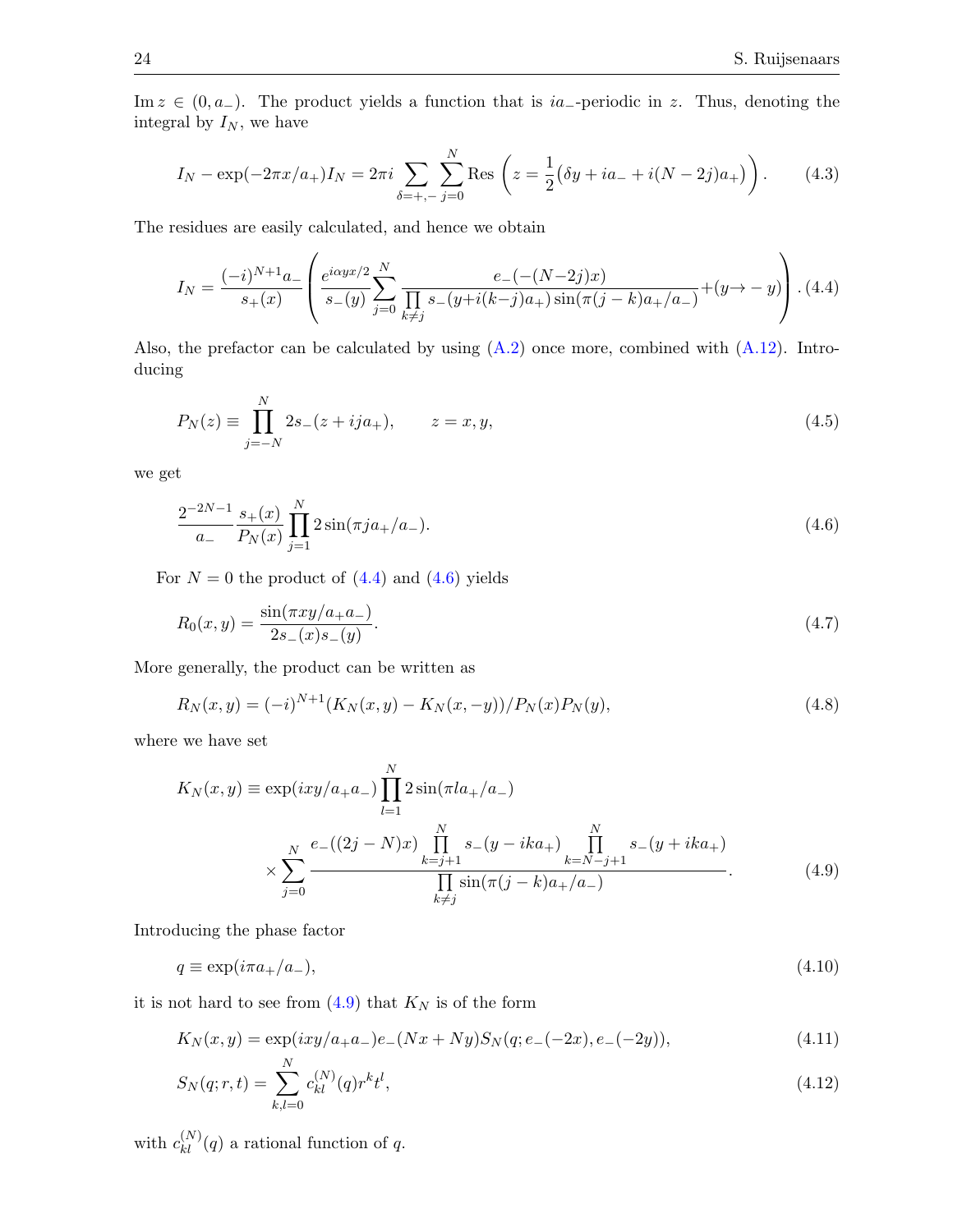Thus far, our conclusions about  $R_N$  and  $K_N$  were only based on an explicit evaluation of the representation [\(3.49\)](#page-21-2). However, a lot more information follows upon using the features of  $\mathcal{R}_r(b; x, y)$ . In particular, the function  $K_N(x, y)/P_N(x)P_N(y)$  is a joint eigenfunction of the four A∆Os [\(1.13\)](#page-3-3) (where  $b = (N + 1)a_+$ ) with eigenvalues [\(1.14\)](#page-3-4), since this holds true for  $R_N(x, y)$ . Also, the self-duality and evenness of  $R_N$  imply

$$
K_N(x, y) = K_N(y, x) = K_N(-x, -y),
$$
\n(4.13)

and this entails that the coefficients in  $(4.12)$  have the symmetry properties

<span id="page-24-0"></span>
$$
c_{kl}^{(N)} = c_{lk}^{(N)} = c_{N-k,N-l}^{(N)}, \qquad k, l = 0, \dots, N.
$$
\n(4.14)

Of course, this can be easily checked for small  $N$ , but for arbitrary integers  $(4.14)$  is not at all obvious from  $(4.9)$ .

One more feature of the coefficients is that they are Laurent polynomials in  $q$  with integer coefficients. Like the symmetries  $(4.14)$ , it is not a routine matter to show this from  $(4.9)$ . The crux is, however, that the above functions  $K_N$  coincide with those of [\[11\]](#page-52-11), by virtue of the uniqueness argument used in Subsection [2.3.](#page-12-0) The coefficients were studied in detail in Section II of  $[11]$ , and there the interested reader can find explicit formulas for the coefficients as Laurent polynomials in  $q$ . See also the paper by van Diejen and Kirillov [\[26\]](#page-53-8), where yet different representations of the functions  $K_N(x, y)$  were obtained.

With a little more effort, the elementary character of  $\mathcal{R}_r$  for the more general b-values

$$
b_{+-} \equiv (N+1)a_+ - Ma_-, \qquad N, M \in \mathbb{N}, \tag{4.15}
$$

can also be understood from  $(3.49)$ . Indeed, from  $(A.2)$  it follows by a straightforward calculation that we have an identity

$$
\frac{G(v - ib_{+-}/2)}{G(v + ib_{+-}/2)} = \frac{\prod_{k=1}^{M} 2c_+ (v + \frac{i}{2}((N+1)a_+ + (M+1-2k)a_-))}{\prod_{j=0}^{N} 2c_- (v + \frac{i}{2}(Ma_- + (N-2j)a_+))}.
$$
\n(4.16)

Using this identity several times (together with  $(A.12)$  for the factor  $G(ib_{+-} - ia)$ ), we deduce from  $(3.49)$  and  $(1.6)$  the representation

<span id="page-24-1"></span>
$$
\mathcal{R}_{r}(b_{+-};x,y) = \frac{1}{a_{-}} \prod_{\substack{j=1 \ j \neq j}}^{N} 2\sin(j\pi a_{+}/a_{-}) \prod_{k=-M}^{M} 2s_{+}(x - ika_{-})
$$
\n
$$
\prod_{k=1}^{N} 2\sin(k\pi a_{-}/a_{+}) \prod_{j=-N}^{N} 2s_{-}(x - ija_{+})
$$
\n
$$
\times \int_{\mathbb{R}} \frac{\prod_{j=1}^{M} 4c_{+}(z + \frac{1}{2}(\pm y + i(N + 1)a_{+} + i(M + 1 - 2k)a_{-}))}{\prod_{j=0}^{N} 4c_{-}(z + \frac{1}{2}(\pm y + iMa_{-} + i(N - 2j)a_{+}))}.
$$
\n(4.17)

The denominator of the integrand has no zero for  $z \in \mathbb{R}$  unless M is odd and N is even. The zeros of the corresponding factor  $s-(z \pm y/2)$  are then matched by the zeros of the factor  $s+(z \pm y/2)$ of the numerator. After a suitable contour shift, we can expand the numerator product into exponentials, yielding a sum of convergent integrals (recall we require  $b_{+-} \in (0, 2a)$ ). When M is even or  $N$  is odd, we can do the same without a contour shift. Each of the integrals is then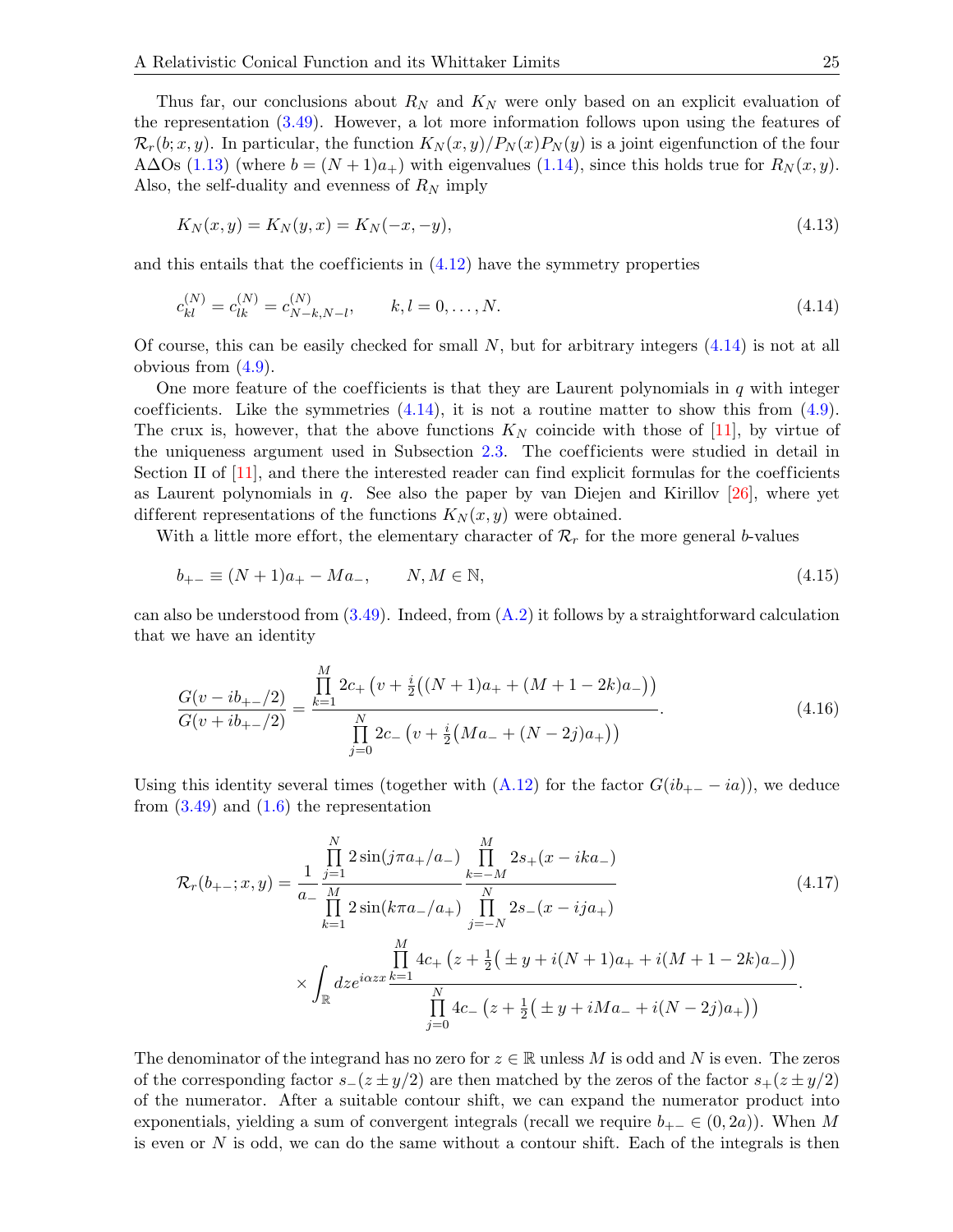basically of the same form as previously evaluated for the case  $M = 0$ . (More in detail, the same  $2N + 2$  poles arise in the period strip for the c<sub>-product</sub>.)

From these observations the general structure anticipated in [\(2.27\)](#page-8-1) and [\(2.29\)](#page-8-3) readily follows, provided  $n > 0$  and  $m \leq 0$ , or  $m > 0$  and  $n \leq 0$ . In Section III of [\[11\]](#page-52-11) we studied the functions [\(4.17\)](#page-24-1) in considerable detail, but it is beyond our scope to derive the explicit form used there directly from their representation [\(4.17\)](#page-24-1). We do add that it seems plausible that the factorization exhibited in equations  $(3.3)$ – $(3.4)$  of [\[11\]](#page-52-11) can be understood by a more refined analysis of the above sum of contour integrals. In any case, we repeat that equality of the pertinent functions follows from the uniqueness argument explained in Subsection [2.3.](#page-12-0)

#### <span id="page-25-0"></span>4.2 The nonrelativistic limit

We begin this subsection with a remark addressed to physicist readers, who may care about dimension issues. In our paper [\[11\]](#page-52-11), which we had occasion to cite several times in the previous subsection, the variable  $y$  of the present paper was denoted by  $p$ . This is a widely used notation for the spectral variable in nonrelativistic quantum mechanics, where p is viewed as a momentum. In our relativistic setting, however, it is far more natural to view the scale parameters  $a_+$  and  $a_$ as having dimension [position], and then the 'geometric' and 'spectral' variables  $x$  and  $y$  both have dimension [position] as well. (To be more specific, one of the scale parameters can be viewed as an interaction range, and the other one as the Compton wave length  $\hbar/mc$  of the relativistic particles under consideration.) This goes to explain our change from  $p$  to  $q$ .

Of course, from a mathematical viewpoint such notational issues and the notion of dimension may be ignored. When taking the nonrelativistic limit, however, these physical considerations point the way. We need to let the speed of light c go to  $\infty$ , so one of the scale parameters should go to 0. In particular, we cannot retain modular invariance. Accordingly, we first set

<span id="page-25-1"></span>
$$
a_{+} = 2\pi/\mu, \qquad a_{-} = \hbar \beta, \qquad \mu, \hbar, \beta > 0. \tag{4.18}
$$

Here, we view  $\beta$  as  $1/mc$ , with m the particle mass, and we trade  $a_+$  for a parameter  $\mu$  with dimension [position]<sup>-1</sup> to avoid a great many factors  $\pi$ . Next, the spectral variable y (dual position) is replaced by the momentum variable

<span id="page-25-3"></span><span id="page-25-2"></span>
$$
p = \mu y/\beta. \tag{4.19}
$$

Finally, the coupling parameter b (with dimension [position]) is replaced by

$$
b = g\beta, \qquad g > 0,\tag{4.20}
$$

so that g has dimension [action]=[position]×[momentum] as well as Planck's constant  $\hbar$ .

With these changes in effect, it is easy to verify the expansion

$$
A_{+}(b;x) = 2 + \beta^{2} A + O(\beta^{4}), \qquad \beta \to 0,
$$
\n(4.21)

where

$$
A := -\hbar^2 \partial_x^2 - g\hbar\mu \coth(\mu x/2)\partial_x - g^2\mu^2/4,\tag{4.22}
$$

and the limits

$$
\lim_{\beta \to 0} A_{-}(b; x) = \exp(-i\pi g/\hbar) T_{2i\pi/\mu}^{x} + (i \to -i) =: M, \qquad x > 0,
$$
\n(4.23)

$$
\lim_{\beta \to 0} A_{+}(b; y) = \frac{p - ig\mu}{p} T_{i\hbar\mu}^{p} + (i \to -i) =: \hat{A}, \tag{4.24}
$$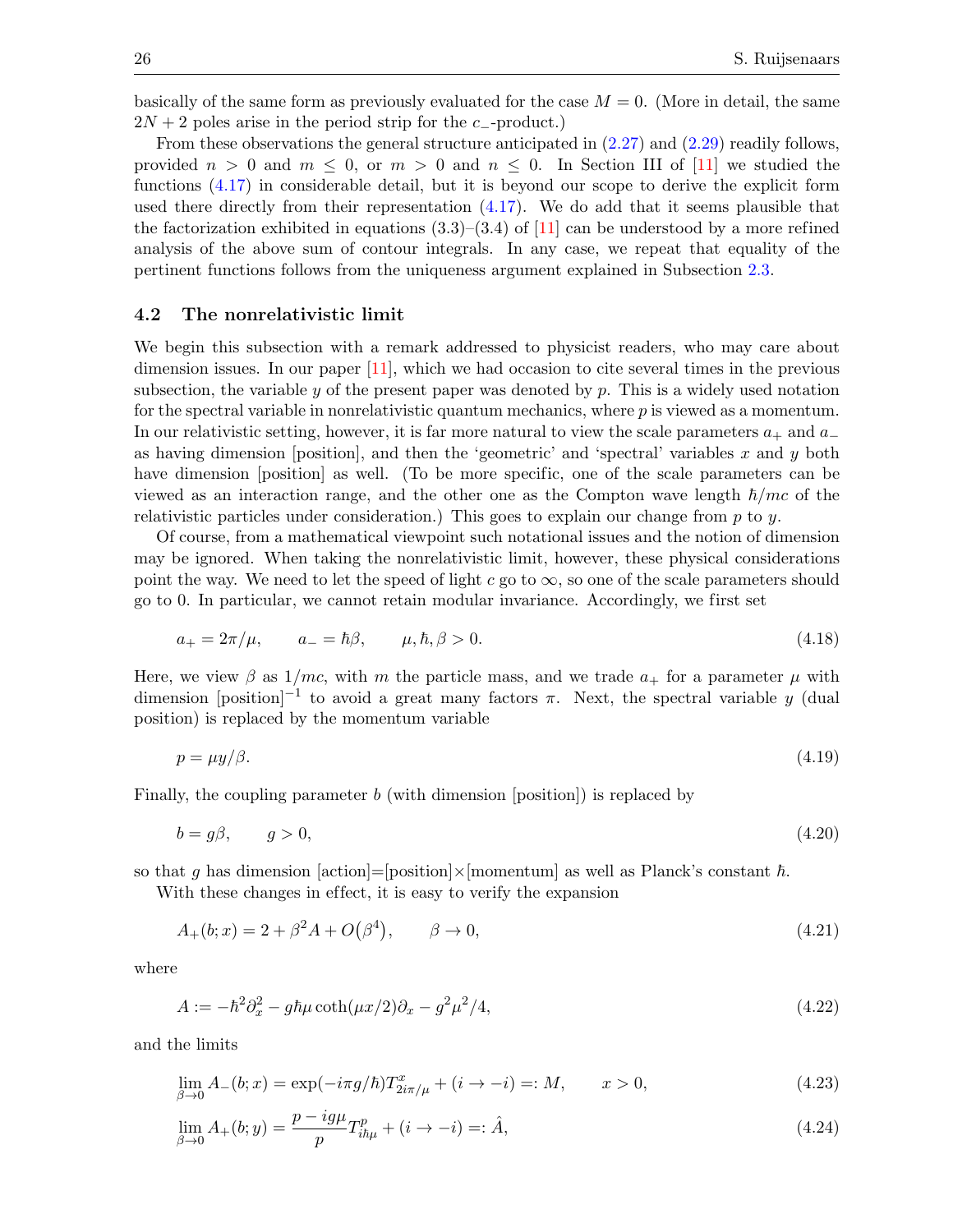while  $A_-(b; y)$  has no sensible limit. The eigenvalue of  $A_+(b; x)$  on  $\mathcal{R}(b; x, y)$  satisfies

<span id="page-26-6"></span>
$$
2c_{+}(y) = 2 + \beta^{2} p^{2}/4 + O(\beta^{4}), \qquad (4.25)
$$

so that the eigenvalue of A becomes  $p^2/4$ , while the eigenvalues of the monodromy operator M and dual A∆O A remain  $2 \cosh(\pi p/\hbar\mu)$  and  $2 \cosh(\mu x/2)$ , resp.

Likewise, the similarity-transformed A∆Os  $\mathcal{A}_{\pm}$  [\(2.45\)](#page-9-5) and Hamiltonians  $H_{\pm}$  [\(2.69\)](#page-12-4) yield

$$
\mathcal{A}_{+}(b;x), H_{+}(b;x) = 2 + \beta^{2}H + O(\beta^{4}), \qquad \beta \to 0,
$$
\n(4.26)

$$
H := -\hbar^2 \partial_x^2 + \frac{g(g - \hbar)\mu^2}{4\sinh^2(\mu x/2)},
$$
\n(4.27)

<span id="page-26-0"></span>
$$
\lim_{\beta \to 0} \mathcal{A}_{-}(b; x) = \lim_{\beta \to 0} H_{-}(b; x) = T_{2i\pi/\mu}^{x} + T_{-2i\pi/\mu}^{x} =: \mathcal{M}, \qquad x > 0,
$$
\n(4.28)

$$
\lim_{\beta \to 0} \mathcal{A}_{+}(b; y) = T_{i\hbar\mu}^{p} + \frac{p + i g \mu}{p} T_{-i\hbar\mu}^{p} \frac{p - i g \mu}{p} =: \hat{\mathcal{A}},\tag{4.29}
$$

$$
\lim_{\beta \to 0} H_{+}(b; y) = \sum_{\tau = +,-} \left( \frac{p - \tau i g \mu}{p} \right)^{1/2} T_{\tau i \hbar \mu}^{p} \left( \frac{p + \tau i g \mu}{p} \right)^{1/2} =: \hat{H}.
$$
\n(4.30)

(We take this opportunity to point out that the ' $BC_1$  version' of the monodromy operator [\(4.28\)](#page-26-0) specified in equation  $(8.20)$  of  $[10]$  contains an error: the phase factor on the r.h.s. should be replaced by 1.)

The operators  $A$ ,  $M$  and  $H$ ,  $M$  are related by a similarity transformation with the limit function

<span id="page-26-1"></span>
$$
\lim_{\beta \to 0} \phi(b)/c(b; x) = w_{\text{nr}}(g/\hbar; \mu x/2)^{1/2}, \qquad x > 0,
$$
\n(4.31)

where

<span id="page-26-3"></span>
$$
w_{\rm nr}(\lambda; r) \equiv (2\sinh r)^{2\lambda}, \qquad \lambda, r > 0,
$$
\n(4.32)

the operators  $\hat{A}$  and  $\hat{A}$  by similarity with

<span id="page-26-2"></span>
$$
\lim_{\beta \to 0} G(ia - 2ib)G(ib - ia)/c(b; y) = 2/\hat{c}_{\text{nr}}(g/\hbar; p/\hbar\mu),\tag{4.33}
$$

where the Harish-Chandra c-function is given by

<span id="page-26-4"></span>
$$
\hat{c}_{\text{nr}}(\lambda; k) \equiv \frac{2\Gamma(2\lambda)}{\Gamma(\lambda)} \frac{\Gamma(ik)}{\Gamma(\lambda + ik)},\tag{4.34}
$$

and the operators  $\hat{A}$  and  $\hat{H}$  by similarity with  $\hat{w}_{nr}(g/\hbar; p/\hbar\mu)^{1/2}$ , where

$$
\hat{w}_{\text{nr}}(\lambda; k) \equiv 1/\hat{c}_{\text{nr}}(\lambda; \pm k). \tag{4.35}
$$

The limits  $(4.31)$  and  $(4.33)$  can be readily verified via the definition  $(2.41)$  of the relativistic c-function and the above reparametrizations  $(4.18)$ – $(4.20)$  by using the G-limits  $(A.25)$ – $(A.26)$ . The functions  $(4.32)$  and  $(4.34)$  are normalized so that

$$
\lim_{\lambda \to 0} w_{\text{nr}}(\lambda; r) = 1, \qquad \lim_{\lambda \to 0} \hat{c}_{\text{nr}}(\lambda; k) = 1.
$$
\n(4.36)

Next, we study the nonrelativistic limit of the  $\mathcal{R}\text{-function}$ . To this end we first use the definition  $(1.1)$ , the scaling property  $(2.19)$  and the limit

<span id="page-26-5"></span>
$$
\lim_{t \to 0} R(\pi, t, t\mathbf{c}; v, tu) = {}_2F_1(\hat{c}_0 + iu, \hat{c}_0 - iu, c_0 + c_2 + 1/2; -\mathrm{sh}^2 v), \tag{4.37}
$$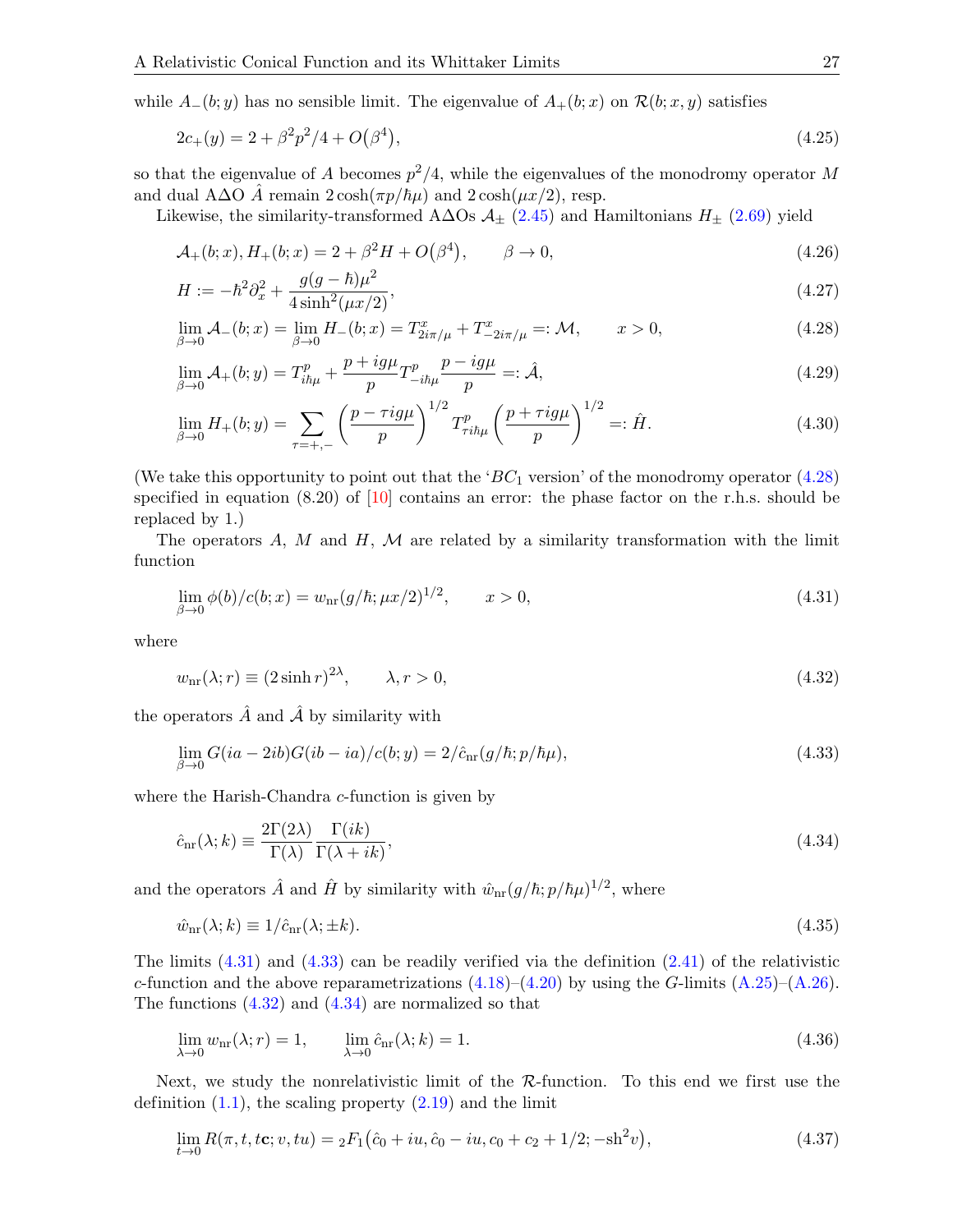$$
\hat{c}_0 \equiv (c_0 + c_1 + c_2 + c_3)/2,\tag{4.38}
$$

established and discussed in I. We write the limit

<span id="page-27-2"></span>
$$
\lim_{\beta \to 0} \mathcal{R}(2\pi/\mu, \hbar \beta, g\beta; x, \beta p/\mu) =: \psi_{\text{nr}}(g/\hbar; \mu x/2, p/\hbar \mu), \tag{4.39}
$$

in terms of the dimensionless quantities

<span id="page-27-7"></span>
$$
\lambda \equiv g/\hbar, \qquad r \equiv \mu x/2, \qquad k \equiv p/\hbar \mu, \tag{4.40}
$$

already used in  $(4.32)$  and  $(4.34)$ . The result reads

<span id="page-27-3"></span>
$$
\psi_{\rm nr}(\lambda; r, k) = {}_2F_1((\lambda + ik)/2, (\lambda - ik)/2, \lambda + 1/2; -\sinh^2 r). \tag{4.41}
$$

(See  $[27]$  for a limit that is related to  $(4.39)$ , cf.  $(2.24)$ .)

Likewise, the alternative representation [\(2.14\)](#page-6-4) entails

<span id="page-27-4"></span>
$$
\psi_{\text{nr}}(\lambda; r, k) = {}_2F_1\big(\lambda + ik, \lambda - ik, \lambda + 1/2; -\sinh^2(r/2)\big),\tag{4.42}
$$

whereas  $(2.15)-(2.16)$  $(2.15)-(2.16)$  again give rise to  $(4.41)$ . The equality of  $(4.41)$  and  $(4.42)$  can be rewritten as

$$
{}_{2}F_{1}(a,b,a+b+1/2;4w(1-w)) = {}_{2}F_{1}(2a,2b,a+b+1/2;w), \qquad (4.43)
$$

which is a well-known quadratic transformation, cf. e.g. [\[28,](#page-53-10) p. 125].

Using other familiar features of the hypergeometric function, it is not dif ficult to verify that the operators A, M and  $\hat{A}$  do have the expected eigenvalues  $p^2/4$ ,  $2\cosh(p/\hbar\mu)$  and  $2\cosh(\mu x/2)$ on the limit function  $\psi_{nr}(g/\hbar;\mu x/2,p/\hbar\mu)$ . More specifically, for A this amounts to the ODE satisfied by  ${}_2F_1$  and for A this involves the contiguous relations. The M-eigenfunction property follows by using the known analytic continuation of  $_2F_1(a, b, c; w)$  across the logarithmic branch cut  $w \in [1,\infty)$ .

The above specialization of the hypergeometric function basically yields the so-called conical (or Mehler) function. To be specific, the latter can be defined by

$$
P_{ik-1/2}^{1/2-\lambda}(\cosh r) \equiv \frac{(\sinh r)^{\lambda - 1/2}}{2^{\lambda - 1/2}\Gamma(\lambda + 1/2)} \; {}_2F_1(\lambda + ik, \lambda - ik, \lambda + 1/2; (1 - \cosh r)/2), \qquad (4.44)
$$

cf.  $[16, \text{ equation } (14.3.15)]$  and the hypergeometric function occurring here equals the one in [\(4.42\)](#page-27-4).

We now consider the nonrelativistic limit of the minimal representations of  $\mathcal{R}(b; x, y)$  derived in Section [3.](#page-16-0) We were not able to obtain a sensible limit for the second one, given by [\(3.48\)](#page-21-1). For the remaining four, however, the limit can be handled in a sense to be explained shortly. For expository reasons we first list the resulting representations for  $\psi_{nn}(\lambda; r, k)$ :

<span id="page-27-0"></span>
$$
\frac{\Gamma(2\lambda)}{2^{\lambda}\Gamma(\lambda)^{2}} \int_{\mathbb{R}} dt \frac{1}{(\cosh r + \cosh t)^{\lambda}} \cos\left(k \ln\left(\frac{\cosh((t+r)/2)}{\cosh((t-r)/2)}\right)\right),\tag{4.45}
$$

<span id="page-27-6"></span>
$$
\frac{\Gamma(2\lambda)(\sinh r)^{1-2\lambda}}{2^{2\lambda+1}\pi} \int_{\mathbb{R}} dt \frac{\Gamma((it-\lambda\pm ik+c+1)/2)}{\Gamma((it+\lambda\pm ik+c+1)/2)} \exp((i(t-ic)r), \qquad c > \lambda - 1,\tag{4.46}
$$

<span id="page-27-5"></span>
$$
\frac{\Gamma(2\lambda)}{4\pi\Gamma(\lambda)^2\Gamma(\lambda\pm ik)}\int_{\mathbb{R}}dt\Gamma((it+\lambda\pm ik)/2)\Gamma((-it+\lambda\pm ik)/2)\exp(itr),\tag{4.47}
$$

<span id="page-27-1"></span>
$$
\frac{\Gamma(2\lambda)}{2^{\lambda}\Gamma(\lambda \pm ik)} \int_{\mathbb{R}} dt \frac{\exp(itk)}{(\cosh r + \cosh t)^{\lambda}}.
$$
\n(4.48)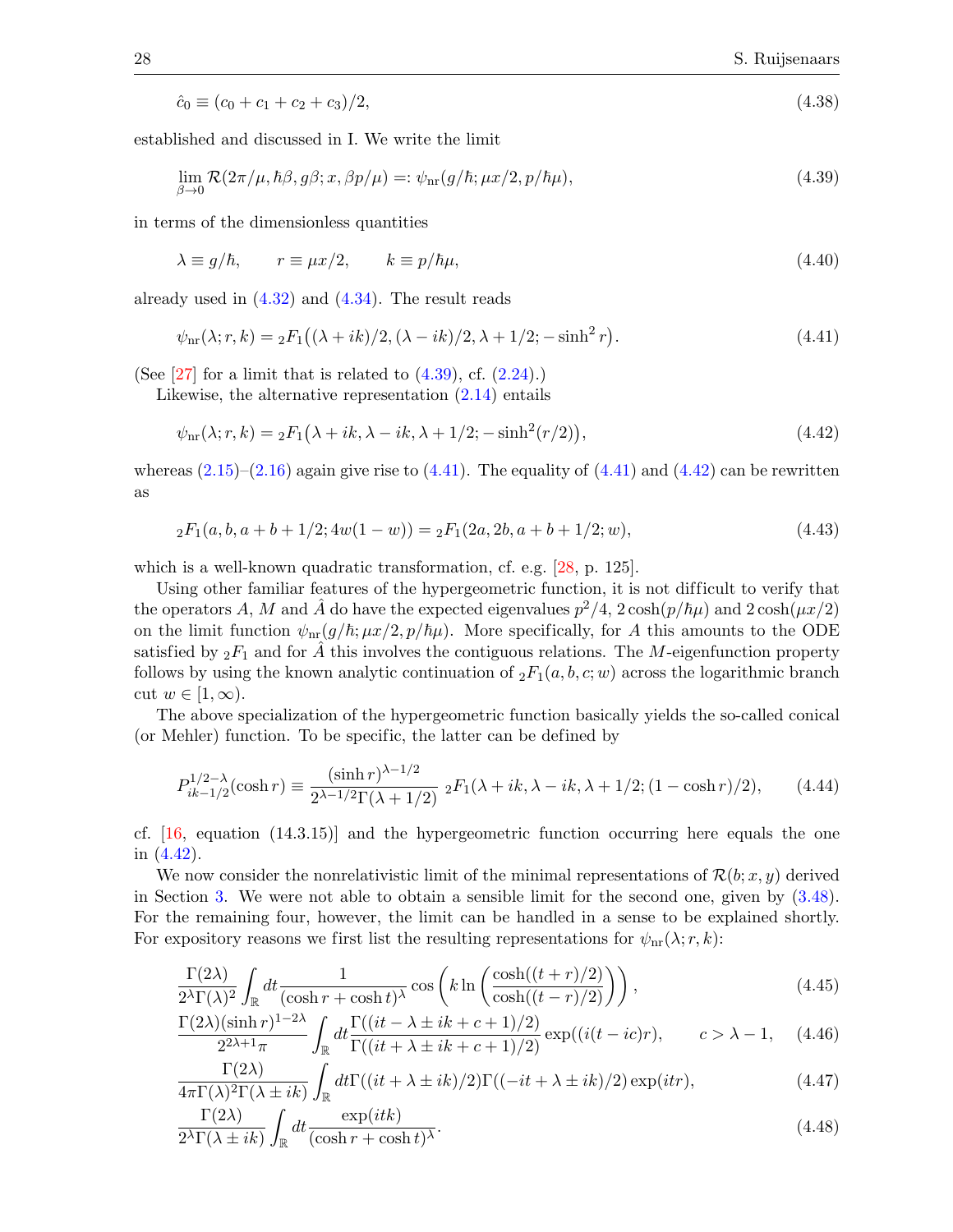We proceed to discuss these formulas. First, we note that they are derived under the assumption

$$
\lambda, r, k \in (0, \infty), \tag{4.49}
$$

and that this implies that the integrals in  $(4.45)$ ,  $(4.47)$  and  $(4.48)$  are absolutely convergent. The integral in [\(4.46\)](#page-27-6), however, is only absolutely convergent for  $\lambda > 1/2$ ; For  $\lambda \in (0, 1/2]$  it should be viewed as a Fourier transform in the sense of tempered distributions.

Second, we compare these formulas to results in [\[16\]](#page-52-16), where a host of representations for  ${}_2F_1$ and its conical function specialization are listed. Formula [\(4.48\)](#page-27-1) can be readily found there: It can be obtained from equation (14.12.4), which can be written

<span id="page-28-0"></span>
$$
P_{ik-1/2}^{1/2-\lambda}(\cosh r) = \sqrt{\frac{2}{\pi}} \frac{\Gamma(\lambda)(\sinh r)^{\lambda-1/2}}{\Gamma(\lambda \pm ik)} \int_0^\infty dt \frac{\cos kt}{(\cosh r + \cosh t)^\lambda}.
$$
 (4.50)

(This involves the duplication formula of the gamma function, equation  $(5.5)$  in [\[16\]](#page-52-16).) As they stand, the three remaining representations do not occur in [\[16\]](#page-52-16). However, as was pointed out by a referee, they can also be tied in with results in the vast literature connected to the hypergeometric function. To begin with, formula  $(4.47)$  can be derived (with some effort) by combining equations  $(15.8.14)$  and  $(15.6.7)$  in [\[16\]](#page-52-16). It seems that the formulas  $(4.45)$  and  $(4.46)$ cannot be obtained by using only [\[16\]](#page-52-16) or some other standard reference book. Even so, they agree with known results. Indeed,  $(4.45)$  amounts to equation  $(2.3)$  in the paper [\[29\]](#page-53-11), whereas  $(4.46)$ can be derived by combining several sources. Specifically, the integral in [\(4.46\)](#page-27-6) can be viewed as a special case of the Meyer G-function, cf. Section 16.17 in [\[16\]](#page-52-16) and p. 144, (2) of [\[30\]](#page-53-12). After contour deformation, a residue calculation leads to a formula involving a linear combination of two  $_2F_1$ 's with gamma function coefficients, cf. equations (16.17.2) and (16.17.3) in [\[16\]](#page-52-16) or (7) in [\[30\]](#page-53-12). Finally, it follows from equation  $(3.2(27))$  in [\[31\]](#page-53-13) that the latter formula yields the conical function as represented by [\(4.50\)](#page-28-0).

Third, none of the four representations  $(4.45)-(4.48)$  $(4.45)-(4.48)$  has been obtained with complete rigor. The difficulty is to obtain uniform tail bounds on the pertinent integrands that allow an application of the dominated convergence theorem. (In fact, to date a similar snag has not yet been obviated for the limit transition [\(4.37\)](#page-26-5) either.) In this connection we should add that we were unable to verify directly that each of the four formulas gives rise to a joint eigenfunction of the operators A, M and  $\hat{A}$  with eigenvalues  $p^2/4$ ,  $2\cosh(p/\hbar\mu)$  and  $2\cosh(\mu x/2)$ . On the other hand, a direct check of the joint eigenfunction properties of the five relativistic representations  $(3.47)$ – $(3.51)$  seems not feasible either.

We continue by sketching the derivation of the four formulas  $(4.45)-(4.48)$  $(4.45)-(4.48)$ . First, we observe that any factor of the form

$$
G(a_+, a_-; ia - ita_-),\tag{4.51}
$$

with t not depending on  $a_-,$  can be treated via  $(A.25)$ . Indeed, a scaling by  $a_+$  yields

$$
G(1, \kappa; i/2 + \kappa(i/2 - it)) \sim \frac{2\pi\sqrt{\kappa}}{\Gamma(t)\exp(t\ln(2\pi\kappa))}, \qquad \kappa \to 0.
$$
 (4.52)

In particular, this yields not only the asymptotics of the numerical prefactors, viz.,

$$
\frac{1}{\sqrt{a_+ a_-} G(ia - 2ib)} \sim \frac{\Gamma(2\lambda) \exp(2\lambda \ln(\beta \hbar \mu))}{2\pi \beta \hbar}, \qquad \beta \to 0,
$$
\n(4.53)

$$
\frac{G(ia - ib)^2}{\sqrt{a_+ a_-} G(ia - 2ib)} \sim \frac{\mu \Gamma(2\lambda)}{\Gamma(\lambda)^2}, \qquad \beta \to 0,
$$
\n(4.54)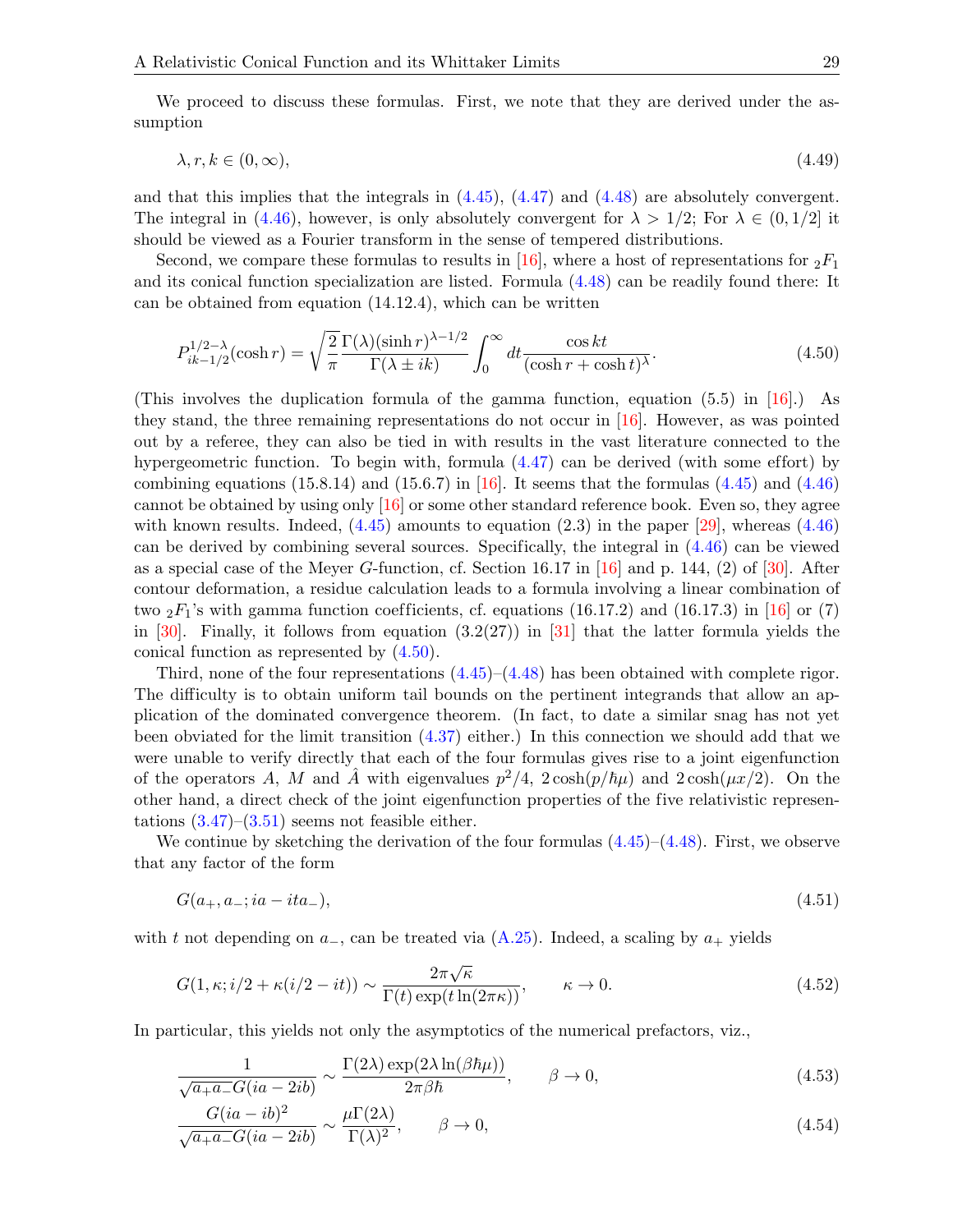but also that of the y-dependent prefactor in  $(3.50)$ – $(3.51)$ :

$$
G(ia - ib \pm y) \sim \frac{2\pi\beta\hbar\mu\exp(-2\lambda\ln(\beta\hbar\mu))}{\Gamma(\lambda \pm ik)}, \qquad \beta \to 0.
$$
 (4.55)

To handle the x-dependent prefactor in  $(3.48)$ – $(3.49)$ , however,  $(A.25)$  is of no help and  $(A.26)$ seems not to apply either. But in fact we can use the  $G$ -A $\Delta$ Es [\(A.2\)](#page-42-1) to first write

$$
\frac{G(x+ia-ib)}{G(x-ia+ib)} = 2is_-(x-ib)\frac{G(x-ia_+/2+ia_-/2-ib)}{G(x-ia_+/2-ia_-/2+ib)},
$$
\n(4.56)

and then  $(A.26)$  can be invoked to deduce the dominant asymptotics

<span id="page-29-0"></span>
$$
G(\pm x + ia - ib) \sim \exp\left(\frac{\pi x}{\beta \hbar}\right) (2\sinh r)^{1-2\lambda}, \qquad x > 0, \qquad \beta \to 0.
$$
 (4.57)

The plane waves in  $(3.48)$ – $(3.51)$  become

$$
\exp(i\alpha zx) = \exp(i\mu zx/\beta\hbar), \qquad \exp(i\alpha zy) = \exp(izp/\hbar). \tag{4.58}
$$

For the first and second plane wave we now switch to a new variable  $t$  given by

$$
z \to \beta \hbar t/2, \qquad z \to t/\mu,\tag{4.59}
$$

so that they turn into  $\exp(itr)$  and  $\exp(itk)$ , resp. Likewise, in [\(3.47\)](#page-20-0) we change z to  $t/\mu$  to get dimensionless G-function arguments.

With these variable changes in place, we proceed to look at the asymptotic behavior of the G-ratios in  $(3.47)$ – $(3.51)$ . For the first case this is immediate from  $(A.26)$ , and this easily yields [\(4.45\)](#page-27-0) when the pointwise limit is interchanged with the integration. (As alluded to above, an  $L^1$ -bound uniform for  $\beta$  near 0 is needed to make the interchange rigorous. As well as in the next cases, no such bound is available for now.) For the second case  $(3.48)$ , it seems not possible to get from the pointwise behavior of the integrand (with  $x > 0$ ) as β goes to 0 a factor  $\exp(-\pi x/\beta \hbar)$  that takes care of the diverging factor  $\exp(\pi x/\beta \hbar)$  coming from the prefactor [\(4.57\)](#page-29-0). By contrast, for the third case we may and will make a shift

$$
t \to t + i/(2\mu\beta\hbar) - ic,\tag{4.60}
$$

with  $c \in \mathbb{R}$  chosen so as to stay away from poles while shifting and taking  $\beta$  to 0. This cancels the diverging factor and results in  $(4.46)$  via  $(A.25)$ . Finally, an application of  $(A.25)$  and  $(A.26)$ leads to the limits  $(4.47)$  and  $(4.48)$ , resp.

To conclude this subsection, we point out that in view of [\(2.39\)](#page-9-2) and [\(1.2\)](#page-1-2) the nonrelativistic limit of  $E(b; x, y)$  is given by

$$
\frac{2w_{\text{nr}}(\lambda; r)^{1/2}}{\hat{c}_{\text{nr}}(\lambda; k)} \psi_{\text{nr}}(\lambda; r, k) =: \mathcal{E}_{\text{nr}}(\lambda; r, k), \qquad (4.61)
$$

cf.  $(4.31)$ – $(4.34)$ . It has the unitary asymptotics

$$
E_{nr}(\lambda; r, k) \sim \exp(irk) - \hat{u}_{nr}(\lambda; -k) \exp(-irk), \qquad r \to \infty,
$$
\n(4.62)

with the scattering function

$$
\hat{u}_{\text{nr}}(\lambda; k) \equiv -\frac{\hat{c}_{\text{nr}}(\lambda; k)}{\hat{c}_{\text{nr}}(\lambda; -k)} = -\frac{\Gamma(ik)\Gamma(\lambda - ik)}{\Gamma(-ik)\Gamma(\lambda + ik)}.
$$
\n(4.63)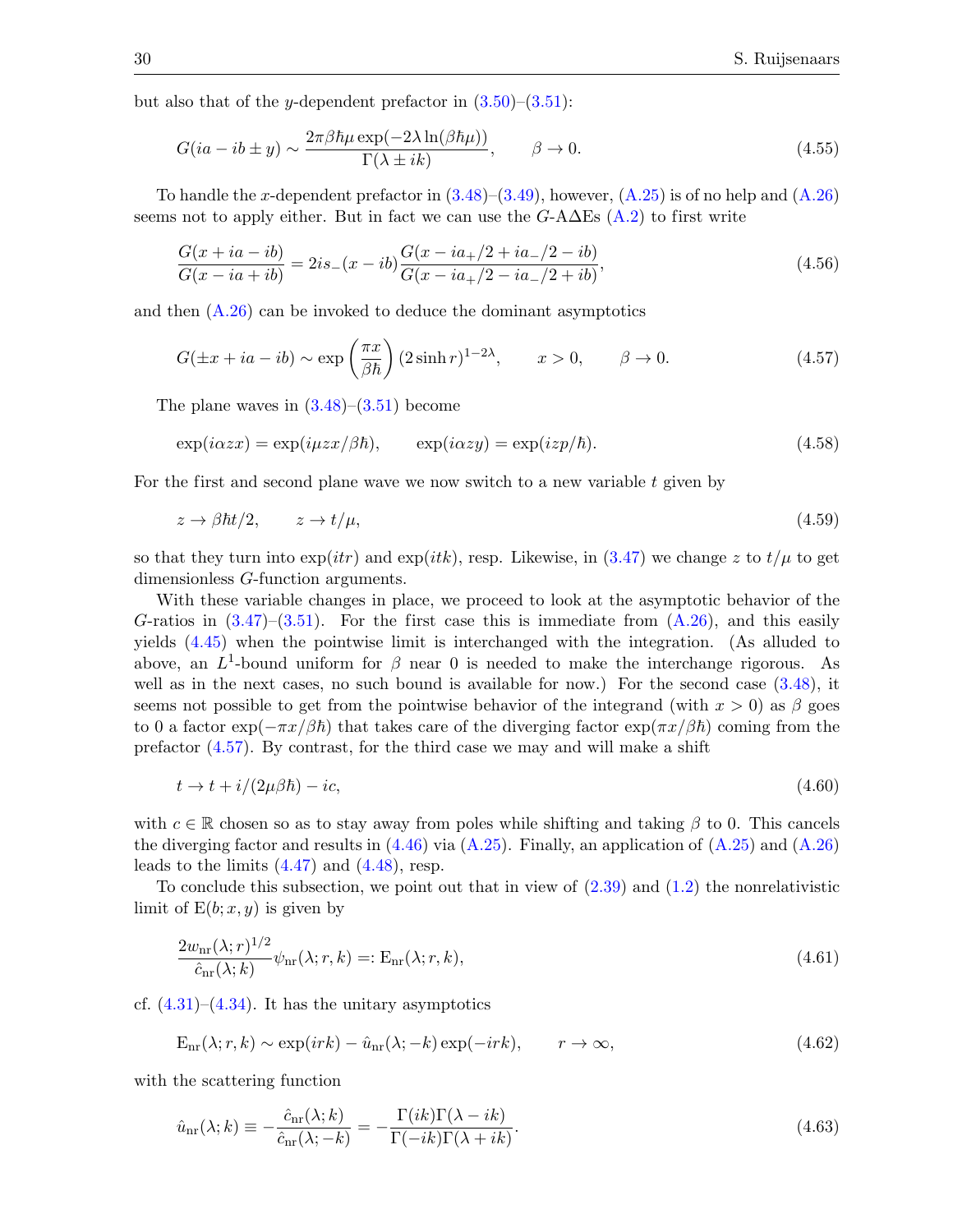The latter is normalized so that it equals 1 for  $\lambda = 1$ , just as  $u(b; z)$  [\(2.53\)](#page-10-3) is normalized to equal 1 for  $b = a_{\pm}$ . In this connection we would like to add that from  $(4.7)$  and  $(2.39)-(2.41)$  $(2.39)-(2.41)$ one readily deduces

$$
E(a_{\pm}; x, y) = 2i \sin(\pi x y / a_{+} a_{-}). \tag{4.64}
$$

Hence the reparametrizations  $(4.18)$ – $(4.20)$  and  $(4.40)$  yield

$$
E_{\rm nr}(1;r,k) = 2i\sin kr.\tag{4.65}
$$

Accordingly, the 'free' theory with which the scattering is compared is given by the sine transform (and not by the cosine transform, which arises for  $b = \lambda = 0$ , cf. [\(2.58\)](#page-11-1)).

#### <span id="page-30-0"></span>5 The relativistic Toda case

#### <span id="page-30-1"></span>5.1 Taking the relativistic Toda limit

Throughout this section, we require that the parameters  $a_+$  and  $a_-$  be positive. It is also convenient to require

$$
(x, y) \in (0, \infty)^2,\tag{5.1}
$$

until further notice. In keeping with our outline in the Introduction, we begin by considering the b-values  $(1.16)$ . In this case the w-function  $(2.66)$  reads

$$
w(a - i\gamma; z) = G(\pm z + ia)/G(\pm z - \gamma), \qquad a = (a_+ + a_-)/2, \qquad \gamma \in \mathbb{R},
$$
\n(5.2)

and hence is no longer real-valued for real z and  $\gamma \neq 0$ . By contrast, the u-function [\(2.53\)](#page-10-3) is given by

<span id="page-30-6"></span>
$$
u(a - i\gamma; z) = -G(z \pm \gamma)/G(z \pm ia),\tag{5.3}
$$

so it is still unitary for real z; moreover, it is even in  $\gamma$ . The Hamiltonians [\(2.69\)](#page-12-4) can be written

$$
H_{\delta}(a - i\gamma; z) = \left(\frac{c_{\delta}(z + ia_{-\delta}/2 \pm \gamma)}{s_{\delta}(z)s_{\delta}(z + ia_{-\delta})}\right)^{1/2} \exp(ia_{-\delta}\partial_z) + (i \to -i),\tag{5.4}
$$

so they remain formally self-adjoint for real z; they are also even in  $\gamma$ .

Next, we consider the five representations of the joint eigenfunction  $F(a-i\gamma; x, y)$  of the four Hamiltonians  $H_{\pm}(a - i\gamma; x)$  and  $H_{\pm}(a - i\gamma; y)$ . Combining [\(2.68\)](#page-11-2) and [\(1.6\)](#page-2-0) with [\(3.47\)](#page-20-0)–[\(3.51\)](#page-21-0), these are given by

<span id="page-30-7"></span>
$$
\frac{G(-\gamma)}{\sqrt{a_+ a_-}} \left( \frac{G(\pm x + ia)}{G(\pm x - \gamma)} \frac{G(\pm y + ia)}{G(\pm y - \gamma)} \right)^{1/2} \int_{\mathbb{R}} dz \frac{G(z \pm (x - y)/2 - ia/2 - \gamma/2)}{G(z \pm (x + y)/2 + ia/2 + \gamma/2)},\tag{5.5}
$$

<span id="page-30-4"></span>
$$
\frac{G(-\gamma)}{\sqrt{a_+ a_-}} \left( \frac{G(\pm x + ia)}{G(\pm x + \gamma)} \frac{G(\pm y + ia)}{G(\pm y - \gamma)} \right)^{1/2} \int_{\mathbb{R}} dz G(\pm z \pm x/2 - ia/2 + \gamma/2) \exp(i\alpha z y), \quad (5.6)
$$

<span id="page-30-2"></span>
$$
\frac{G(\gamma)}{\sqrt{a_+ a_-}} \left( \frac{G(\pm x + ia)}{G(\pm x + \gamma)} \frac{G(\pm y + ia)}{G(\pm y - \gamma)} \right)^{1/2} \int_{\mathbb{R}} dz G(\pm z \pm y/2 - ia/2 - \gamma/2) \exp(i\alpha z x), \quad (5.7)
$$

<span id="page-30-3"></span>
$$
\frac{G(-\gamma)}{\sqrt{a_+ a_-}} \left( \frac{G(\pm x + ia)}{G(\pm x - \gamma)} \frac{G(\pm y + ia)}{G(\pm y + \gamma)} \right)^{1/2} \int_{\mathbb{R}} dz G(\pm z \pm y/2 - ia/2 + \gamma/2) \exp(i\alpha z x), \quad (5.8)
$$

<span id="page-30-5"></span>
$$
\frac{G(\gamma)}{\sqrt{a_+ a_-}} \left( \frac{G(\pm x + ia)}{G(\pm x - \gamma)} \frac{G(\pm y + ia)}{G(\pm y + \gamma)} \right)^{1/2} \int_{\mathbb{R}} dz G(\pm z \pm x/2 - ia/2 - \gamma/2) \exp(i\alpha z y). \tag{5.9}
$$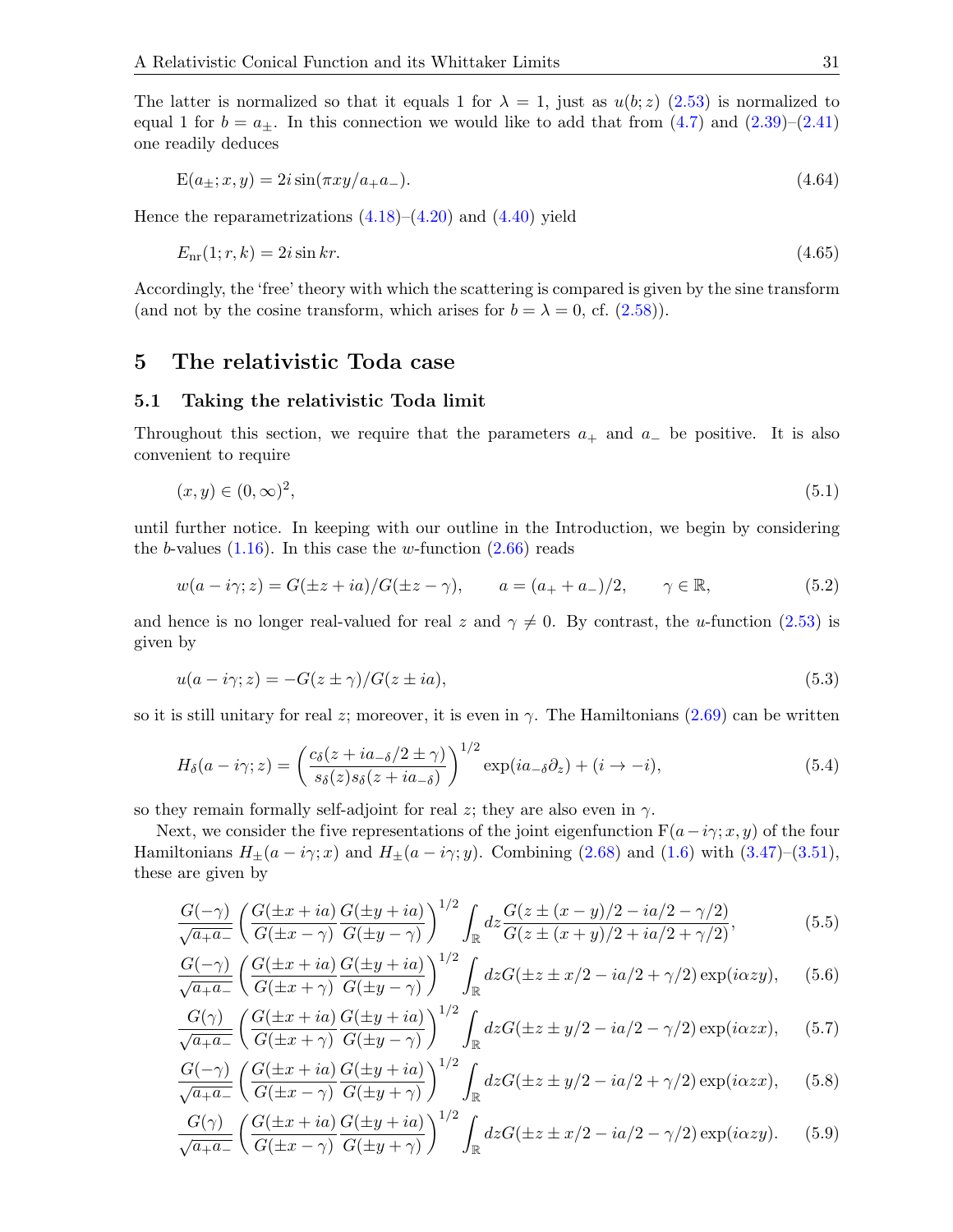(The square roots are positive for  $\gamma = 0$ .) As they stand, none of these representations yields a manifestly real-valued function for  $\gamma \neq 0$ . However, comparing [\(5.7\)](#page-30-2) and [\(5.8\)](#page-30-3), we see that these formulae are related by a complex conjugation (take  $z \to -z$  in one of them to check this). Likewise, [\(5.6\)](#page-30-4) and [\(5.9\)](#page-30-5) are related by a complex conjugation. Since the five formulae yield the same function  $F(a - i\gamma; x, y)$ , this function is in fact real-valued.

This reality feature can be tied to the  $b \to 2a - b$  symmetry of the E-function, cf. [\(2.48\)](#page-10-2). Indeed, the latter invariance implies that  $E(a-i\gamma; x, y)$  is even in  $\gamma$ . Now since the u-function [\(5.3\)](#page-30-6) and the phase  $\phi(a - i\gamma)$  (given by [\(2.40\)](#page-9-4)) are manifestly even in  $\gamma$ , it follows that  $F(a - i\gamma; x, y)$ is even in  $\gamma$ , cf. [\(2.64\)](#page-11-5). Comparing once again [\(5.7\)](#page-30-2) with [\(5.8\)](#page-30-3), and [\(5.6\)](#page-30-4) with [\(5.9\)](#page-30-5), we see that these formulae are also related by flipping the sign of  $\gamma$ , in accord with evenness.

Substituting

<span id="page-31-0"></span>
$$
\gamma \to \eta + \Lambda, \qquad x \to x + \Lambda,\tag{5.10}
$$

we are now prepared to study the Toda limit  $\Lambda \to \infty$ . First, for  $r \in \mathbb{R}$  we have

<span id="page-31-3"></span>
$$
\lim_{\Lambda \to \infty} \frac{c_{\delta}(x + ir a_{-\delta}/2 + \eta + 2\Lambda)c_{\delta}(x + ir a_{-\delta}/2 - \eta)}{s_{\delta}(x + \Lambda)s_{\delta}(x + ir a_{-\delta} + \Lambda)} = 1 + e_{\delta}(-2x - ir a_{-\delta} + 2\eta). \tag{5.11}
$$

Thus we obtain relativistic nonperiodic Toda Hamiltonians given by

<span id="page-31-2"></span>
$$
H_{\delta}^{T}(\eta; x) \equiv \lim_{\Lambda \to \infty} H_{\delta}(a - i\eta - i\Lambda; x + \Lambda)
$$
  
= 
$$
[1 + e_{\delta}(-2x - ia_{-\delta} + 2\eta)]^{1/2} \exp(ia_{-\delta}\partial_{x}) + (i \to -i).
$$
 (5.12)

(The square roots are positive for  $x \to \infty$ .) Clearly, these are formally self-adjoint on  $L^2(\mathbb{R}, dx)$ . In this connection we point out that in view of the diverging x-shift, we may and will from now on allow x to vary over  $\mathbb R$  in the Toda quantities, whereas we continue to require that y be positive.

Next, we note

$$
\lim_{\Lambda \to \infty} e_{\delta}(-2\Lambda)c_{\delta}(y + ir_{-\delta}/2 + \eta + \Lambda)c_{\delta}(y + ir_{-\delta}/2 - \eta - \Lambda) = e_{\delta}(2\eta)/4. \tag{5.13}
$$

Hence we get dual Hamiltonians

<span id="page-31-4"></span>
$$
\hat{H}_{\delta}^{T}(\eta; y) \equiv \lim_{\Lambda \to \infty} e_{\delta}(-\Lambda) H_{\delta}(a - i\eta - i\Lambda; y) \n= \frac{e_{\delta}(\eta)}{2} s_{\delta}(y)^{-1/2} \left( \exp(ia_{\delta}\partial_{y}) + \exp(-ia_{\delta}\partial_{y}) \right) s_{\delta}(y)^{-1/2},
$$
\n(5.14)

which are formally positive on  $L^2((0,\infty), dy)$ .

To obtain the Toda limit of the joint eigenfunction  $F(a - i\gamma; x, y)$  involves a greater effort. The key tool is the asymptotics  $(A.13)$  of the hyperbolic gamma function. This enables us to show that the limit

$$
\mathbf{F}^{T}(\eta; x, y) \equiv \lim_{\Lambda \to \infty} \mathbf{F}(a - i\eta - i\Lambda; x + \Lambda, y)
$$
\n(5.15)

exists for each of the five representations  $(5.5)$ – $(5.9)$ . The details now follow.

To start with, the asymptotic behavior for  $\Lambda \to \infty$  of the five prefactors can be assembled from the three formulae

<span id="page-31-1"></span>
$$
G(x + \eta + \Lambda) \sim e^{-i\chi} \exp\left(\frac{-i\pi\alpha}{4} \left((\eta + \Lambda)^2 + x^2 + 2x(\eta + \Lambda)\right)\right),\tag{5.16}
$$

$$
G(\pm y - \eta - \Lambda) \sim e^{2i\chi} \exp\left(\frac{i\pi\alpha}{2}((\eta + \Lambda)^2 + y^2)\right),\tag{5.17}
$$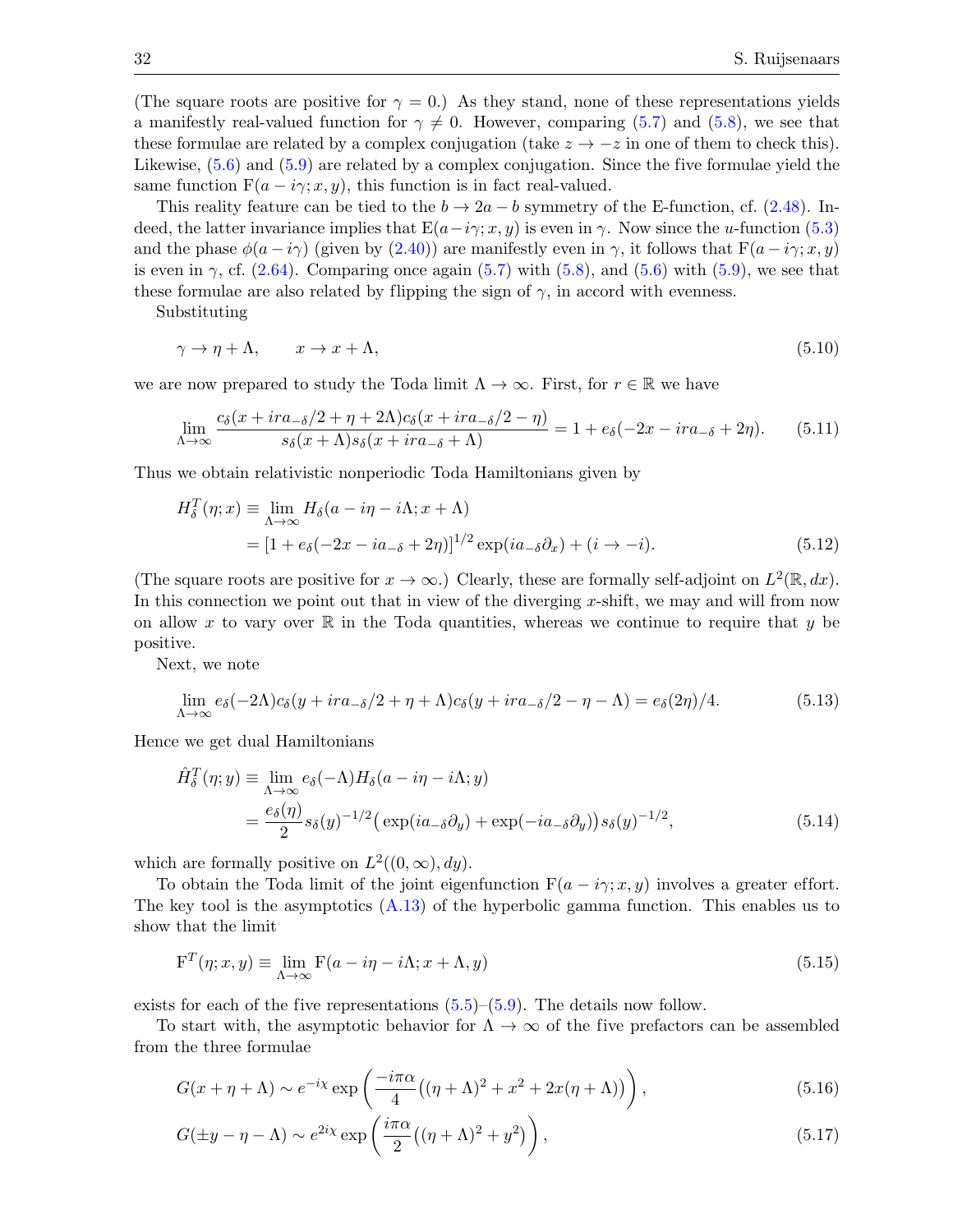<span id="page-32-2"></span>
$$
G(\pm(x+\Lambda) + ia) \sim \exp(\pi \alpha a(x+\Lambda)).
$$
\n(5.18)

Next, consider the integrand of  $(5.5)$  with the substitutions  $(5.10)$ . Two of the four G-functions are invariant, and the remaining two yield

<span id="page-32-0"></span>
$$
\frac{G(z - (x - y)/2 - ia/2 - \eta/2 - \Lambda)}{G(z + (x + y)/2 + ia/2 + \eta/2 + \Lambda)}
$$
  
\$\sim e^{2i\chi} \exp\left(\frac{i\pi\alpha}{2}([z + y/2]^2 + [(x + ia + \eta)/2 + \Lambda]^2)\right).\$ (5.19)

If we now combine the  $\Lambda$ -dependent terms coming from the prefactor in  $(5.5)$ , then we see that they cancel the  $\Lambda$ -dependent term in  $(5.19)$ . The product of the remaining terms is readily verified to be given by

<span id="page-32-1"></span>
$$
\left(\frac{G(\pm y + ia)}{a_+ a_- G(x - \eta)}\right)^{1/2} \exp(3i\chi/2) \frac{G(z + (x - y)/2 - ia/2 - \eta/2)}{G(z - (x + y)/2 + ia/2 + \eta/2)} \exp\left(\frac{i\alpha}{4}M\right),\tag{5.20}
$$

with

$$
M \equiv 2z^2 + 2zy - y^2/2 - iax - a^2/2 + ia\eta.
$$
\n(5.21)

Finally, since we integrate z in  $(5.20)$  over R, we may shift z by  $y/2$ , yielding the limit function

<span id="page-32-3"></span>
$$
F^{T}(\eta; x, y) = \left(\frac{G(\pm y + ia)}{a_{+}a_{-}G(x - \eta)}\right)^{1/2} \exp(3i\chi/2) \exp\left(\frac{i\alpha}{4}(y^{2} - ia(x - \eta) - a^{2}/2)\right) \times \int_{\mathbb{R}} dz G(\pm z + (x - \eta - ia)/2) \exp\left(\frac{i\alpha}{2}(z^{2} + 2zy)\right).
$$
 (5.22)

Turning to the integrand of  $(5.6)$ , the substitution  $(5.10)$  again leaves two of the four  $G$ functions unchanged, as well as the plane wave factor. The remaining G-product has asymptotics

$$
G(\pm z + (x - ia + \eta)/2 + \Lambda) \sim e^{-2ix} \exp\left(\frac{-i\pi\alpha}{2} (z^2 + [(x - ia + \eta)/2 + \Lambda]^2)\right). \tag{5.23}
$$

Combining this with the asymptotics of the prefactor following from  $(5.16)$ – $(5.18)$ , the  $\Lambda$ dependent terms drop out. Taking  $z \rightarrow -z$  in the resulting limit function yields

<span id="page-32-4"></span>
$$
F^{T}(\eta; x, y) = \left(\frac{G(\pm y + ia)}{a_{+}a_{-}G(-x + \eta)}\right)^{1/2} \exp(-3i\chi/2) \exp\left(\frac{-i\alpha}{4}(y^{2} + ia(x - \eta) - a^{2}/2)\right) \times \int_{\mathbb{R}} dz G(\pm z - (x - \eta + ia)/2) \exp\left(\frac{-i\alpha}{2}(z^{2} + 2zy)\right).
$$
 (5.24)

Comparing this representation to  $(5.22)$ , we see that each of the factors on the right-hand side is matched by its complex-conjugate. Thus, the equality of  $(5.22)$  and  $(5.24)$  is in keeping with the real-valuedness of  $F^{T}(\eta; x, y)$  following from its being the limit of a real-valued function.

Proceeding in the same way for  $(5.9)$ , we obtain as its limit again  $(5.22)$ . Of course this should be expected, since the factors on the right-hand side of  $(5.9)$  and  $(5.6)$  are related by complex conjugation. On the other hand, the equality of the limits of  $(5.5)$  and  $(5.9)$  yields a nontrivial check of the substantial limit calculations.

At face value, the representations [\(5.7\)](#page-30-2) and [\(5.8\)](#page-30-3) seem not to give rise to a sensible Toda limit. In fact, however, they do, but it is expedient to postpone the details. First, we rewrite the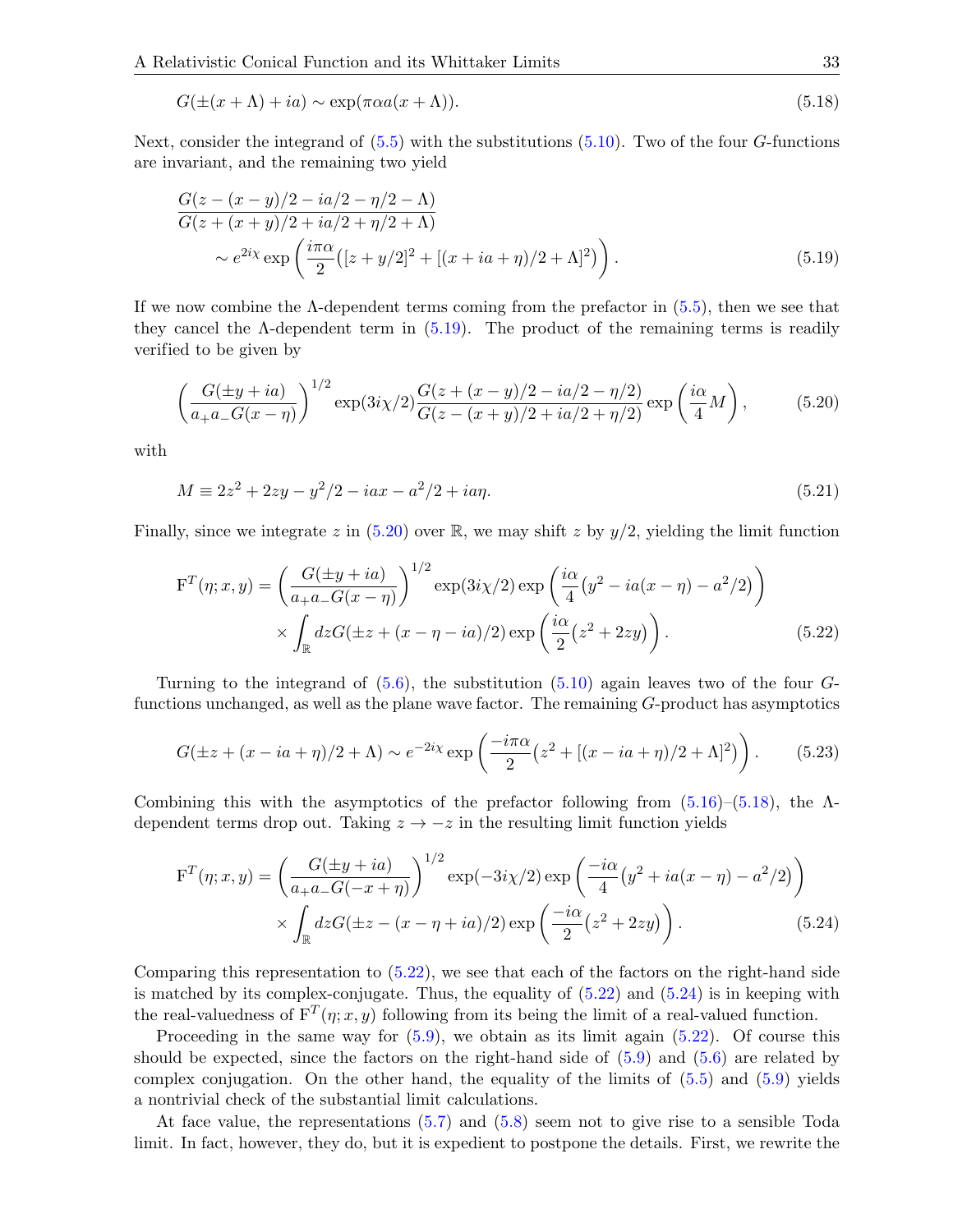representations [\(5.22\)](#page-32-3) and [\(5.24\)](#page-32-4) in a more telling form, by bringing in the G-cousins  $G_L$  and  $G_R$ , cf.  $(A.27)$ – $(A.28)$ . Indeed, a straightforward calculation yields the equivalent representations

<span id="page-33-0"></span>
$$
F^{T}(\eta; x, y) = \left(\frac{G(\pm y + ia)}{a_{+}a_{-}G_{R}(x - \eta)}\right)^{1/2} e^{i\alpha y^{2}/4} \int_{\mathbb{R}} dz G_{R}(\pm z + (x - \eta)/2 - ia/2) e^{i\alpha z y}, \quad (5.25)
$$

and

<span id="page-33-1"></span>
$$
F^{T}(\eta; x, y) = \left(\frac{G(\pm y + ia)}{a_{+}a_{-}G_{L}(\eta - x)}\right)^{1/2} e^{-i\alpha y^{2}/4} \int_{\mathbb{R}} dz G_{L}(\pm z - (x - \eta)/2 - ia/2)e^{i\alpha z y}.
$$
 (5.26)

(Here, the square roots are positive for  $x \to \infty$ , cf. [\(A.31\)](#page-45-2).)

Now we use once again the Plancherel relation, as encoded in  $(3.22)$ – $(3.23)$ . Taking first

$$
f(p) = G_R(p + (x - \eta)/2 - ia/2) \exp(i\alpha[p + (x - \eta + ia)/2][y/2 + ia/4]),
$$
\n(5.27)

$$
g(p) = G_R(-p + (x - \eta)/2 - ia/2) \exp(i\alpha[-p + (x - \eta + ia)/2][-y/2 + ia/4]),
$$
 (5.28)

we can use  $(C.45)$  with  $s = a/4$  to compute the Fourier transforms. This yields

$$
\hat{f}(q) = \left(\frac{2\pi}{\alpha}\right)^{1/2} e^{-i\pi/4 - 2i\chi} \exp\left(\frac{-i\alpha}{2}q(x - \eta + ia)\right) G_L(q + y/2 - 3ia/4),\tag{5.29}
$$

$$
\hat{g}(q) = \left(\frac{2\pi}{\alpha}\right)^{1/2} e^{-i\pi/4 - 2i\chi} \exp\left(\frac{i\alpha}{2}q(x - \eta + ia)\right) G_L(-q - y/2 - 3ia/4). \tag{5.30}
$$

The integral in [\(5.25\)](#page-33-0) is therefore equal to

$$
\exp\left(\frac{-i\alpha}{4}(ia)(x-\eta+ia)\right)\frac{\alpha}{2\pi}\int_{\mathbb{R}}\hat{f}(q)\hat{g}(-q)dq
$$
  
=  $e^{-i\pi/2-4i\chi}\int_{\mathbb{R}}dq\exp(-i\alpha(q+ia/4)(x-\eta+ia))G_L(q\pm y/2-3ia/4).$  (5.31)

The new representation thus obtained can be somewhat simplified by reverting to the Gfunction, and by shifting the contour down by  $a/4$  (recall  $y > 0$ ). In this way we obtain from [\(5.25\)](#page-33-0) an alternative representation

$$
F^{T}(\eta; x, y) = \left(\frac{G(\pm y + ia)}{a_{+}a_{-}G_{R}(x - \eta)}\right)^{1/2} \exp(i\alpha y^{2}/8)
$$
  
 
$$
\times \int_{\mathbb{R}+i0} dz G(z \pm y/2 - ia) \exp(-i\alpha[z(x - \eta) + z^{2}/2]). \tag{5.32}
$$

Proceeding in the same way for  $(5.26)$ , we arrive at a fourth representation, namely

<span id="page-33-3"></span><span id="page-33-2"></span>
$$
F^{T}(\eta; x, y) = \left(\frac{G(\pm y + ia)}{a_{+}a_{-}G_{L}(\eta - x)}\right)^{1/2} \exp(-i\alpha y^{2}/8)
$$
  
 
$$
\times \int_{\mathbb{R}^{+}i0} dz G(z \pm y/2 - ia) \exp(-i\alpha[z(x - \eta) - z^{2}/2]). \tag{5.33}
$$

Comparing it to [\(5.32\)](#page-33-2), we deduce once again real-valuedness of the function  $F^{T}(\eta; x, y)$  on  $\mathbb{R}^2 \times (0,\infty).$ 

Having these two new representations at hand, we can see with hindsight that they can also be obtained from [\(5.8\)](#page-30-3) and [\(5.7\)](#page-30-2), respectively. Indeed, when we let

$$
z \to z + ia/2 - \eta/2 - \Lambda/2 \tag{5.34}
$$

in the integrand of  $(5.8)$ , then we obtain the two G-functions featuring in  $(5.32)$ , times two  $\Lambda$ -dependent ones. If we now proceed in the same way as before, using  $(5.16)$ – $(5.18)$  to handle the asymptotics of the prefactor, then we arrive once more at [\(5.32\)](#page-33-2), yielding a check on the rather extensive calculations. Likewise,  $(5.7)$  gives rise to  $(5.33)$ .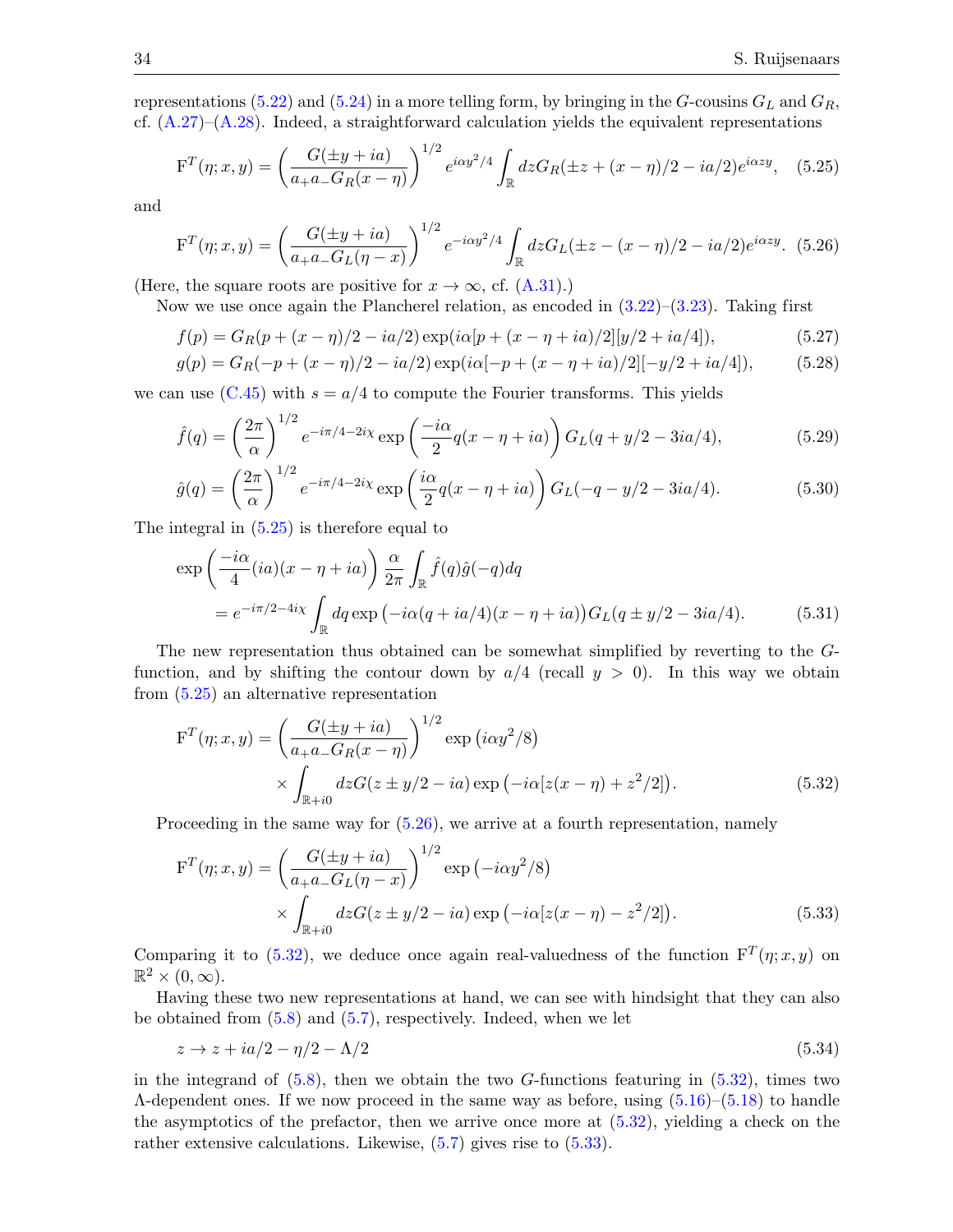## <span id="page-34-0"></span>5.2 Asymptotic and analytic properties of  $F^{T}(\eta; x, y)$

With the various representations of the function  $F^{T}(\eta; x, y)$  at our disposal, several salient features can be readily derived. First, it is remarkably easy to show from [\(5.22\)](#page-32-3) that it has exponential decay for  $x \to -\infty$  (as might be expected from the exponential divergence of the 'potential' factors in the Hamiltonians  $H_{\pm}^{T}(\eta; x)$  [\(5.12\)](#page-31-2)). To be specific, we have a bound

<span id="page-34-2"></span>
$$
F^{T}(\eta; x, y) = O(\exp(\alpha a x/4)), \qquad x \to -\infty.
$$
\n(5.35)

Inspecting [\(5.22\)](#page-32-3), it is clear that we need only show that the integral yields a function that is  $O(1)$  for  $x \to -\infty$ . To this end we point out that from  $(A.13)$  we have estimates

<span id="page-34-1"></span>
$$
G(v - ia/2) = O(\exp(\mp \alpha av/4), \qquad v \to \pm \infty,
$$
\n
$$
(5.36)
$$

and that no poles arise for real v. Hence the function  $v \mapsto G(v - ia/2)$  is bounded on R. If we now take  $z \to z + (x - \eta)/2$  in [\(5.22\)](#page-32-3), then we obtain a factor  $G(z - ia/2)$  times a factor that is bounded for  $x, y, z, \eta \in \mathbb{R}$ . Thus we can invoke the bound [\(5.36\)](#page-34-1) on the first factor to deduce that the integral is in fact bounded for x, y,  $\eta$  varying over R, completing the proof of [\(5.35\)](#page-34-2).

It is also not hard to obtain the  $x \to \infty$  asymptotics. To this end we start from the represen-tation [\(5.32\)](#page-33-2) and follow the reasoning below [\(3.52\)](#page-21-3). Thus we shift the contour down by  $\epsilon$ , where  $\epsilon > 0$  is small enough so that only the simple poles at  $z = \pm y/2$  are passed (recall our standing assumption  $y > 0$ . The residues of the integral then follow from  $(A.19)$ , yielding a residue sum

$$
\left(\frac{G(\pm y + ia)}{G_R(x - \eta)}\right)^{1/2} (G(-y - ia) \exp(i\alpha y(x - \eta)/2) + G(y - ia) \exp(-i\alpha y(x - \eta)/2)).
$$
 (5.37)

Using the G-asymptotics  $(A.13)$ , it is easily verified that the remainder integral vanishes for  $x \to \infty$ , so that we deduce

$$
F^{T}(\eta; x, y) \sim u^{T}(\eta; y)^{1/2} \exp(i\alpha xy/2) + u^{T}(\eta; -y)^{1/2} \exp(-i\alpha xy/2), \qquad x \to \infty.
$$
 (5.38)

Here we have introduced the Toda  $u$ -function

$$
u^T(\eta; y) \equiv \exp(-i\alpha \eta y)G(-y + ia)/G(y + ia),\tag{5.39}
$$

which can also be written

$$
u^T(\eta; y) = c^T(\eta; y) / c^T(\eta; -y),
$$
\n(5.40)

with the Toda *c*-function defined by

$$
c^T(\eta; y) \equiv \exp(-i\alpha \eta y/2)/G(y + ia). \tag{5.41}
$$

The corresponding weight function is given by

<span id="page-34-4"></span>
$$
w^{T}(y) \equiv 1/c^{T}(\eta; \pm y) = G(\pm y + ia) = 4s_{+}(y)s_{-}(y), \tag{5.42}
$$

where we used the  $G$ -A $\Delta$ Es [\(A.2\)](#page-42-1) in the last step.

The dual counterparts of these formulae are not obvious. To begin with, we have been unable to establish the large-y asymptotics of  $F^{T}(\eta; x, y)$ . We conjecture, however, that this is given by

<span id="page-34-3"></span>
$$
\begin{split} \mathbf{F}^{T}(\eta; x, y) &\sim e^{-i\chi/2 - i\pi/8} G_{R}(x - \eta)^{1/2} \exp(i\alpha[y^{2}/4 + (x - \eta)y/2]) \\ &+ e^{i\chi/2 + i\pi/8} G_{R}(x - \eta)^{-1/2} \exp(-i\alpha[y^{2}/4 + (x - \eta)y/2]), \qquad y \to \infty. \tag{7} \end{split} \tag{5.43}
$$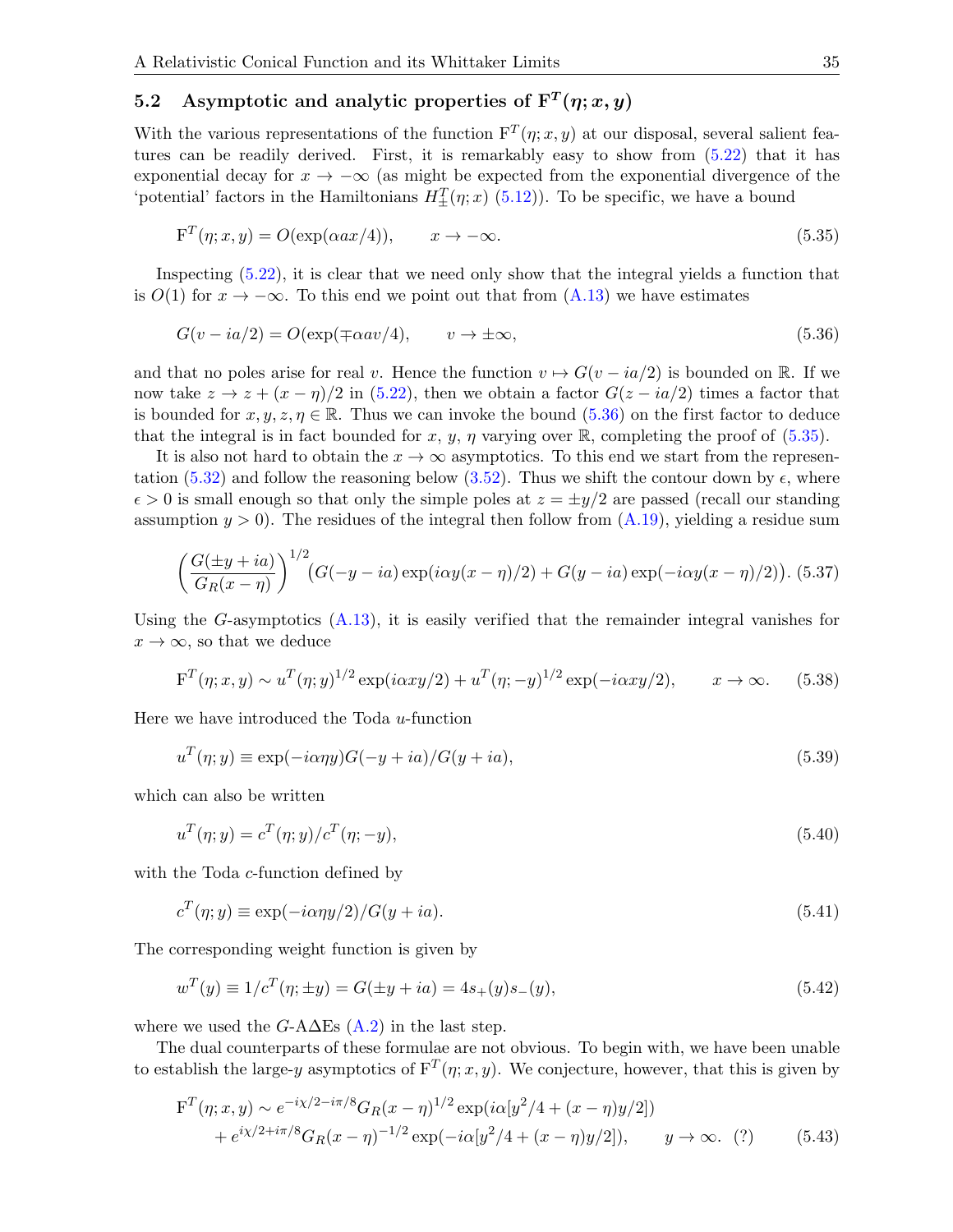Even when this can be shown, it is not clear whether the function  $G_R(x - \eta)$  can be viewed as an S-matrix for the dual dynamics. Indeed, the dual scattering theory seems quite unusual, just as at the classical level [\[17\]](#page-52-17). Moreover, like the w-function  $w(a - i\eta - i\Lambda; x + \Lambda)$ , the u-function  $u(a - i\eta - i\Lambda; x + \Lambda)$  has no limit for  $\Lambda \to \infty$ .

On the other hand, the similarity transforms

<span id="page-35-2"></span>
$$
\mathcal{A}_{\delta}^{T}(\eta; x) \equiv G_{R}(x - \eta)^{-1/2} H_{\delta}^{T}(\eta; x) G_{R}(x - \eta)^{1/2}
$$
  
= 
$$
\exp(-ia_{-\delta}\partial_{x}) + [1 + e_{\delta}(-2x - ia_{-\delta} + 2\eta)] \exp(ia_{-\delta}\partial_{x}),
$$
 (5.44)

can also be obtained as the limits

$$
\mathcal{A}_{\delta}^{T}(\eta; x) = \lim_{\Lambda \to \infty} \mathcal{A}_{\delta}(a - i\eta - i\Lambda; x + \Lambda), \tag{5.45}
$$

cf. [\(2.45\)](#page-9-5) and [\(5.11\)](#page-31-3). Note that they have holomorphic coefficients, whereas the dual A $\Delta$ Os

<span id="page-35-3"></span>
$$
\hat{A}_{\delta}^T(\eta; y) \equiv w^T(y)^{-1/2} \hat{H}_{\delta}^T(\eta; y) w^T(y)^{1/2} = \frac{ie_{\delta}(\eta)}{2s_{\delta}(y)} \left( \exp(ia_{-\delta}\partial_y) - \exp(-ia_{-\delta}\partial_y) \right), \quad (5.46)
$$

(which are the counterparts of  $A_{\delta}(b; y)$ ), have meromorphic coefficients. Surprisingly, the A∆Os  $\mathcal{A}_{\pm}(a - i\eta - i\Lambda; y)$  have no limit, whereas they do have obvious Toda counterparts, namely

<span id="page-35-5"></span>
$$
\hat{\mathcal{A}}_{\delta}^T(\eta; y) \equiv c^T(\eta; y)^{-1} \hat{\mathcal{A}}_{\delta}^T(\eta; y) c^T(\eta; y) = \exp(-ia_{\delta}\partial_y) + \frac{e_{\delta}(\eta)}{2s_{\delta}(y)} \exp(ia_{\delta}\partial_y) \frac{e_{\delta}(\eta)}{2s_{\delta}(y)}.
$$
(5.47)

Even though  $w(a - i\eta - i\Lambda; x + \Lambda)$  has no limit either, there exists a function

<span id="page-35-0"></span>
$$
w_T(\eta; x) \equiv 1/E(\pm(x - \eta)),\tag{5.48}
$$

that may be viewed as a weight function. Here,  $E(x)$  is the function featuring in  $(A.20)$ , which we already had occasion to use in Section [3,](#page-16-0) cf. the paragraph containing  $(3.33)$ .

To explain this interpretation, we first invoke [\(A.22\)](#page-44-8): This representation makes clear that  $w_T(\eta; x)$  is a real-analytic positive function on R. Secondly, we note that when we set

$$
c_T(\eta; x) \equiv E(x - \eta),\tag{5.49}
$$

then we get

$$
u_T(\eta; x) \equiv c_T(\eta; x)/c_T(\eta; -x) = G(x - \eta). \tag{5.50}
$$

Hence, ignoring phases and quadratic exponentials, this  $u$ -function encodes the conjectured large-y asymptotics [\(5.43\)](#page-34-3). Finally, the similarity-transformed  $\angle$ A $\Delta$ Os

$$
A_{\delta}^{T}(x-\eta) \equiv w_{T}(\eta; x)^{-1/2} H_{\delta}^{T}(\eta; x) w_{T}(\eta; x)^{1/2}, \qquad (5.51)
$$

have holomorphic coefficients. Specifically, from  $(A.23)$  we compute

<span id="page-35-4"></span>
$$
\frac{A_{\delta}^{T}(x)}{\sqrt{2\pi}} = \frac{e_{\delta}(-x - ia_{-\delta}/2) \exp(-i(x + ia_{-\delta}/2)K_{-\delta})}{\Gamma(-i(x + ia_{-\delta}/2)/a_{\delta} + 1/2)} \exp(ia_{-\delta}\partial_{x}) + (i \to -i).
$$
 (5.52)

Thus far, we have kept x real and y positive in the function  $F^{T}(\eta; x, y)$ . We proceed to study its analyticity features. To this end, consider the function

<span id="page-35-1"></span>
$$
\mathcal{H}(x - \eta, y) \equiv \sqrt{a_+ a_-} w_T(\eta; x)^{-1/2} w^T(y)^{-1/2} \mathbf{F}^T(\eta; x, y).
$$
\n(5.53)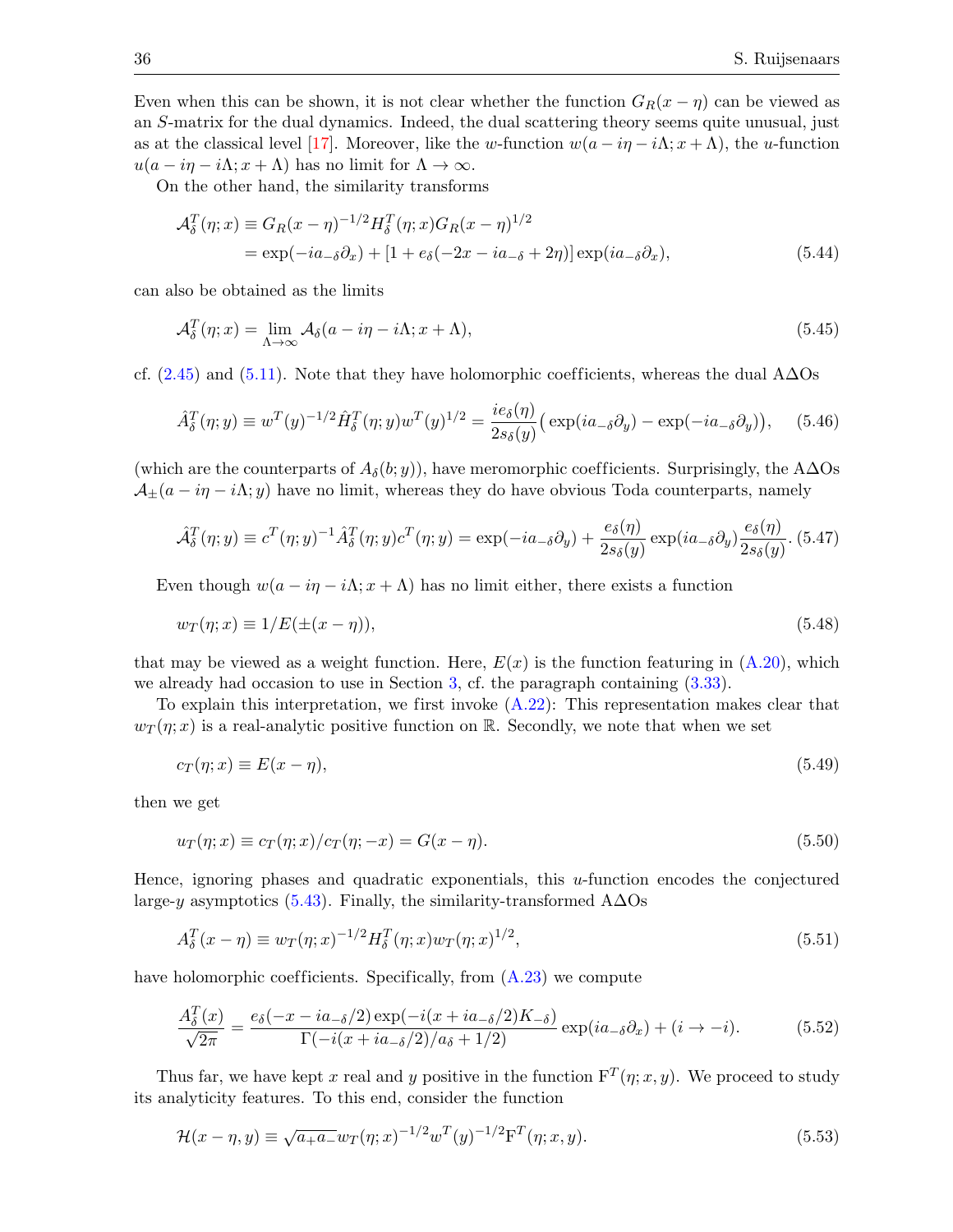The weight functions  $w^T$  and  $w_T$  (given by [\(5.42\)](#page-34-4) and [\(5.48\)](#page-35-0)) are well understood from an analytic viewpoint, so we need only clarify the character of  $\mathcal{H}(x, y)$ . The first point to note is that for each of the four integral representations [\(5.22\)](#page-32-3), [\(5.24\)](#page-32-4), [\(5.32\)](#page-33-2) and [\(5.33\)](#page-33-3) of  $F^{T}(\eta; x, y)$ the weight function factors on the right-hand side of [\(5.53\)](#page-35-1) ensure that the prefactors of the  $z$ -integrals become entire functions of x and y. Indeed, this is clear from the corresponding representations

$$
\mathcal{H}(x,y) = E(-x) \exp(3i\chi/2) \exp\left(\frac{i\alpha}{4}(y^2 - iax - a^2/2)\right)
$$

$$
\times \int_{\mathbb{R}} dz G(\pm z + x/2 - ia/2) \exp(i\alpha[zy + z^2/2]), \tag{5.54}
$$

<span id="page-36-2"></span><span id="page-36-0"></span>
$$
\mathcal{H}(x,y) = E(x) \exp(-3i\chi/2) \exp\left(\frac{-i\alpha}{4}(y^2 + iax - a^2/2)\right)
$$

$$
\times \int_{\mathbb{R}} dz G(\pm z - x/2 - ia/2) \exp(-i\alpha[zy + z^2/2]), \tag{5.55}
$$

<span id="page-36-3"></span>
$$
\mathcal{H}(x,y) = E(-x) \exp(-i\chi/2) \exp(i\alpha(y^2 - x^2)/8)
$$

$$
\times \int_{\mathbb{R}+i0} dz G(z \pm y/2 - ia) \exp(-i\alpha[zx + z^2/2]), \tag{5.56}
$$

<span id="page-36-1"></span>
$$
\mathcal{H}(x,y) = E(x) \exp(i\chi/2) \exp(i\alpha(x^2 - y^2)/8)
$$

$$
\times \int_{\mathbb{R}+i0} dz G(z \pm y/2 - ia) \exp(-i\alpha[zx - z^2/2]). \tag{5.57}
$$

We have singled out the function  $\mathcal{H}(x, y)$ , because it extends from the real x-axis and the positive y-axis (where it takes real values) to a holomorphic (i.e., entire) function in x and y. Taking this assertion for granted, the analytic character of  $F^{T}(\eta; x, y)$  can be read off from [\(5.53\)](#page-35-1). We continue by proving the holomorphy claim.

Consider first the function defined by the integral in [\(5.54\)](#page-36-0). The integrand is a meromorphic function  $I(z)$ , whose asymptotics for Re  $z \to \pm \infty$  readily follows from the G-asymptotics [\(A.13\)](#page-43-4). Specifically, we get

$$
I(z) = O(\exp(-\alpha \operatorname{Re} z[-\operatorname{Im} x/2 + a/2 + \operatorname{Im} z + \operatorname{Im} y]), \qquad \operatorname{Re} z \to \infty,
$$
 (5.58)

$$
I(z) = O(\exp(\alpha \operatorname{Re} z [-\operatorname{Im} x/2 + a/2 - \operatorname{Im} z - \operatorname{Im} y]), \qquad \operatorname{Re} z \to -\infty.
$$
 (5.59)

Therefore, exponential decay for  $\text{Re } z \to \infty$  can be achieved by taking

$$
\operatorname{Im} z > \operatorname{Im} x/2 - a/2 - \operatorname{Im} y,\tag{5.60}
$$

and for Re  $z \to -\infty$  by taking

$$
\operatorname{Im} z < -\operatorname{Im} x/2 + a/2 - \operatorname{Im} y. \tag{5.61}
$$

Since the two G-functions do not depend on y, this already implies that  $\mathcal{H}(x, y)$  extends to a holomorphic function of y. Indeed, when we continue y off the positive axis, we need only move the contour  $\mathbb R$  up on the right and down on the left (whenever need be) so as to retain exponential decay.

For the x-continuation there is also no problem coming from the tail ends of the contour, but we need to avoid that the contour gets pinched between the upward and downward pole sequences (cf.  $(A.16)–(A.17)$  $(A.16)–(A.17)$ ),

$$
z = -x/2 - ia/2 - z_{kl}, \qquad z = x/2 + ia/2 + z_{kl}, \qquad k, l \in \mathbb{N}, \tag{5.62}
$$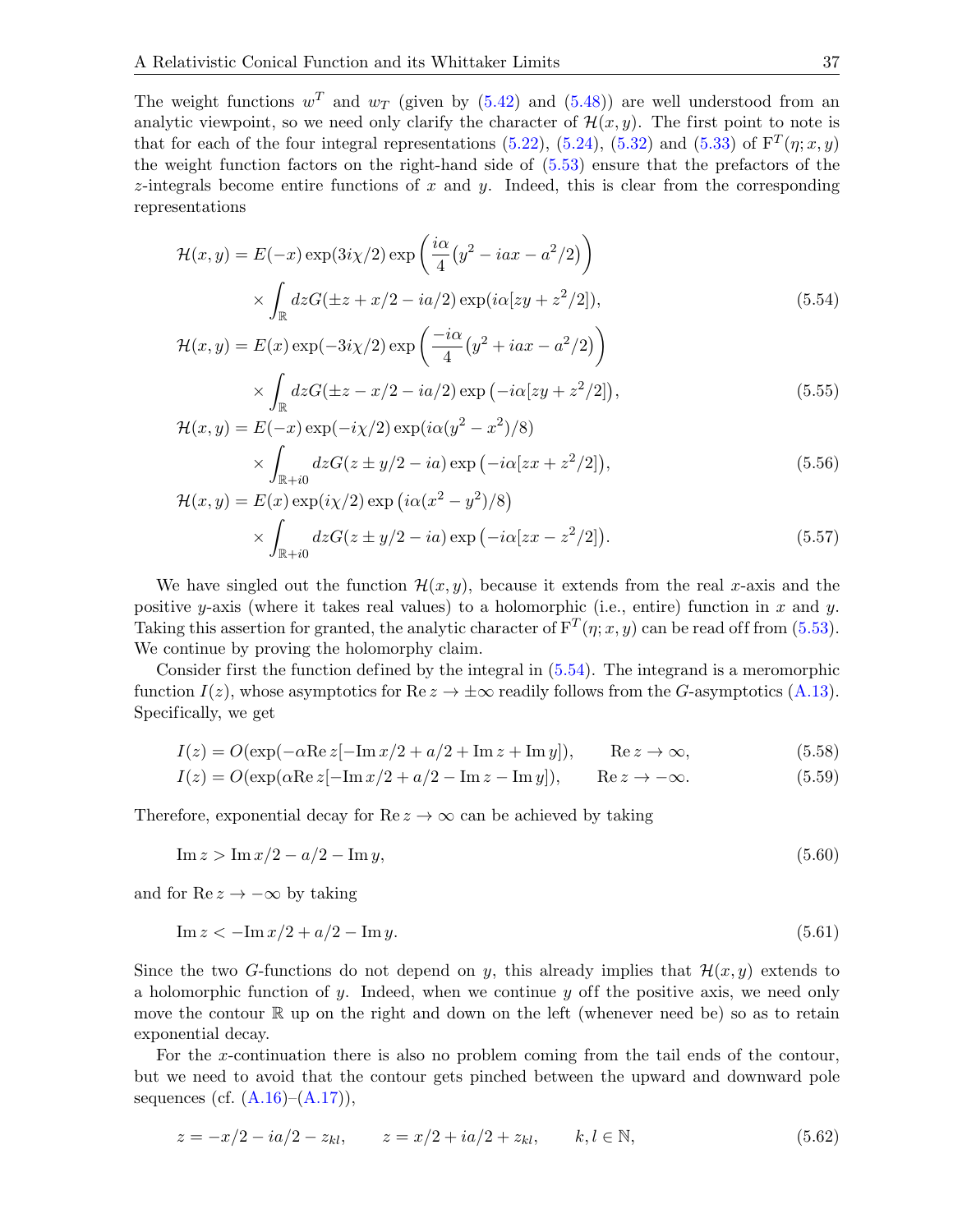as  $x$  is continued of f the real axis. This can be achieved by requiring

<span id="page-37-1"></span>
$$
x \notin -i[a,\infty). \tag{5.63}
$$

As a result,  $\mathcal{H}(x, y)$  extends to a holomorphic function of x and y outside the half line [\(5.63\)](#page-37-1).

Turning to the representation  $(5.55)$ , we can argue in the same way to conclude that exponential decay for  $\text{Re } z \to \infty$  can be achieved by taking

$$
\operatorname{Im} z < \operatorname{Im} x/2 + a/2 - \operatorname{Im} y,\tag{5.64}
$$

and for Re  $z \to -\infty$  by taking

<span id="page-37-5"></span><span id="page-37-4"></span><span id="page-37-3"></span>
$$
\operatorname{Im} z > -\operatorname{Im} x/2 - a/2 - \operatorname{Im} y. \tag{5.65}
$$

Here we get poles for

$$
z = x/2 - ia/2 - z_{kl}, \qquad z = -x/2 + ia/2 + z_{kl}, \qquad k, l \in \mathbb{N}, \tag{5.66}
$$

as  $x$  is continued off the real axis. Thus we should require

<span id="page-37-2"></span>
$$
x \notin i[a,\infty), \tag{5.67}
$$

so as to avoid contour pinching. It therefore follows that  $\mathcal{H}(x, y)$  extends to a holomorphic function outside the half line [\(5.67\)](#page-37-2).

Combining these two conclusions, we deduce that  $\mathcal{H}(x, y)$  extends to a holomorphic function on  $\mathbb{C}^2$ , as asserted. It also follows that the contour integral in [\(5.54\)](#page-36-0) extends to a meromorphic function of x and y, with poles only at  $x = -ia - z_{kl}$ . Likewise, the contour integral in [\(5.55\)](#page-36-2) yields a meromorphic function with poles only at  $x = ia + z_{kl}$ .

To conclude this account of analyticity features, we point out that the holomorphy of  $\mathcal{H}(x, y)$ can also be derived in a somewhat different way from the two representations  $(5.56)$ – $(5.57)$ . For these cases the two downward pole sequences at  $z = \mp y/2 - z_{kl}$  can always be avoided by moving the contour up. Now, however, another type of restriction arises from the requirement of exponential decay on the contour tails. For the integrand in  $(5.56)$  we need Im  $z < a/2 - \text{Im }x/2$ on the right tail, but to obtain exponential decay on the left tail we must require Im  $x > -a$ . Thus we can only deduce holomorphy for Im  $x > -a$ . Likewise, for [\(5.57\)](#page-36-1) we need Im  $x < a$ and Im  $z < a/2 + \text{Im } x/2$  on the left tail, so we can only infer holomorphy for Im  $x < a$ .

Even so, from these two findings we can again conclude holomorphy on  $\mathbb{C}^2$ . Moreover, it follows that the contour integrals in  $(5.56)$  and  $(5.57)$  give rise to meromorphic functions of x and y with poles only at  $x = -ia - z_{kl}$  and  $x = ia + z_{kl}$ , respectively.

#### <span id="page-37-0"></span>5.3 Joint eigenfunction properties

To complete this section, we verify that the joint eigenfunction properties have survived the  $\Lambda \to \infty$  limit. Due to the simpler analyticity properties of the pertinent contour integrals (compared to the hyperbolic case), this is rather straightforward. First, to show that  $F^{T}(\eta; x, y)$  is an eigenfunction of the Hamiltonians  $H_{\pm}^{T}(\eta; x)$  [\(5.12\)](#page-31-2) with eigenvalues  $2c_{\pm}(y)$ , we need only show that the A $\Delta$ Os  $\mathcal{A}_{\pm}^T(0;x)$  [\(5.44\)](#page-35-2) have the latter eigenvalues on the function  $G_R(x)^{-1/2}F^T(0;x,y)$ .

To this end we invoke the representation [\(5.26\)](#page-33-1). It follows from our analysis of the contour integral in [\(5.55\)](#page-36-2) that the contour integral in [\(5.26\)](#page-33-1) with  $\eta = 0$  defines a function  $\mathcal{M}(x, y)$  that extends to a meromorphic function of x and y with poles occurring solely for  $x = ia + z_{kl}$ . We may write this function for  $x \notin i[a, \infty)$  as

$$
\mathcal{M}(x,y) = \int_{\mathcal{C}} dz K_T(x,z) \exp(i\alpha z y),\tag{5.68}
$$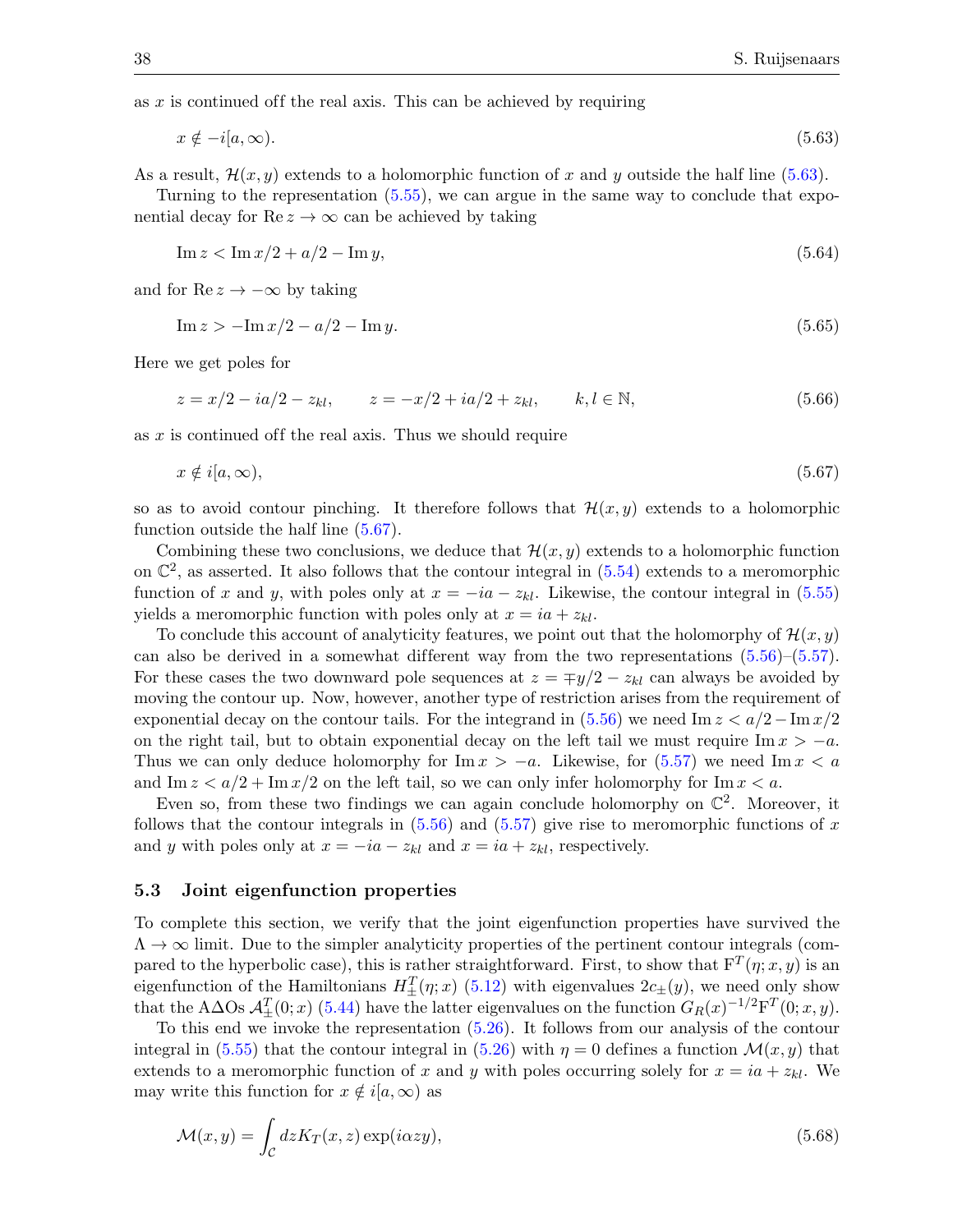where we have introduced

$$
K_T(x, z) \equiv G_L(\pm z - x/2 - ia/2). \tag{5.69}
$$

Also, the choice of Im z on the horizontal tails of the contour C depends on x and y via  $(5.64)/(5.65)$  $(5.64)/(5.65)$  $(5.64)/(5.65)$  on the right/left tail, while the tails are connected by a curve separating the upward and downward pole sequences [\(5.66\)](#page-37-5).

Now our task is to prove

<span id="page-38-0"></span>
$$
\mathcal{A}_{\delta}^{T}(0;x)\mathcal{M}(x,y) = 2c_{\delta}(y)\mathcal{M}(x,y). \tag{5.70}
$$

By virtue of the already known meromorphy properties, it suffices to show  $(5.70)$  for x varying over a rectangle Re  $x \in (-a, a)$ , Im  $x \in (-4a, -3a)$  (say), while keeping y positive. The restriction on Im x ensures that the upward and downward z-pole sequences  $(5.66)$  are at a distance at least 2a from the real axis. Accordingly, we choose the contour  $\mathcal C$  to coincide with the real axis for Re  $z \in [-2a, 2a]$  (say). Furthermore, we need to push down the right tail end and push up the left tail end sufficiently far to retain exponential decay when we act with the  $x$ -shifts under the integral sign.

The crux is now that we have a kernel identity

<span id="page-38-1"></span>
$$
K_T(x - ia_{-\delta}, z) + [1 + e_{\delta}(-2x - ia_{-\delta})]K_T(x + ia_{-\delta}, z)
$$
  
=  $K_T(x, z - ia_{-\delta}/2) + K_T(x, z + ia_{-\delta}/2).$  (5.71)

(This identity can be readily checked by dividing first by  $K_T(x, z - i a_{\sigma}/2)$  and then using the  $G_L$ -A $\Delta$ Es [\(A.30\)](#page-45-3).) Thus we obtain

$$
\mathcal{A}_{\delta}^{T}(0;x) \int_{\mathcal{C}} dz K_{T}(x,z) e^{i\alpha z y} = \int_{\mathcal{C}} dz \big( K_{T}(x,z - ia_{-\delta}/2) + K_{T}(x,z + ia_{-\delta}/2) \big) e^{i\alpha z y}.
$$
 (5.72)

Shifting C up and down by  $a_{-\delta}/2$ , no poles are met, and on the resulting contours  $\mathcal{C}_+$  and  $\mathcal{C}_$ there is still exponential decay at the left and right. Hence we get

$$
e_{\delta}(-y)\int_{\mathcal{C}_{+}}dz K_{T}(x,z)e^{i\alpha z y} + e_{\delta}(y)\int_{\mathcal{C}_{-}}dz K_{T}(x,z)e^{i\alpha z y}.
$$
\n(5.73)

Since the two integrands are now equal and the integrals yield the same value  $\mathcal{M}(x, y)$ , the eigenvalue property [\(5.70\)](#page-38-0) follows.

We point out that the kernel identity  $(5.71)$  plays a role similar to the kernel identity  $(3.14)$ of the hyperbolic case. In the Toda case, however, we can ensure that the z-poles stay at an arbitrary distance from the real axis by choosing  $\text{Im } x$  appropriately, by contrast to the *v*-poles in [\(3.15\)](#page-17-1), cf. [\(3.16\)](#page-17-2). Moreover, in the Toda case the decay properties on the horizontal tails of the contour depend on  $\text{Im } z$ , whereas the choice of  $\text{Im } z$  is irrelevant in the hyperbolic case (since the 'z<sup>2</sup>-terms' drop out in the  $|Re\ z| \to \infty$  asymptotics).

Next, we note that to prove that  $F^{T}(\eta; x, y)$  is a joint eigenfunction of the dual Hamiltonians  $\hat{H}^T_\pm(\eta; y)$  [\(5.14\)](#page-31-4) with eigenvalues  $e_\pm(x)$ , we need only show that the A $\Delta$ Os  $\hat{A}^T_\pm(0; y)$  [\(5.46\)](#page-35-3) have these eigenvalues on the function  $w^T(y)^{-1/2}F^T(0; x, y)$ .

To this end we use the representation [\(5.32\)](#page-33-2). Accordingly we introduce

<span id="page-38-2"></span>
$$
\hat{\mathcal{M}}(x,y) = \int_{\hat{\mathcal{C}}} dz \hat{K}_T(x,z) \exp(-i\alpha zx), \qquad (5.74)
$$

where

$$
\hat{K}_T(y,z) \equiv G(z \pm y/2 - ia) \exp(i\alpha(y^2/8 - z^2/2)).
$$
\n(5.75)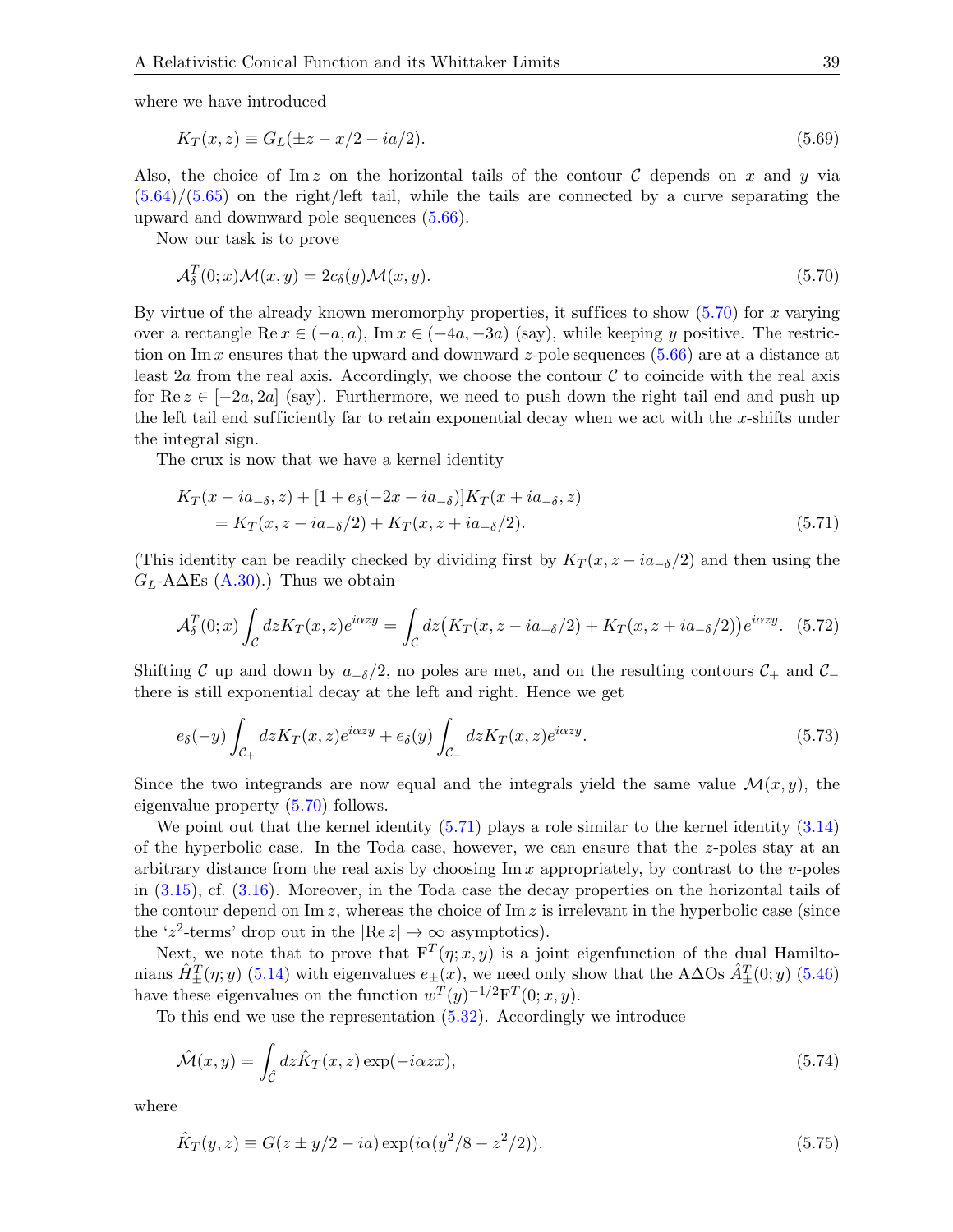Recalling our analysis of the contour integral in [\(5.56\)](#page-36-3), we see that we should require first of all Im  $x > -a$  in [\(5.74\)](#page-38-2). Then the integral is well defined when we choose the horizontal tails of C equal to R (say) on the left and having Im  $z < a/2 - \text{Im }x/2$  on the right, while the middle part is above the pole sequences at  $z = \pm y/2 - z_{kl}$ . Furthermore, the function  $\mathcal{M}(x, y)$  is holomorphic in x and y for Im  $x > -a$  and extends to a meromorphic function with poles at  $x = -ia - z_{kl}$ .

In view of these features, we need only prove

<span id="page-39-1"></span>
$$
\hat{A}_{\delta}^{T}(0; y)\hat{\mathcal{M}}(x, y) = e_{\delta}(x)\hat{\mathcal{M}}(x, y),\tag{5.76}
$$

for y varying over a square Re  $y \in (-a, a)$ , Im  $y \in (-a, a)$  (say), while keeping x real. To do so, we choose the middle part of the contour  $\hat{\mathcal{C}}$  equal to  $2ia + (-2a, 2a)$ , and connect this part to  $(-\infty, -3a)$  and  $(3a, \infty)$  in the obvious way. Then the y-shifts can be taken under the integral sign without z-poles hitting the contour.

With these analytic preliminaries in place, the key algebraic point is once more a kernel identity, namely,

<span id="page-39-2"></span>
$$
\frac{i}{2s_{\delta}(y)}(\hat{K}_T(y+ia_{-\delta},z)-\hat{K}_T(y-ia_{-\delta},z))=\hat{K}_T(y,z-ia_{-\delta}/2). \tag{5.77}
$$

(To check it, one need only divide by the r.h.s. and use the  $G$ -A $\Delta$ Es  $(A.2)$ .) Thus the l.h.s. of [\(5.76\)](#page-39-1) equals

$$
\int_{\hat{\mathcal{C}}} dz \hat{K}_T(x, z - ia_{\delta}/2) \exp(-2i\pi zx/a_{+}a_{-}).
$$
\n(5.78)

Shifting the contour up by  $a_{-\delta}/2$ , no poles are met, and so the joint eigenvalue equations [\(5.76\)](#page-39-1) follow.

We conclude this subsection with some remarks. It follows from the eigenvalue features just proved that the holomorphic function  $\mathcal{H}(x, y)$  is a joint eigenfunction of the four A $\Delta$ Os  $A_{\pm}^{T}(x)$  [\(5.52\)](#page-35-4) and  $\hat{A}_{\pm}^{T}(0; y)$  [\(5.46\)](#page-35-3) with eigenvalues  $2c_{\pm}(y)$  and  $e_{\pm}(x)$ , respectively. The coefficients of the former A∆Os are entire, whereas the coefficients of the latter are meromorphic. The coefficients of the A $\Delta$ Os  $\mathcal{A}^T_{\pm}(0; x)$  [\(5.44\)](#page-35-2) are entire as well, but their joint eigenfunction  $G_R(x)^{-1/2} F^T(0; x, y)$  is meromorphic in x, with poles for  $x = ia + z_{kl}$ .

This shows by example that the meromorphic vs. entire character of the coefficients of the type of commuting A∆O pairs at issue in this paper is compatible both with entire and with meromorphic joint eigenfunctions. In this connection, it should be noted that when the ratio  $a_{+}/a_{-}$  is irrational, then the only multipliers that do no destroy the joint eigenfunction property are the constants.

Another consequence worth pointing out consists of the relations

$$
\mathcal{H}(x, ka_{\delta} + ia_{-\delta}) = \mathcal{H}(x, ka_{\delta} - ia_{-\delta}), \qquad \forall (x, k, \delta) \in \mathbb{C} \times \mathbb{Z} \times \{+, -\}.
$$
 (5.79)

Indeed, these follow from the eigenvalue equations

$$
\mathcal{H}(x, y - ia_{\delta}) - \mathcal{H}(x, y + ia_{\delta}) = 2is_{\delta}(y)e_{\delta}(x)\mathcal{H}(x, y).
$$
\n(5.80)

## <span id="page-39-0"></span>6 The nonrelativistic Toda case

In this section we obtain the nonrelativistic counterparts of the quantities in Section [5,](#page-30-0) along the lines laid out in Subsection [4.2](#page-25-0) for the hyperbolic case. Thus we switch to the parameters [\(4.18\)](#page-25-1) and momentum variable  $(4.19)$ , whereas the Toda analog of  $(4.20)$  is the substitution

$$
\eta = \frac{2}{\mu} \ln(\beta \mu g), \qquad g > 0. \tag{6.1}
$$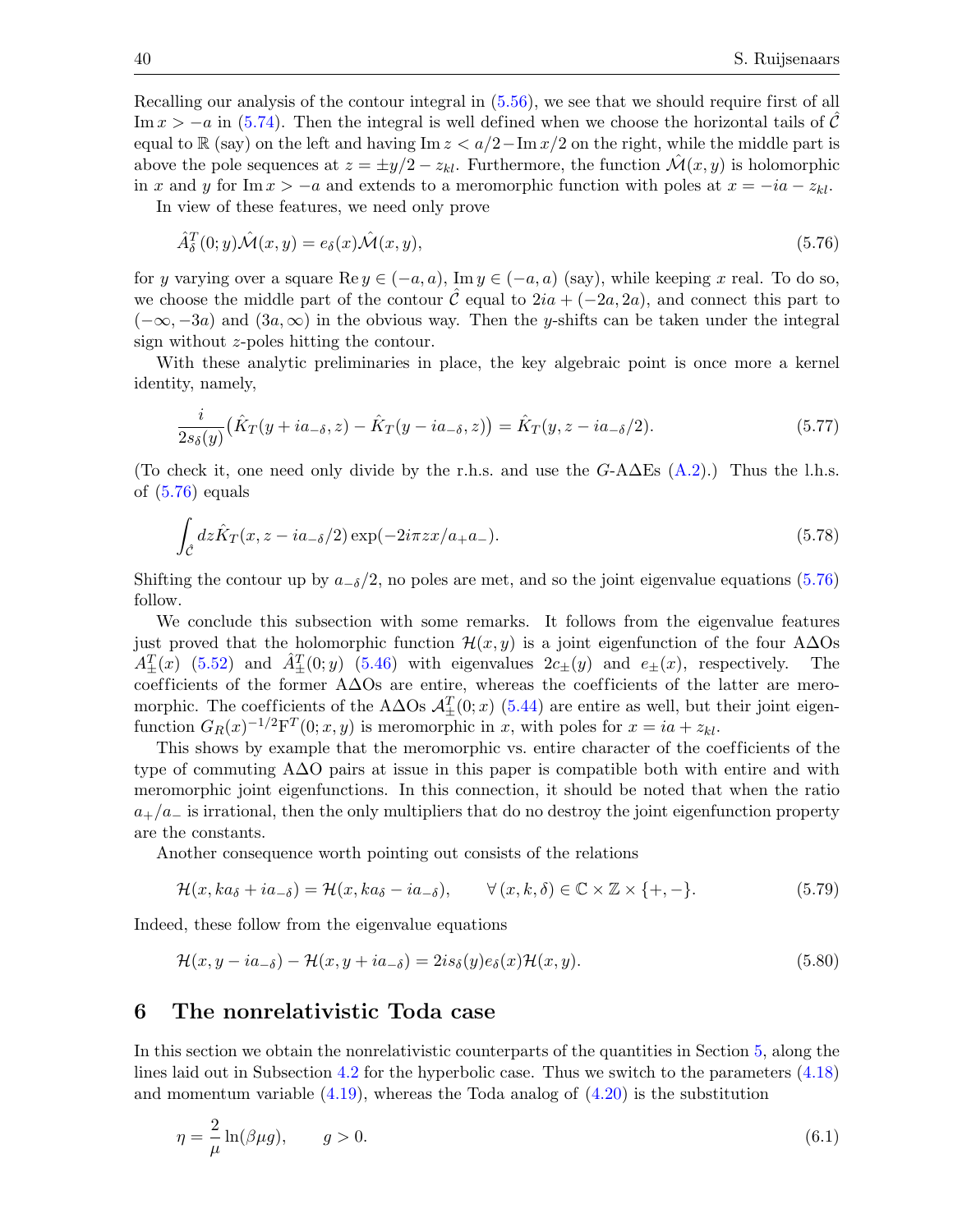For the operators  $H_+^T(\eta; x)$  [\(5.12\)](#page-31-2) and  $\mathcal{A}_+^T(\eta; x)$  [\(5.44\)](#page-35-2), these substitutions entail the expansion

<span id="page-40-3"></span>
$$
H_+^T, \mathcal{A}_+^T = 2 + \beta^2 H + O(\beta^4), \qquad \beta \to 0,
$$
\n(6.2)

where

$$
H \equiv -\hbar^2 \partial_x^2 + \mu^2 g^2 \exp(-\mu x),\tag{6.3}
$$

is the nonrelativistic Toda Hamiltonian. Moreover, we clearly get

<span id="page-40-4"></span>
$$
\lim_{\beta \to 0} H_{-}^{T} = \lim_{\beta \to 0} \mathcal{A}_{-}^{T} = \exp\left(2i\pi\mu^{-1}\partial_{x}\right) + (i \to -i) =: \mathcal{M}.
$$
\n
$$
(6.4)
$$

In view of [\(4.25\)](#page-26-6) the eigenvalue of the Hamiltonian H becomes  $p^2/4$ , while the eigenvalue of the monodromy operator M remains  $2 \cosh(\pi p/\hbar \mu)$ .

Turning to the dual operators, for  $\hat{H}^T_+(\eta; y)$  [\(5.14\)](#page-31-4),  $\hat{A}^T_+(\eta; y)$  [\(5.46\)](#page-35-3) and  $\hat{A}^T_+(\eta; y)$  [\(5.47\)](#page-35-5) we obtain (with  $p > 0$ )

$$
\lim_{\beta \to 0} \hat{H}_+^T = \mu g p^{-1/2} \left( \exp(i\hbar \mu \partial_p) + (i \to -i) \right) p^{-1/2} =: \hat{H},\tag{6.5}
$$

<span id="page-40-5"></span>
$$
\lim_{\beta \to 0} \hat{A}_+^T = i\mu gp^{-1} \big( \exp(i\hbar\mu \partial_p) - (i \to -i) \big) =: \hat{A},\tag{6.6}
$$

$$
\lim_{\beta \to 0} \hat{\mathcal{A}}_+^T = \exp(-i\hbar\mu\partial_p) + \frac{\mu g}{p} \exp(i\hbar\mu\partial_p)\frac{\mu g}{p} =: \hat{\mathcal{A}},\tag{6.7}
$$

and their eigenvalue becomes  $\exp(\mu x/2)$ . The dual operators  $\hat{H}_{-}^T$ ,  $\hat{A}_{-}^T$  and  $\hat{A}_{-}^T$  have no limits, however. The operators  $\hat{A}$  and  $\hat{H}$  are related by a similarity transformation with the square root of the limit function

<span id="page-40-0"></span>
$$
\lim_{\beta \to 0} (\hbar \beta \mu)^{-1} w^T (2\pi/\mu, \hbar \beta; \beta p/\mu) = \hat{w}_{\text{nr}} (p/\hbar \mu), \tag{6.8}
$$

where

$$
\hat{w}_{\text{nr}}(k) \equiv 2k \sinh(\pi k) = 2\pi/\Gamma(\pm ik),\tag{6.9}
$$

and the operators  $\hat{A}$  and  $\hat{A}$  by similarity with

<span id="page-40-1"></span>
$$
\lim_{\beta \to 0} (\hbar \beta \mu)^{1/2} c^T (2\pi/\mu, \hbar \beta, 2\mu^{-1} \ln(\beta \mu g); \beta p/\mu) = \hat{c}_{\text{nr}} (g/\hbar; p/\hbar \mu), \tag{6.10}
$$

where

$$
\hat{c}_{\text{nr}}(\lambda; k) \equiv (2\pi)^{-1/2} \exp(-ik \ln \lambda) \Gamma(ik). \tag{6.11}
$$

(The limit  $(6.8)$  is clear from  $(5.42)$ , whereas  $(6.10)$  follows by using  $(A.25)$ .)

We proceed to obtain the nonrelativistic limit of the joint eigenfunction  $F^{T}(\eta; x, y)$  for each of the representations  $(5.25)$ ,  $(5.26)$ ,  $(5.32)$  and  $(5.33)$ , taking x real and y positive.

First, we have

<span id="page-40-2"></span>
$$
G_R(x - \eta) \to G_R\left(\frac{2\pi}{\mu}, \hbar \beta; x + \frac{2}{\mu} \ln\left(\frac{\hbar}{\mu g}\right) + \frac{2}{\mu} \ln\left(\frac{1}{\hbar \beta}\right)\right). \tag{6.12}
$$

Comparing this to the limit [\(A.33\)](#page-45-1), we see that it applies to the  $\beta \to 0$  limit of [\(6.12\)](#page-40-2), with the parameter  $\lambda$  equal to 2. Therefore, the limit of  $G_R(x - \eta)$  equals 1, a circumstance that also explains why we get coinciding limits for  $H_{\delta}^T$  and  $\mathcal{A}_{\delta}^T$  in [\(6.2\)](#page-40-3)–[\(6.4\)](#page-40-4), cf. [\(5.44\)](#page-35-2).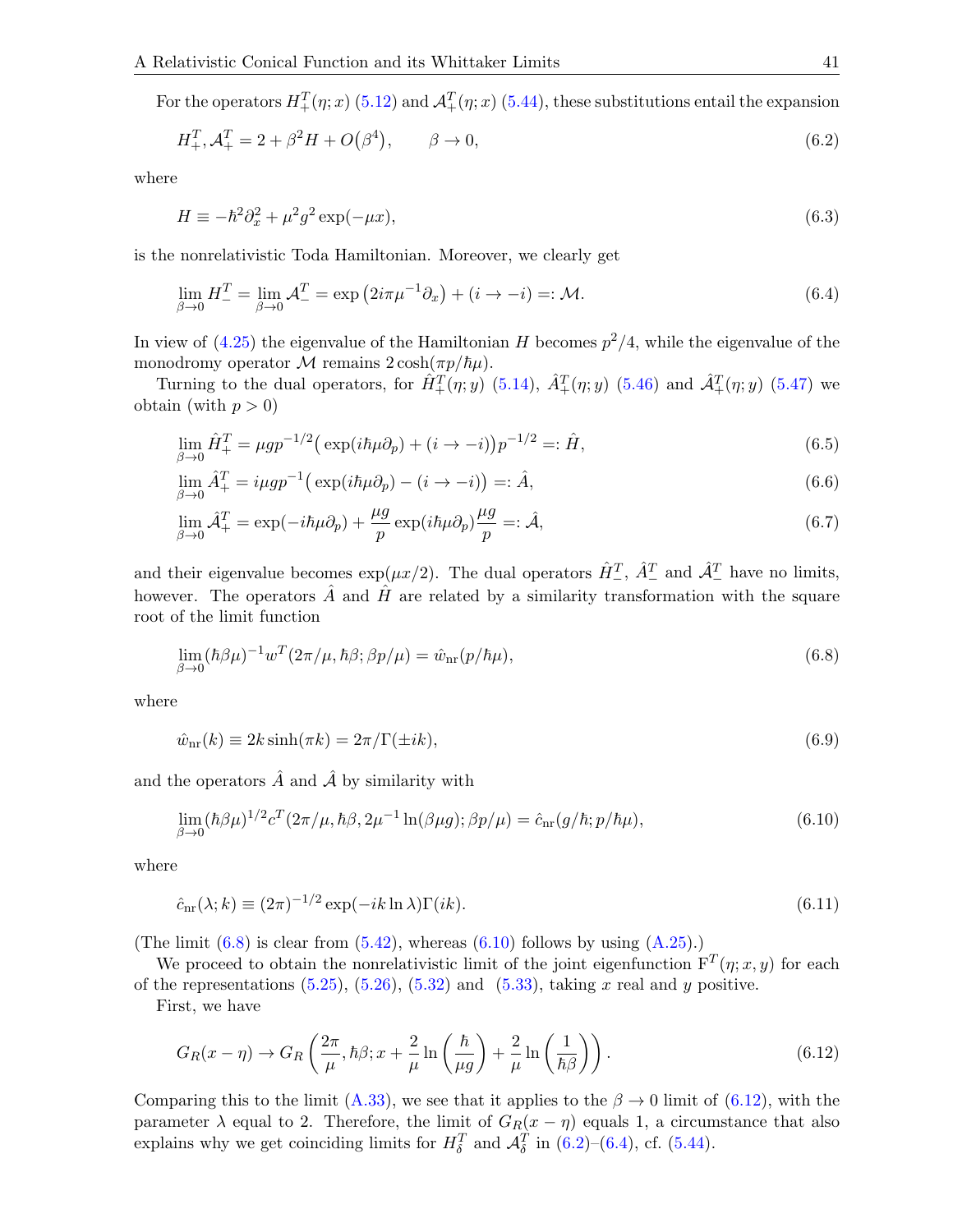Next, from  $(6.8)$  we see that the above substitutions imply

<span id="page-41-0"></span>
$$
\lim_{\beta \to 0} \frac{G(\pm y + ia)}{a_+ a_-} = \frac{\mu p}{\pi \hbar} \sinh(\pi p / \hbar \mu). \tag{6.13}
$$

Moreover,  $\alpha y^2$  clearly vanishes for  $\beta \to 0$ , so it now follows that the limits of the prefactors of the four representations are all equal to the square root of the right-hand side of [\(6.13\)](#page-41-0).

Turning to the integrand in [\(5.25\)](#page-33-0), the plane wave  $\exp(i\alpha zy)$  becomes  $\exp(i zp/\hbar)$ . Furthermore, the substitutions on the two  $G_R$ -functions yield

<span id="page-41-1"></span>
$$
G_R\left(\frac{2\pi}{\mu},\hbar\beta;\pm z+\frac{x}{2}-\frac{i\pi}{2\mu}-\frac{i\hbar\beta}{4}+\frac{1}{\mu}\ln\left(\frac{\hbar}{\mu g}\right)+\frac{1}{\mu}\ln\left(\frac{1}{\hbar\beta}\right)\right).
$$
 (6.14)

Comparing once more to the limit [\(A.33\)](#page-45-1), we see that it now applies to the  $\beta \to 0$  limit of [\(6.14\)](#page-41-1) with  $\lambda$  equal to 1. Therefore, a short calculation gives the limit

$$
\exp\left(-2g\hbar^{-1}\exp(-\mu x/2)\cosh(\mu z)\right). \tag{6.15}
$$

Taking  $z \to t/\mu$  in the integral, we wind up with the limit function

<span id="page-41-4"></span>
$$
\mathbf{F}_{\text{nr}}^T(g/\hbar; \mu x/2, p/\hbar \mu), \tag{6.16}
$$

where

<span id="page-41-2"></span>
$$
F_{nr}^{T}(\lambda; r, k) = 2(\pi^{-1}k \sinh \pi k)^{1/2} \int_{0}^{\infty} dt \exp(-2\lambda e^{-r} \cosh t) \cos(tk).
$$
 (6.17)

It is readily verified that [\(5.26\)](#page-33-1) also leads to the representation [\(6.17\)](#page-41-2) for the limit function. Proceeding with the above substitutions for  $(5.32)$ , we see that we can only get convergence of the exponentials for  $\beta \to 0$  when we first replace the integration variable z by  $\hbar \beta w$  (say). Hence we get a factor  $\hbar\beta$  up front, and the plane wave  $\exp(-i\alpha zx)$  becomes  $\exp(-i\mu wx)$ ; moreover, the quadratic exponential converges to 1 for  $\beta \to 0$ . It therefore remains to consider the ratio

<span id="page-41-3"></span>
$$
\hbar \beta \exp(2iw \ln(\beta \mu g)) / G\left(\frac{2\pi}{\mu}, \hbar \beta; -\hbar \beta w \pm \frac{\beta p}{2\mu} + \frac{i}{2}\left(\frac{2\pi}{\mu} + \hbar \beta\right)\right). \tag{6.18}
$$

Scaling the G-functions by  $\mu/2\pi$ , we can invoke [\(A.25\)](#page-44-4) to deduce that [\(6.18\)](#page-41-3) has  $\beta \to 0$  limit

$$
(2\pi\mu)^{-1}\exp(2iw\ln(g/\hbar))\Gamma(-iw\pm ip/2\hbar\mu). \tag{6.19}
$$

Putting the pieces together, we now get the limit function [\(6.16\)](#page-41-4) represented as

<span id="page-41-5"></span>
$$
F_{nr}^{T}(\lambda; r, k) = \frac{1}{4\pi} (\pi^{-1} k \sinh \pi k)^{1/2} \int_{\mathbb{R}^{+} i0} dt \Gamma(i(-t \pm k)/2) \exp(it(\ln \lambda - r)).
$$
 (6.20)

The representation  $(5.33)$  also leads to  $(6.20)$ . Thus we obtain two different representations for the limit function  $(6.16)$ . The resulting identity

$$
\int_0^\infty dt \exp\left(-2e^{-v}\cosh t\right)\cos(tk) = \frac{1}{8\pi} \int_{\mathbb{R}+i0} dt \Gamma(i(-t \pm k)/2) \exp(-itv),\tag{6.21}
$$

is known and not hard to verify. Indeed, the eigenfunction transform associated with [\(6.16\)](#page-41-4) amounts to the Kontorovich–Lebedev transform, and the integrals yield distinct representations of the modified Bessel function  $K_{ik}(2e^{-v})$ , cf. e.g. [\[16,](#page-52-16) 10.32.9, 10.32.13 and 10.43(v)].

From [\(6.17\)](#page-41-2) it is obvious that  $\hat{w}_{nr}(k)^{-1/2}F_{nr}^{T}(\lambda;r,k)$  extends from the positive k-axis to an entire function of k. Neither from  $(6.17)$  nor from  $(6.20)$  entireness in r is manifest, but this is well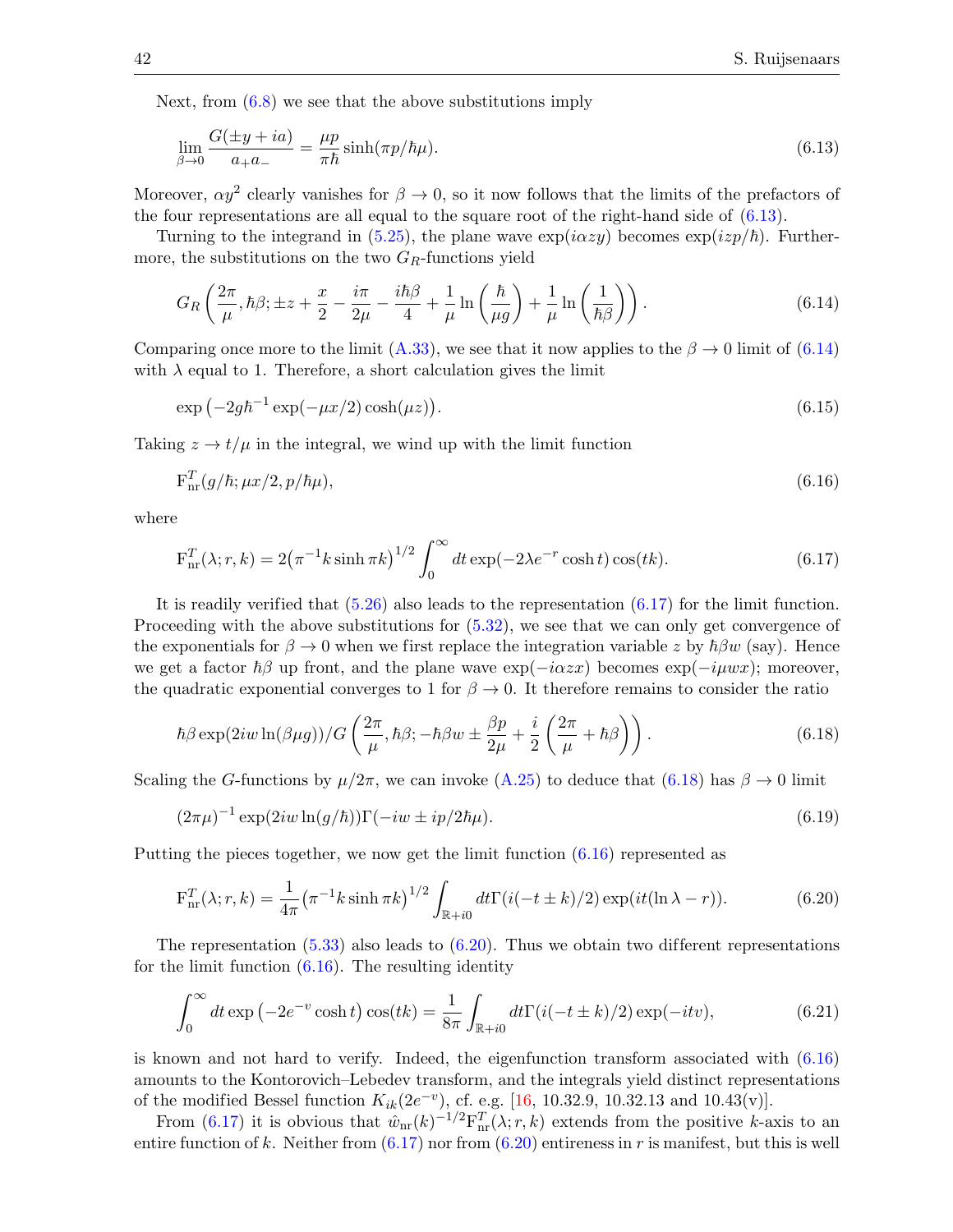known (it can be inferred, e.g., from ODE theory). As already mentioned in the Introduction, the eigenfunction property for the dual operators seems not to occur in the standard sources. It is most easily checked for  $A(6.6)$  $A(6.6)$  by proceeding as in the relativistic case. Here it follows from the kernel identity

$$
ik^{-1}(\hat{K}_{\text{nr}}(k+i,t) - \hat{K}_{\text{nr}}(k-i,t)) = \hat{K}_{\text{nr}}(k,t-i),
$$
\n(6.22)

where

$$
\hat{K}_{\text{nr}}(k,t) \equiv \Gamma(-it/2 \pm ik/2). \tag{6.23}
$$

(This identity is the counterpart of [\(5.77\)](#page-39-2).)

The large-r asymptotics of  $F_{nr}^T(\lambda; r, k)$  is well known. It is given by

$$
\mathbf{F}_{\rm nr}^T(\lambda; r, k) \sim \hat{u}_{\rm nr}(\lambda; k)^{1/2} e^{irk} + \hat{u}_{\rm nr}(\lambda; -k)^{1/2} e^{-irk}, \qquad r \to \infty,
$$
\n(6.24)

where

$$
\hat{u}_{\text{nr}}(\lambda; k) = \hat{c}_{\text{nr}}(\lambda; k) / \hat{c}_{\text{nr}}(\lambda; -k),\tag{6.25}
$$

and readily verified from  $(6.20)$ . It seems much harder to obtain the large-k asymptotics from the above representations. Assuming plane-wave behavior, a consideration of the dual operators leads to the expectation

<span id="page-42-2"></span>
$$
\mathbf{F}_{\rm nr}^T(\lambda; r, k) \sim \exp(i\phi + ik \ln k - ik)e^{i(r - \ln \lambda)k} \n+ \exp(-i\phi - ik \ln k + ik)e^{-i(r - \ln \lambda)k}, \qquad k \to \infty,
$$
\n(6.26)

where  $\phi \in [-\pi, \pi)$ . Indeed, just like for its relativistic counterpart [\(5.43\)](#page-34-3), this seems the simplest behavior that is consistent with the eigenvalues and dual eigenvalues. To be sure, for neither case it is a priori clear that the asymptotic behavior must involve plane waves.

At any rate, a result pertinent to [\(6.26\)](#page-42-2) can be found in the literature: An asymptotic expansion for  $K_{ip}(x)$  with  $p > x > 0$  occurs in [\[32,](#page-53-14) Section 7.13.2, formula (19)]. The dominant asymptotics does give rise to  $(6.26)$  with  $\phi = -\pi/4$ , but an unsettling  $O(x^{-1})$  error term is present. (If dependence on x is included, then one would rather expect an  $O(x)$  error term. Indeed,  $x \to 0$  corresponds to  $v \to \infty$ , a limit for which the Toda potential is exponentially vanishing.)

## <span id="page-42-0"></span>A The hyperbolic gamma function

The hyperbolic gamma function was introduced and studied in [\[33\]](#page-53-15) as a so-called minimal solution of a special first order analytic dif ference equation. It is basically the same as Kurokawa's double sine [\[34\]](#page-53-16), Faddeev's quantum dilogarithm [\[35\]](#page-53-17), and Woronowicz's quantum exponential function [\[36\]](#page-53-18). (The precise connections between these functions are spelled out in Appendix A of our paper [\[37\]](#page-53-19).) In this appendix we review features of the hyperbolic gamma function  $G(a_{+}, a_{-}; z)$  that are used in the present paper; if need be, see [\[33\]](#page-53-15) for proofs.

Unless specified otherwise, we choose

$$
a_{+}, a_{-} > 0, \tag{A.1}
$$

and suppress the dependence of G on  $a_+$ ,  $a_-$ .

To begin with,  $G(z)$  can be defined as the unique minimal solution of one of the two analytic difference equations

<span id="page-42-1"></span>
$$
\frac{G(z+i a_{\delta}/2)}{G(z-i a_{\delta}/2)} = 2c_{-\delta}(z), \qquad \delta = +, -,
$$
\n(A.2)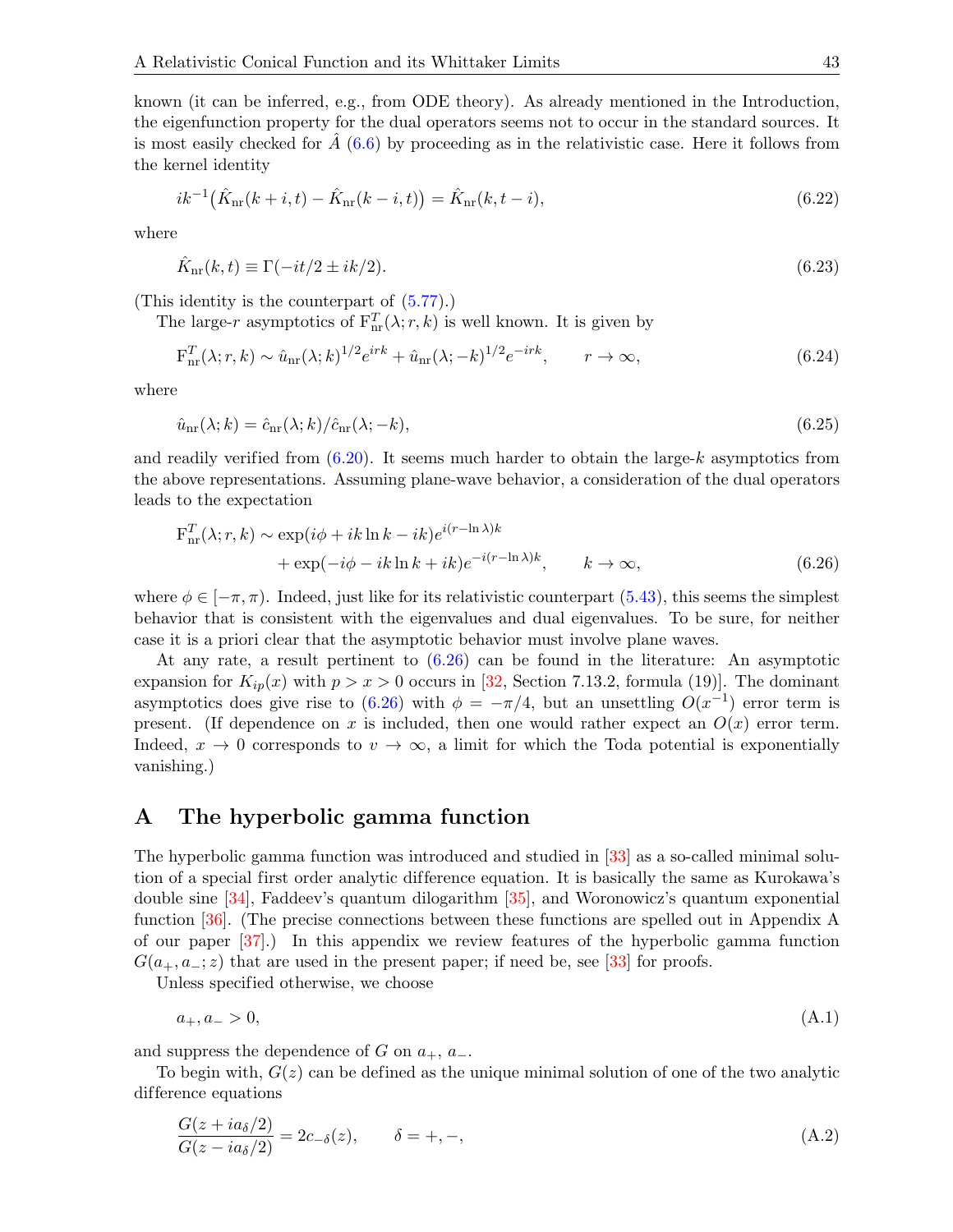that has modulus 1 for real z and satisfies  $G(0) = 1$  (recall  $(1.9)$  for the notation used here); remarkably, this entails that the other one is then satisfied as well. It is meromorphic in  $z$ , and for  $z$  in the strip

<span id="page-43-9"></span>
$$
S \equiv \{ z \in \mathbb{C} \mid |\text{Im}(z)| < a \},\tag{A.3}
$$

no poles and zeros occur. Hence we have

$$
G(z) = \exp(i g(z)), \qquad z \in S,
$$
\n(A.4)

with the function  $g(z)$  being holomorphic in S. Explicitly,  $g(z)$  has the integral representation

<span id="page-43-7"></span>
$$
g(a_+, a_-; z) = \int_0^\infty \frac{dy}{y} \left( \frac{\sin 2yz}{2\sinh(a_+y)\sinh(a_-y)} - \frac{z}{a_+ a_- y} \right), \qquad z \in S. \tag{A.5}
$$

From this, the following properties of the hyperbolic gamma function are immediate:

<span id="page-43-1"></span>
$$
G(-z) = 1/G(z), \qquad \text{(reflection equation)}, \tag{A.6}
$$

$$
G(a_{-}, a_{+}; z) = G(a_{+}, a_{-}; z), \qquad \text{(modular invariance)}, \tag{A.7}
$$

$$
G(\lambda a_+, \lambda a_-, \lambda z) = G(a_+, a_-, z), \qquad \lambda \in (0, \infty), \qquad \text{(scale invariance)}, \tag{A.8}
$$

<span id="page-43-5"></span>
$$
G(a_+, a_-; z) = G(a_+, a_-; -\overline{z}).
$$
\n(A.9)

We have occasion to use a few more features that are less obvious, including the duplication formula

<span id="page-43-0"></span>
$$
G(a_+, a_-; 2z) = G(a_+, a_-; z \pm ia_+/4 \pm ia_-/4), \tag{A.10}
$$

the closely related formula

<span id="page-43-3"></span>
$$
G(a_+, 2a_-; 2z) = G(a_+, a_-; z \pm i a_+/4), \tag{A.11}
$$

the explicit evaluation

<span id="page-43-8"></span>
$$
G(ia_+/2 - ia_-/2) = (a_+/a_-)^{1/2},\tag{A.12}
$$

and the asymptotic behavior of  $G(z)$  for Re  $(z) \rightarrow \pm \infty$ . The latter is given by

<span id="page-43-4"></span>
$$
G(a_+, a_-; z) = \exp\left(\mp i\left(\chi + \alpha z^2/4\right)\right)\left(1 + O(\exp(-r|\text{Re}\,(z)|))\right), \qquad \text{Re}\,(z) \to \pm \infty, \tag{A.13}
$$

where the decay rate  $r$  can be any positive number satisfying

<span id="page-43-10"></span>
$$
r < \alpha \min(a_+, a_-),\tag{A.14}
$$

and where

$$
\chi \equiv \frac{\pi}{24} \left( \frac{a_+}{a_-} + \frac{a_-}{a_+} \right). \tag{A.15}
$$

Defining

<span id="page-43-6"></span>
$$
z_{kl} \equiv ika_+ + ila_-, \qquad k, l \in \mathbb{N} \equiv \{0, 1, 2, \ldots\},\tag{A.16}
$$

the hyperbolic gamma function has its poles at

<span id="page-43-2"></span>
$$
z = z_{kl}^-
$$
,  $z_{kl}^- \equiv -ia - z_{kl}$ ,  $k, l \in \mathbb{N}$ ,  $(G$ -poles),  $(A.17)$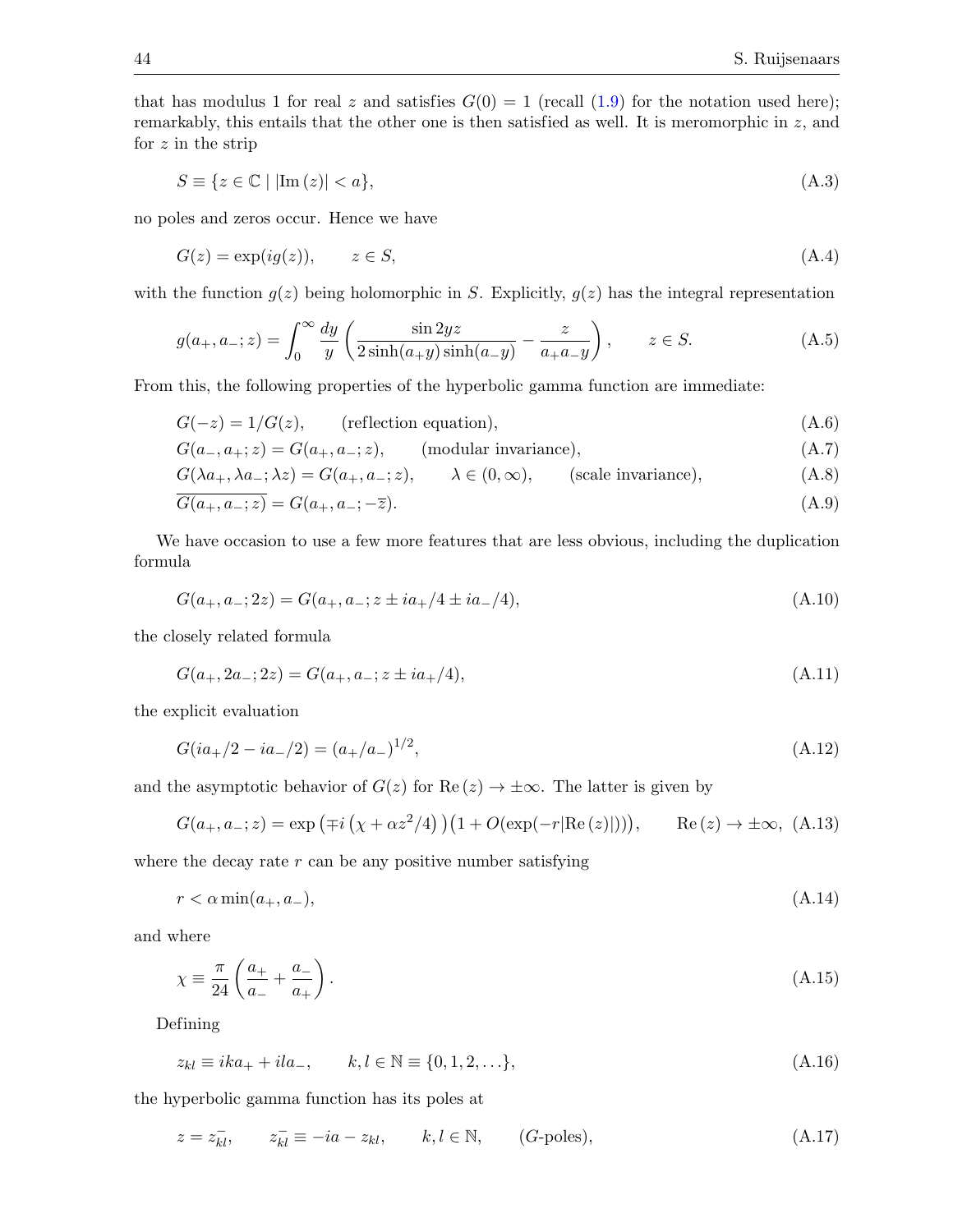and its zeros at

<span id="page-44-0"></span>
$$
z = z_{kl}^+, \qquad z_{kl}^+ \equiv ia + z_{kl}, \qquad k, l \in \mathbb{N}, \qquad (G\text{-zeros}). \tag{A.18}
$$

The pole at  $-i\alpha$  is simple and has residue

<span id="page-44-3"></span>
$$
\lim_{z \to -ia} (z+ia)G(z) = \frac{i}{2\pi} (a_+ a_-)^{1/2}.
$$
\n(A.19)

In view of these features,  $G(z)$  can be written as a ratio of entire functions,

<span id="page-44-1"></span>
$$
G(a_+, a_-; z) = E(a_+, a_-; z) / E(a_+, a_-; -z),
$$
\n(A.20)

where  $E(a_+, a_-; z)$  has its zeros at

<span id="page-44-2"></span>
$$
z = z_{kl}^{+}, \qquad k, l \in \mathbb{N}, \qquad (E\text{-zeros}). \tag{A.21}
$$

The function  $E(a_+, a_-; z)$  we have occasion to employ is defined in Appendix A of I; it is closely related to Barnes' double gamma function [\[38\]](#page-53-20). We need two more of its properties. First, from equations  $(A.41)$  and  $(A.43)$  in I we have

<span id="page-44-8"></span>
$$
E(z)E(-z) = \exp\left(\frac{1}{2}\int_0^\infty \frac{dy}{y} \left(\frac{1-\cos(2yz)}{\sinh(a_+y)\sinh(a_-y)} - \frac{z^2}{a_+a_-} \left(e^{-2a_+y} + e^{-2a_-y}\right)\right)\right), \text{(A.22)}
$$

where z belongs to the strip S [\(A.3\)](#page-43-9). Second, we need the A $\Delta$ Es it satisfies, namely,

<span id="page-44-9"></span>
$$
\frac{E(z+i a_\delta/2)}{E(z-i a_\delta/2)} = \sqrt{2\pi} \exp(izK_\delta) / \Gamma(iz/a_{-\delta} + 1/2), \qquad \delta = +, -,
$$
\n(A.23)

$$
K_{\delta} \equiv \frac{1}{2a_{-\delta}} \ln \left( \frac{a_{\delta}}{a_{-\delta}} \right),\tag{A.24}
$$

cf. equations  $(A.46)$ – $(A.47)$  in I.

We also state two zero step size limits of the hyperbolic gamma function, which we need for taking nonrelativistic limits. The first one yields the relation to the Euler gamma function:

<span id="page-44-4"></span>
$$
\lim_{\kappa \downarrow 0} G(1, \kappa; \kappa z + i/2) \exp (iz \ln(2\pi \kappa) - \ln(2\pi)/2) = 1/\Gamma(iz + 1/2). \tag{A.25}
$$

For the second one we need to require that z stay away from cuts given by  $\pm i[a_{+}/2, \infty)$ . Then we have

<span id="page-44-5"></span>
$$
\lim_{a_{-}\downarrow 0} \frac{G(a_{+}, a_{-}; z + iua_{-})}{G(a_{+}, a_{-}; z + ida_{-})} = \exp((u - d)\ln[2c_{+}(z)]), \qquad u, d \in \mathbb{R},
$$
\n(A.26)

uniformly on compact subsets of the cut plane.

For the relativistic Toda setting it is expedient to employ two slightly different hyperbolic gamma functions defined by

$$
G_R(z) \equiv \exp(ig_R(z)), \qquad g_R(z) \equiv g(z) + \chi + \alpha z^2/4,
$$
\n(A.27)

<span id="page-44-7"></span><span id="page-44-6"></span>
$$
G_L(z) \equiv \exp(ig_L(z)), \qquad g_L(z) \equiv g(z) - \chi - \alpha z^2/4. \tag{A.28}
$$

These functions are the unique minimal solutions of the analytic difference equations

<span id="page-44-10"></span>
$$
\frac{G_R(z + ia_{-\delta}/2)}{G_R(z - ia_{-\delta}/2)} = 1 + e_{\delta}(-2z), \qquad \delta = +, -,
$$
\n(A.29)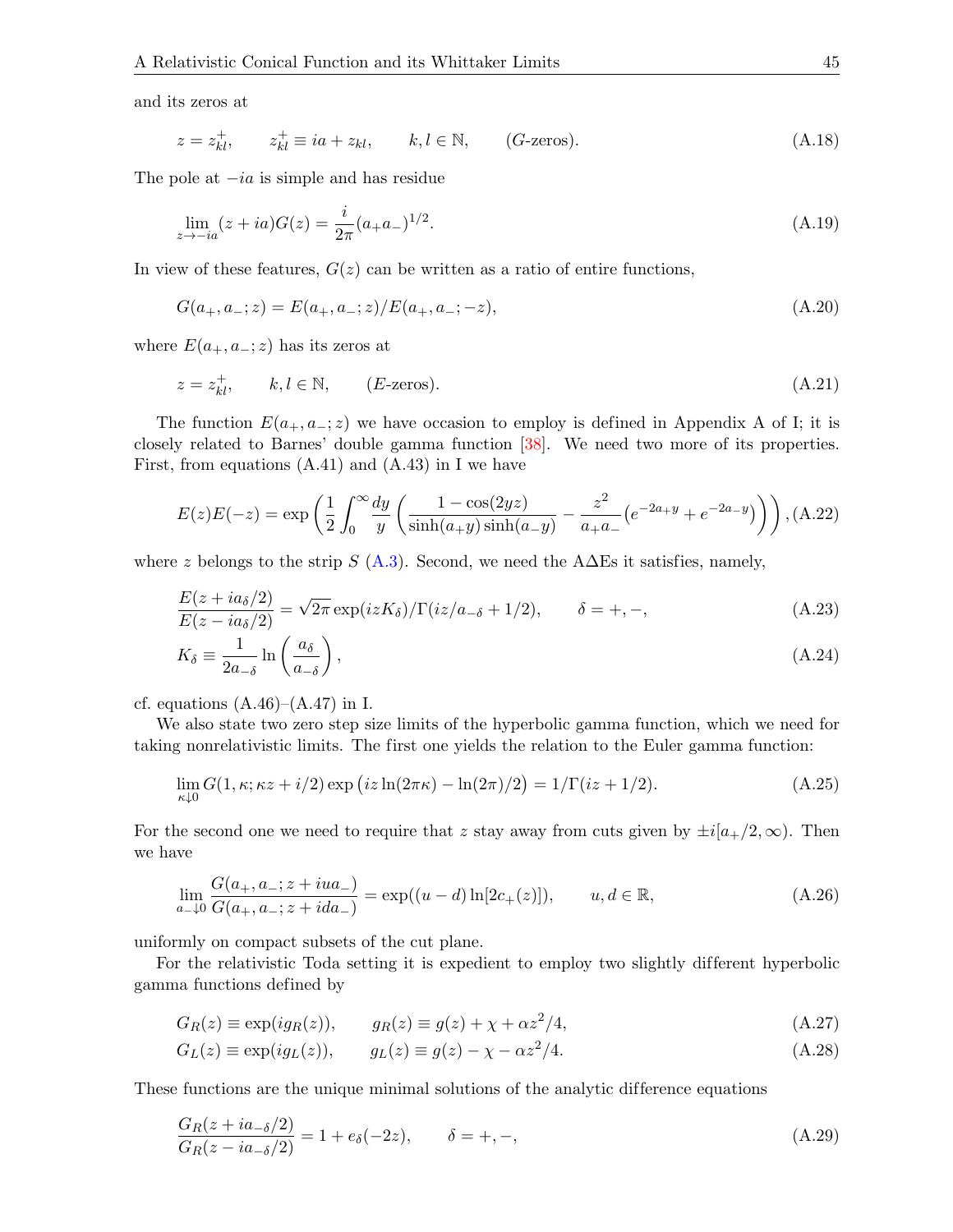<span id="page-45-3"></span>
$$
\frac{G_L(z + ia_{-\delta}/2)}{G_L(z - ia_{-\delta}/2)} = 1 + e_{\delta}(2z), \qquad \delta = +, -,
$$
\n(A.30)

with asymptotic behavior

<span id="page-45-2"></span>
$$
G_R(z) = 1 + O\left(\exp(-r|\text{Re}(z)|)\right), \qquad \text{Re}(z) \to \pm \infty. \tag{A.31}
$$

Furthermore, they are related by

$$
G_R(z)G_L(-z) = 1.\tag{A.32}
$$

The properties of the functions  $G_R$  and  $G_L$  just stated are easy to infer from the corresponding properties of the hyperbolic gamma function. (In Appendix A of [\[37\]](#page-53-19) we already introduced functions  $S_R$  and  $S_L$  that differ from  $G_R$  and  $G_L$  by the shift  $z \to z - ia$ .)

Finally, we have occasion to use the limits

<span id="page-45-1"></span>
$$
\lim_{a \to 0} g_R(a_+, a_-; z \pm \lambda s(a_+, a_-)) = \begin{cases} \pm \frac{a_+}{2\pi} e_+ (\mp 2z), & \lambda = 1, \\ 0, & \lambda > 1, \end{cases}
$$
\n(A.33)

where

<span id="page-45-7"></span>
$$
s(a_+, a_-) \equiv \frac{a_+}{2\pi} \ln \frac{1}{a_-},\tag{A.34}
$$

which hold uniformly for z varying over arbitrary compact subsets of  $\mathbb{C}$ . To our knowledge, these limits have not been obtained before. We present their proof in the next appendix.

## <span id="page-45-0"></span>B Proof of [\(A.33\)](#page-45-1)

Since we have

$$
g_L(z) = -g_R(-z),\tag{B.1}
$$

we need only show  $(A.33)$  for  $g_R$ . Our proof actually yields a stronger result, which may be useful in other contexts. To state this result, we fix

$$
\lambda \in (1/\sqrt{2}, \infty), \tag{B.2}
$$

and choose  $\delta$  satisfying

$$
\delta \in (1, \sqrt{2}), \qquad \delta \lambda > 1. \tag{B.3}
$$

Then we shall show

<span id="page-45-6"></span>
$$
g_R(a_+, a_-; z + \lambda s(a_+, a_-)) = \frac{a_-^{\lambda}}{2\sin(\pi a_-/a_+)} e_+(-2z) + O(a_-^{\delta \lambda - 1}), \qquad a_- \downarrow 0,
$$
 (B.4)

where the implied constant can be chosen uniformly for z varying over compact subsets of  $\mathbb{C}$ . A key ingredient of our proof is the comparison function we used in Subsection III A of [\[33\]](#page-53-15) to obtain the G-asymptotics  $(A.13)$ . Specifically, we first focus on the difference

<span id="page-45-5"></span>
$$
d(a_+, a_-; z) \equiv a_+ a_- g_R(a_+, a_-; z) - A^2 g_R(A, A; z), \qquad z \in S,
$$
\n(B.5)

for the special A-choice

<span id="page-45-4"></span>
$$
A \equiv \left(\frac{a_+^2 + a_-^2}{2}\right)^{1/2}.
$$
 (B.6)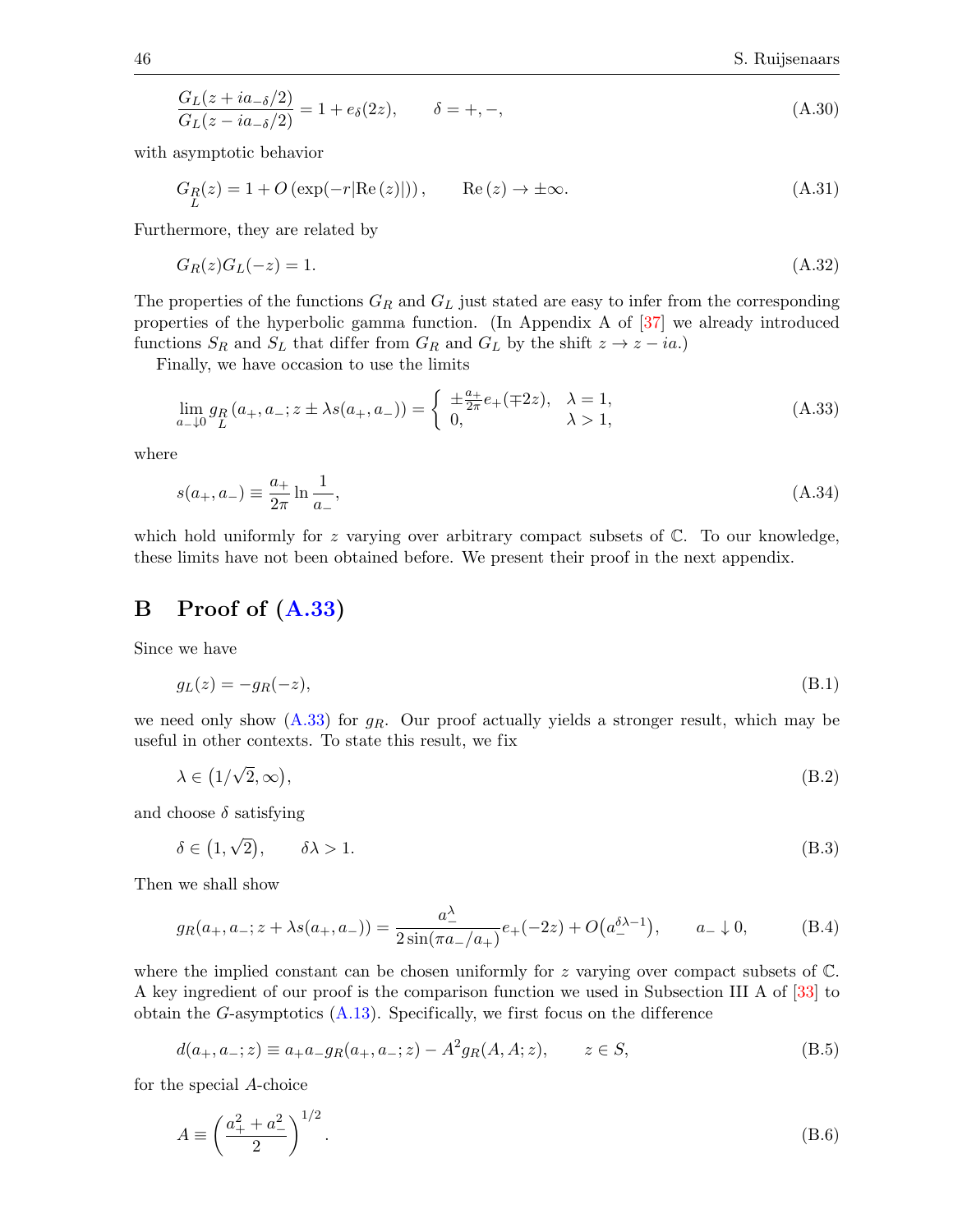Observing that  $A \ge a$  (with equality for  $a_+ = a_-$ ), we deduce that  $d(z)$  is well defined and holomorphic for z in the strip S  $(A.3)$ . Recalling  $(1.4)$ ,  $(A.15)$  and  $(A.27)$ , we see that we may rewrite  $d(z)$  as

$$
d(a_+, a_-; z) = \frac{1}{2i} \int_{\mathbb{R}} dy I(a_+, a_-; y) \exp(2iyz), \tag{B.7}
$$

where

$$
I(a_+, a_-; y) \equiv \frac{1}{2y} \left( \frac{a_+ a_-}{\sinh(a_+ y)\sinh(a_- y)} - \frac{A^2}{\sinh^2(Ay)} \right).
$$
 (B.8)

The A-choice  $(B.6)$  is the unique one guaranteeing that  $I(y)$  has no pole at  $y = 0$ . Specifically, we easily calculate

$$
I(y) = c(a_+, a_-)y + O(y^3), \qquad y \to 0,
$$
\n(B.9)

where  $c(a_+, a_-)$  is a polynomial in  $a_+$  and  $a_-$  of degree 4.

Since we let  $a_$  go to 0, we may and will assume from now on

<span id="page-46-0"></span>
$$
\frac{1}{A} > \delta \frac{1}{a_+}.\tag{B.10}
$$

Next, we shift the *y*-contour up by

<span id="page-46-1"></span>
$$
r \equiv \pi \delta / a_+.\tag{B.11}
$$

On account of [\(B.10\)](#page-46-0), this ensures that only the simple pole at  $y = i\pi/a_+$  is passed. The residue at this pole is readily calculated, yielding the representation

$$
d(z) = \frac{a_+ a_-}{2\sin(\pi a_-/a_+)} e_+(-2z) + \rho(z), \qquad z \in S,
$$
\n(B.12)

where  $\rho$  is the remainder integral

$$
\rho(z) \equiv \frac{1}{2i} \exp(-2rz) \int_{\mathbb{R}} du I(u + ir) \exp(2iuz), \qquad r = \pi \delta/a_+, \qquad z \in S.
$$
 (B.13)

We are now prepared to replace z by

$$
z + \lambda s(a_+, a_-), \qquad |\text{Im } z| \le a_+/2, \tag{B.14}
$$

so that we get, using [\(B.11\)](#page-46-1),

<span id="page-46-2"></span>
$$
d(z + \lambda s) = \frac{a_+ a_- a_-^{\lambda}}{2 \sin(\pi a_-/a_+)} e_+ (-2z) + \frac{1}{2i} a_-^{\delta \lambda} e_+ (-2\delta z) \int_{\mathbb{R}} du I(u + i\pi \delta/a_+) \exp(2iu(z + \lambda s)).
$$
 (B.15)

Next, we note

$$
\lim_{a_{-}0} I(w) = \frac{1}{2w} \left( \frac{a_{+}}{w \sinh(a_{+}w)} - \frac{a_{+}^{2}/2}{\sinh^{2}(a_{+}w/\sqrt{2})} \right). \tag{B.16}
$$

Since z is required to satisfy  $|\text{Im } z| \le a_+/2$ , it follows that the *u*-integrand in [\(B.15\)](#page-46-2) remains bounded by a fixed  $L^1(\mathbb{R})$ -function as  $a_-\downarrow 0$ . Thus we readily deduce the bound

<span id="page-46-3"></span>
$$
\frac{d(z+\lambda s)}{a_+ a_-} = \frac{a_-^{\lambda}}{2\sin(\pi a_-/a_+)} e_+(-2z) + O(a_-^{\delta \lambda - 1}), \qquad |\text{Im}\, z| \le a_+/2, \qquad a_- \downarrow 0, \tag{B.17}
$$

with the implied constant uniform on compact subsets of the strip  $|\text{Im } z| \leq a_{+}/2$ .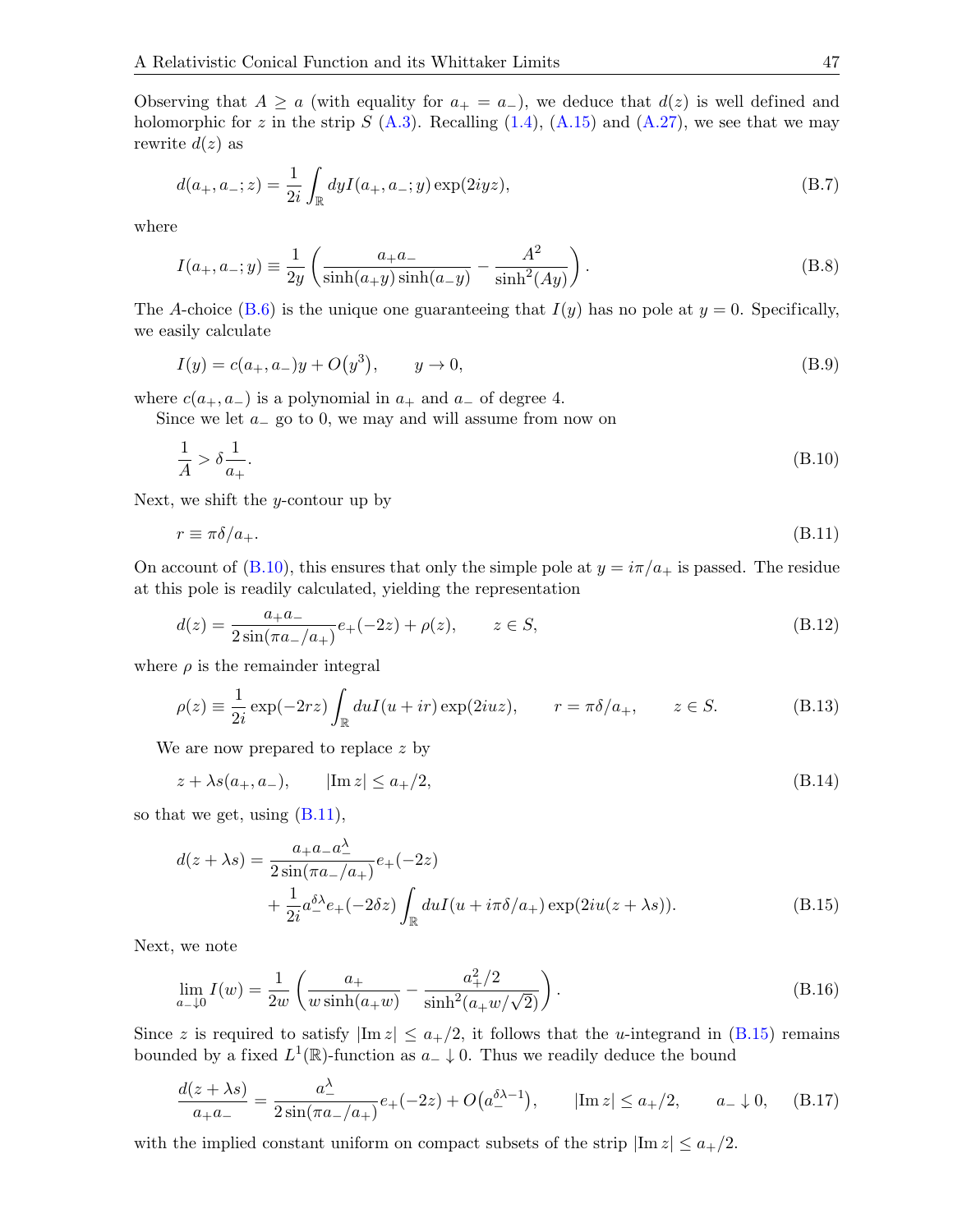Next, we claim that we have

$$
\frac{A^2}{a_+ a_-} g_R(A, A; z + \lambda s) = O(a_-^{\delta \lambda - 1}), \qquad |\text{Im } z| \le a_+/2, \qquad a_- \downarrow 0,
$$
 (B.18)

uniformly on compacts of  $|\text{Im } z| \le a_+/2$ . Taking this claim for granted, we see from [\(B.5\)](#page-45-5) and  $(B.17)$  that  $(B.4)$  holds true, uniformly on compacts of the latter strip. Now the A $\Delta E$  [\(A.29\)](#page-44-10) with  $\delta = -$  implies

$$
g_R(a_+, a_-; z + ia_+/2 + \lambda s) - g_R(a_+, a_-; z - ia_+/2 + \lambda s)
$$
  
=  $-i \ln \left( 1 + \exp \left( -\frac{2\pi}{a_-} (z + \lambda s) \right) \right).$  (B.19)

Hence we have (using the definition  $(A.34)$  of s)

$$
g_R(z + ia_+/2 + \lambda s) - g_R(z - ia_+/2 + \lambda s) = O\left(\exp\left(-\frac{a_+}{a_-}\ln\frac{1}{a_-}\right)\right), \qquad a_- \downarrow 0, \quad (B.20)
$$

uniformly on compacts of  $\mathbb C$ . From this it is routine to infer that  $(B.4)$  also holds for  $z \in \mathbb C$ , with the bound uniform for z varying over arbitrary C-compacts.

It remains to prove the claim. To this end we start from the identity

$$
g_R(A, A; z) = \frac{1}{\pi} b_+(\pi z/A),
$$
  $b_+(w) \equiv \int_w^{\infty} dt \frac{te^{-t}}{\sinh(t)},$  (B.21)

which follows from equations  $(3.41)$ – $(3.46)$  in [\[33\]](#page-53-15). Next, we note the bound

$$
b_{+}(w+R) = R \exp(-2(w+R))(1+O(1/R)), \qquad R \to \infty,
$$
\n(B.22)

where the implied constant can be chosen uniform on  $\mathbb{C}$ -compacts. (One can use the elementary integral

$$
\int_{x}^{\infty} te^{-ct}dt = \frac{1}{c^{2}}e^{-cx}(1+cx), \qquad c > 0,
$$
\n(B.23)

to verify this estimate.) As a consequence, we obtain

$$
\frac{A^2}{a+a-}g_R(A, A; z + \lambda s)
$$
  
\$\sim \frac{\lambda}{2\pi\sqrt{2}}a^{\lambda\sqrt{2}-1}\ln\left(\frac{1}{a-}\right)\exp(-2\pi\sqrt{2}z/a\_+), \quad z \in \mathbb{C}, \quad a\_- \downarrow 0, \quad (B.24)\$

uniformly for  $z$  in C-compacts. Thus (a stronger version of) our claim follows. This concludes the proof of  $(B.4)$ , and so  $(A.33)$  follows as an obvious corollary.

## <span id="page-47-0"></span>C Fourier transform formulas

We fix complex numbers  $\mu, \nu$  satisfying

<span id="page-47-1"></span>
$$
-a < \text{Im}\,\mu < \text{Im}\,\nu < a, \qquad a = (a_+ + a_-)/2. \tag{C.1}
$$

Hence we have

$$
\text{Im}\,(\nu - \mu) \in (0, a_{+} + a_{-}),\tag{C.2}
$$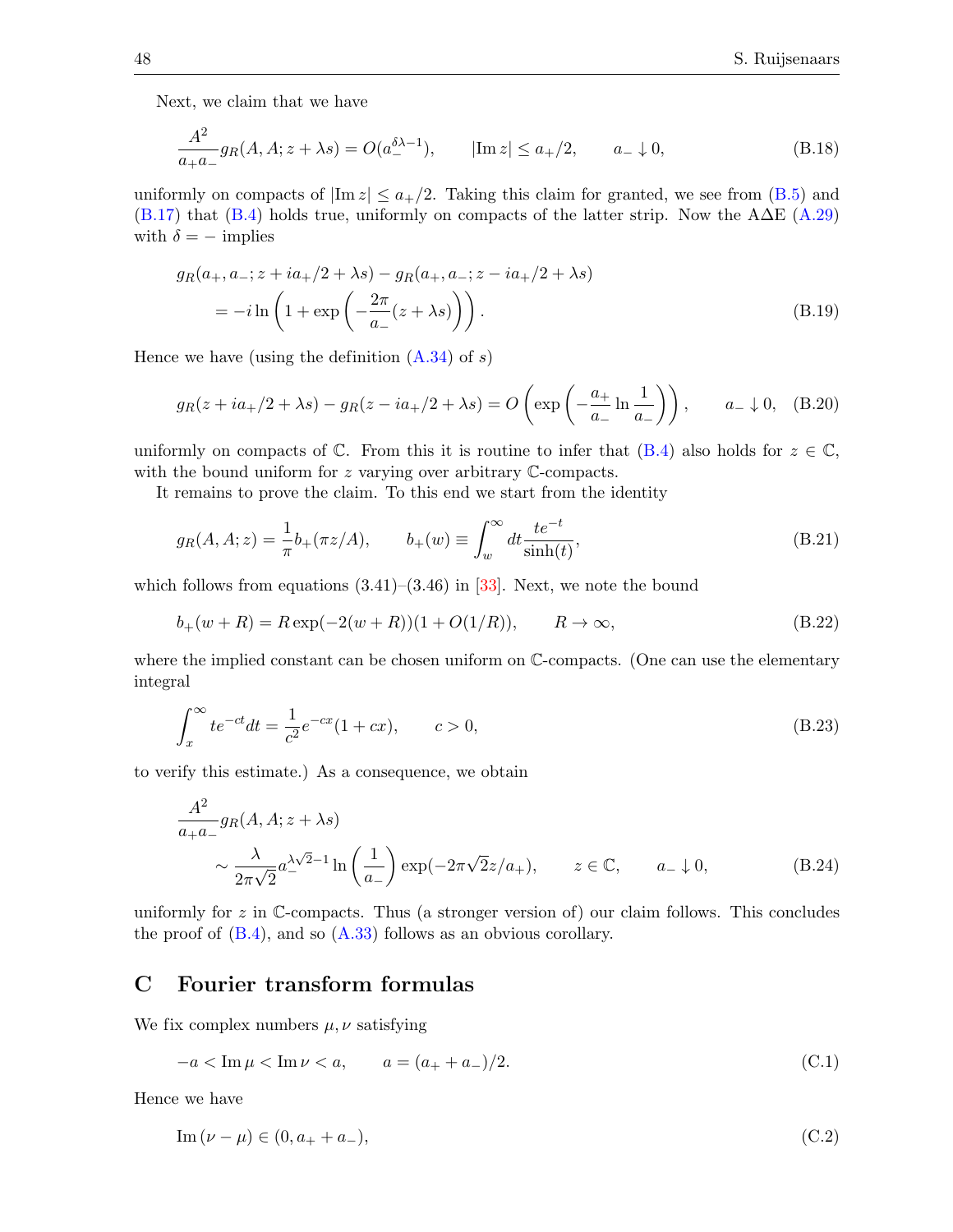and the function

<span id="page-48-2"></span>
$$
I(\mu, \nu; x) \equiv G(x - \nu) / G(x - \mu),\tag{C.3}
$$

is pole-free in the strip

<span id="page-48-3"></span>
$$
\operatorname{Im}\nu - a < \operatorname{Im}x < \operatorname{Im}\mu + a.\tag{C.4}
$$

Also, from the  $G$ -asymptotics  $(A.13)$  we deduce

$$
I(\mu, \nu; x) = O(\exp(\mp \alpha \text{Im}(\nu - \mu) \text{Re} x/2)), \qquad \text{Re} \, x \to \pm \infty.
$$
 (C.5)

Therefore, for real y the function

<span id="page-48-1"></span>
$$
F(\mu, \nu; y) \equiv \int_{\mathbb{R}} dx \exp(i\alpha xy) \frac{G(x - \nu)}{G(x - \mu)},
$$
\n(C.6)

is well defined, and analytic in  $\mu$  and  $\nu$  in the region [\(C.1\)](#page-47-1). Moreover, we retain exponential decay of the integrand when we let y vary over the strip

<span id="page-48-5"></span>
$$
|\text{Im } y| < \text{Im } (\nu - \mu)/2,\tag{C.7}
$$

so  $F(\mu, \nu; y)$  is analytic in y in this strip and given by [\(C.6\)](#page-48-1).

Our first aim is to obtain the Fourier transform  $(C.6)$  in explicit form. Since the function  $I$  [\(C.3\)](#page-48-2) has no poles in the strip [\(C.4\)](#page-48-3), we can make a contour shift

$$
x \to z + (\mu + \nu)/2, \qquad x, z \in \mathbb{R}, \tag{C.8}
$$

to deduce

<span id="page-48-7"></span>
$$
F(\mu, \nu; y) = \exp(i\alpha y(\mu + \nu)/2) \int_{\mathbb{R}} dz \exp(i\alpha z y) G(\pm z - \kappa),
$$
\n(C.9)

where we have set

<span id="page-48-6"></span>
$$
\kappa \equiv (\nu - \mu)/2, \qquad \text{Im}\,\kappa \in (0, a). \tag{C.10}
$$

Hence calculating F amounts to finding the cosine transform of  $G(\pm z - \kappa)$  for  $\kappa$  in the strip Im  $\kappa \in (0, a)$ . The reasoning in the proof of the following proposition, however, hinges on staying at first with  $(C.6)$ .

A special case of the following result amounts to a hyperbolic analog of a trigonometric beta integral in Ramanujan's lost notebook. More precisely,  $(C.11)$  with  $y = (\mu + \nu)/2$  amounts to equation (1.8) with  $\tau < 0$  in Stokman's paper [\[39\]](#page-53-21). Formula [\(C.11\)](#page-48-4) is also obtained in Chapter 5 of van de Bult's Ph.D. thesis [\[40\]](#page-53-22) (cf. Theorem 5.6.8 with  $n = 1$ ), as a result of specializing more general formulas. In slightly different guises it occurred previously in various papers (the earliest ones being  $[41, 42, 43]$  $[41, 42, 43]$  $[41, 42, 43]$  $[41, 42, 43]$ , but a complete proof cannot be found there.

<span id="page-48-0"></span>**Proposition C.1.** The Fourier transform  $(C.6)$  admits the explicit evaluation

<span id="page-48-4"></span>
$$
F(\mu, \nu; y) = (a_+ a_-)^{1/2} \exp(i\alpha y(\mu + \nu)/2) G(i a - 2\kappa) G(\pm y - i a + \kappa),
$$
\n(C.11)

where  $\mu, \nu$  satisfy [\(C.1\)](#page-47-1), y satisfies [\(C.7\)](#page-48-5), and  $\kappa$  is given by [\(C.10\)](#page-48-6).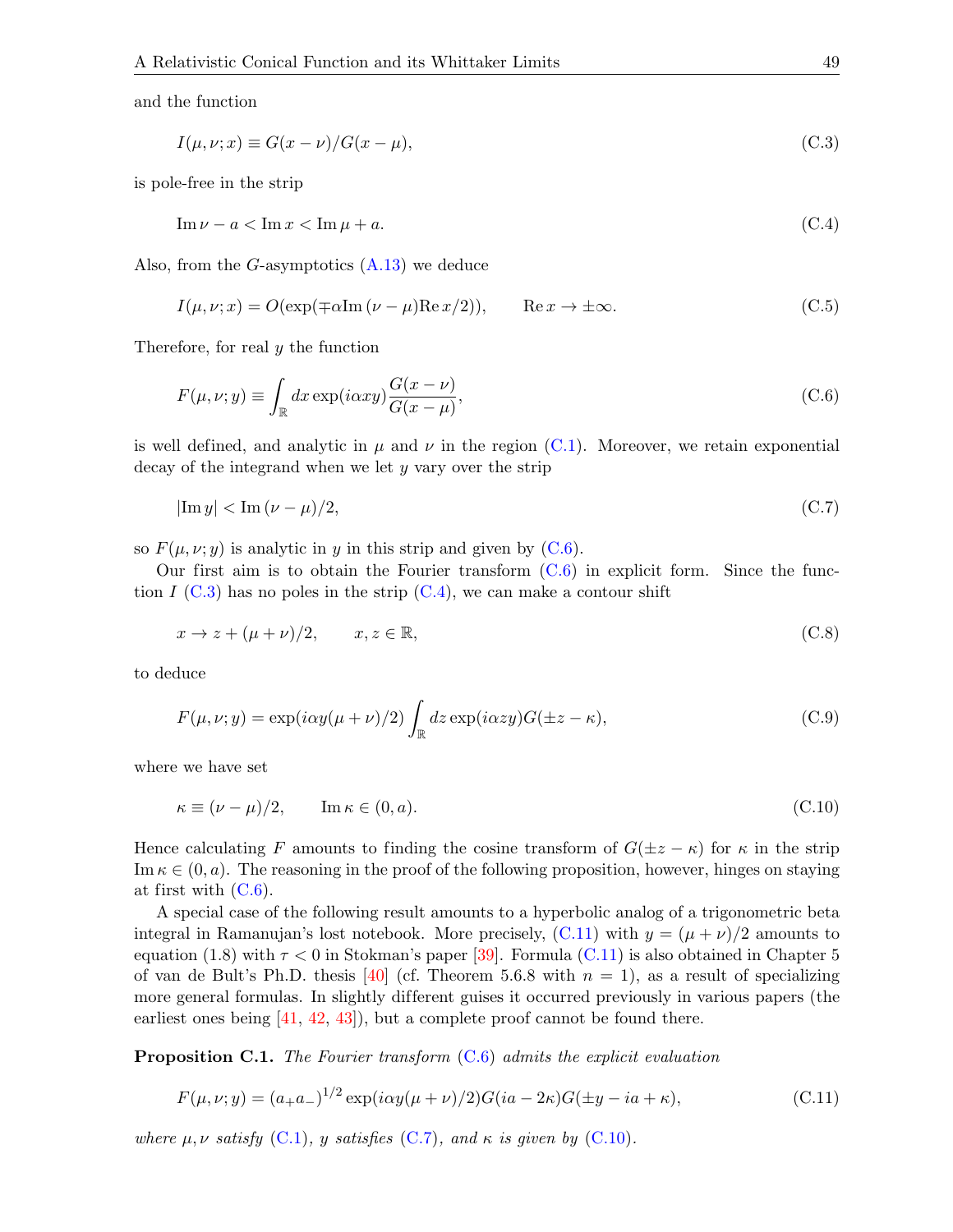**Proof.** We first take y real and choose  $\mu$ ,  $\nu$  such that

<span id="page-49-0"></span>
$$
\operatorname{Im}\,(\nu - \mu) \in (a_l, a_+ + a_-), \qquad a_l \equiv \max(a_+, a_-). \tag{C.12}
$$

This entails that we can shift  $\nu$  down by  $ia_{\delta}$  or  $\mu$  up by  $ia_{\delta}$  without leaving the region [\(C.1\)](#page-47-1). Hence we may shift under the integral sign and use the  $G$ -A $\Delta$ Es [\(A.2\)](#page-42-1) to obtain

$$
F(\mu, \nu - ia_{\delta}; y) = 2 \int_{\mathbb{R}} dx e^{i\alpha xy} c_{-\delta}(x - \nu + ia_{\delta}/2) G(x - \nu) / G(x - \mu), \qquad y \in \mathbb{R}.
$$
 (C.13)

Recalling that  $F(\mu, \nu; y)$  is analytic in y when [\(C.7\)](#page-48-5) holds, this can be rewritten as

<span id="page-49-4"></span>
$$
F(\mu, \nu - ia_{\delta}; y) = e_{-\delta}(-\nu + ia_{\delta}/2)F(\mu, \nu; y - ia_{\delta}/2)
$$
  
+ 
$$
e_{-\delta}(\nu - ia_{\delta}/2)F(\mu, \nu; y + ia_{\delta}/2).
$$
 (C.14)

Likewise, we obtain

<span id="page-49-1"></span>
$$
F(\mu + i a_{\delta}, \nu; y) = e_{-\delta}(-\mu - i a_{\delta}/2)F(\mu, \nu; y - i a_{\delta}/2)
$$
  
+ 
$$
e_{-\delta}(\mu + i a_{\delta}/2)F(\mu, \nu; y + i a_{\delta}/2).
$$
 (C.15)

Next, consider the contour shift  $x \to x + is$ , where

$$
s \in (\operatorname{Im}\nu - a, \operatorname{Im}\mu + a),\tag{C.16}
$$

cf.  $(C.4)$ . It implies

$$
F(\mu, \nu; y) = \int_{\mathbb{R}} dx \exp(i\alpha(x + is)y)G(x + is - \nu)/G(x + is - \mu)
$$
  
=  $\exp(-\alpha s y)F(\mu - is, \nu - is; y), \qquad y \in \mathbb{R}.$  (C.17)

Since  $F(\mu, \nu; y)$  is analytic in y in the strip [\(C.7\)](#page-48-5), it now follows from [\(C.12\)](#page-49-0) that we have

<span id="page-49-2"></span>
$$
F(\mu - is, \nu - is; y) = e^{\alpha s y} F(\mu, \nu; y), \qquad |\text{Im } y| \le a_l/2.
$$
 (C.18)

Now in [\(C.15\)](#page-49-1) we may take  $\mu, \nu \to \mu - is, \nu - is$  with  $s \in (0, \text{Im }\mu + a)$ . Then we are entitled to invoke [\(C.18\)](#page-49-2) to get

$$
F(\mu - is + ia_{\delta}, \nu - is; y) = e_{-\delta}(-\mu + is - 3ia_{\delta}/2)e^{\alpha s y}F(\mu, \nu; y - ia_{\delta}/2)
$$

$$
+ e_{-\delta}(\mu - is + 3ia_{\delta}/2)e^{\alpha s y}F(\mu, \nu; y + ia_{\delta}/2). \tag{C.19}
$$

In this equation we can let s converge to  $a_{\delta}$ , which yields

<span id="page-49-3"></span>
$$
F(\mu, \nu - ia_{\delta}; y) = e_{-\delta}(2y - \mu - ia_{\delta}/2)F(\mu, \nu; y - ia_{\delta}/2) + e_{-\delta}(2y + \mu + ia_{\delta}/2)F(\mu, \nu; y + ia_{\delta}/2).
$$
 (C.20)

Comparing  $(C.20)$  and  $(C.14)$ , we see that the difference yields a linear relation between  $F(\mu, \nu; y+i a_\delta/2)$  and  $F(\mu, \nu; y-i a_\delta/2)$ . After some simplification, this relation can be rewritten as

$$
\frac{F(\mu, \nu; y + ia_{\delta}/2)}{F(\mu, \nu; y - ia_{\delta}/2)} = e_{-\delta}(-\mu - \nu)\frac{c_{-\delta}(y - ia + \kappa)}{c_{-\delta}(y + ia - \kappa)}.
$$
\n(C.21)

Introducing

<span id="page-49-5"></span>
$$
F_r(\mu, \nu; y) \equiv \exp(i\alpha(\mu + \nu)y/2)G(\pm y - ia + \kappa),\tag{C.22}
$$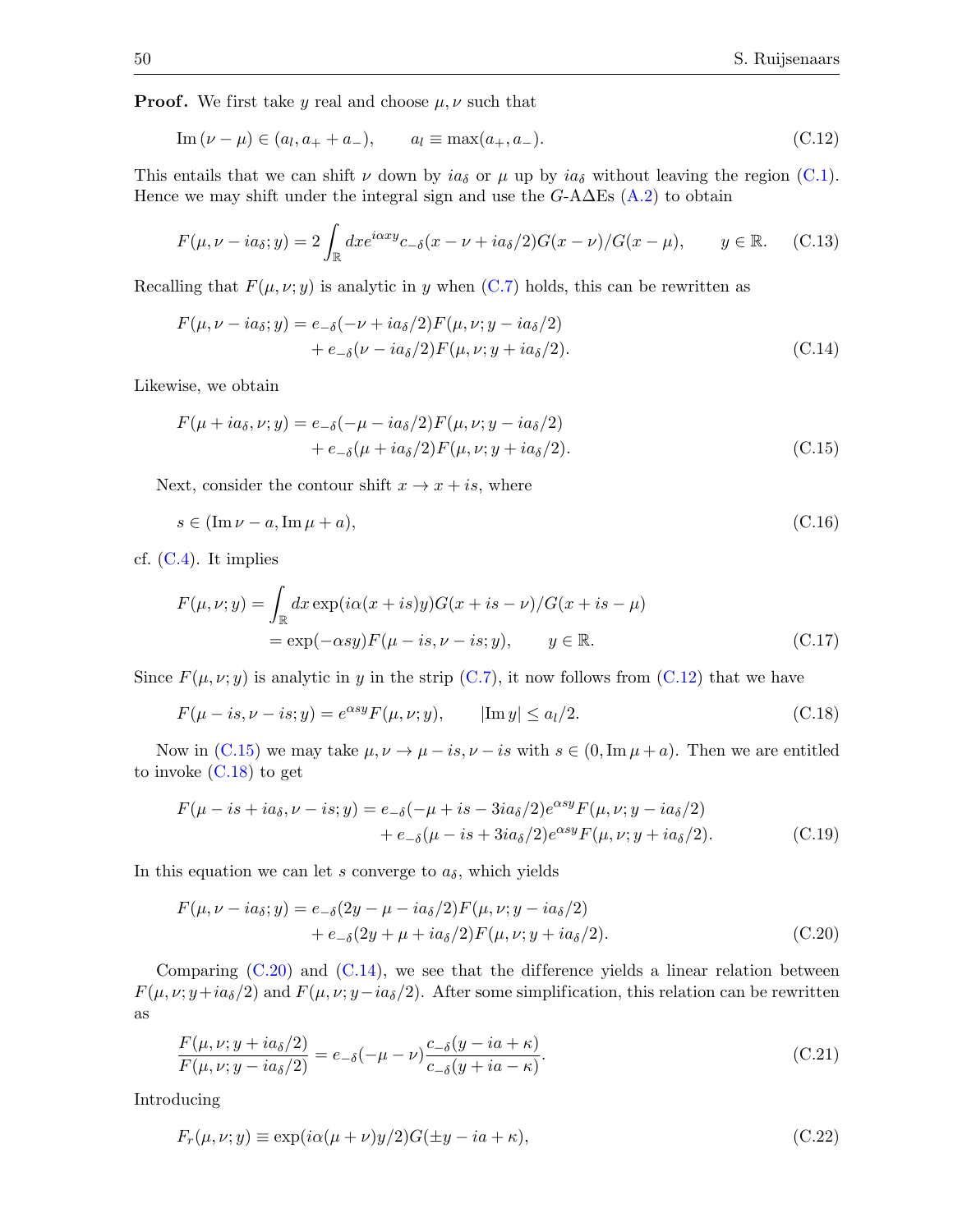it is easy to verify that  $F_r$  also satisfies this y-A $\Delta E$ . Since we can choose  $\delta = +, -$  and  $a_+/a_- \notin$ Q, it readily follows that we must have

<span id="page-50-0"></span>
$$
F(\mu, \nu; y) = C(\mu, \nu) F_r(\mu, \nu; y), \qquad (C.23)
$$

with  $C$  independent of  $y$ .

The upshot of our reasoning thus far is that when  $\mu$  and  $\nu$  are restricted by [\(C.12\)](#page-49-0), then the Fourier transform is of the form [\(C.23\)](#page-50-0), with  $F_r$  given by [\(C.22\)](#page-49-5). By analyticity in  $\mu$  and  $\nu$ , this relation now extends to the whole region  $(C.1)$  and then, by analyticity in y, to the strip  $(C.7)$ . In view of  $(C.9)$ , we therefore have shown

$$
\int_{\mathbb{R}} dz \exp(i\alpha z y) G(\pm z - \kappa) = C(\mu, \nu) G(\pm y - ia + \kappa),
$$
\n
$$
\text{Im}\,\kappa \in (0, a), \qquad |\text{Im}\, y| < \text{Im}\,\kappa.
$$
\n(C.24)

It follows from this that we have

$$
C(\mu, \nu) = D(\mu - \nu),\tag{C.25}
$$

so it remains to prove

$$
D(\mu - \nu) = (a_+ a_-)^{1/2} G(i a + \mu - \nu). \tag{C.26}
$$

To this end we substitute

$$
F(\mu, \nu; y) = D(\mu - \nu) \exp(i\alpha(\mu + \nu)y/2)G(\pm y - ia + \kappa)
$$
\n(C.27)

in  $(C.14)$ , and divide the result by

$$
D(\mu - \nu) \exp(i\alpha(\mu + \nu)y/2)G(\pm y - ia_{\delta}/2 - ia + \kappa).
$$
 (C.28)

Using the  $G$ -A $\Delta$ Es, a straightforward calculation then yields

<span id="page-50-1"></span>
$$
\frac{D(\mu - \nu + i a_{\delta})}{D(\mu - \nu)} = 2i s_{-\delta}(\mu - \nu + i a_{\delta}).
$$
\n(C.29)

Setting

$$
D_r(\mu - \nu) \equiv G(\mu - \nu + ia),\tag{C.30}
$$

we see that  $D_r$  also satisfies the A $\Delta E$  [\(C.29\)](#page-50-1). Thus we deduce as before

$$
D(\mu - \nu) = \eta D_r(\mu - \nu),\tag{C.31}
$$

where  $\eta$  can only depend on  $a_+$  and  $a_-$ .

As a result, we have now proved

<span id="page-50-2"></span>
$$
\int_{\mathbb{R}} dx \exp(i\alpha xy) G(\pm x - \kappa) = \eta G(ia - 2\kappa) G(\pm y - ia + \kappa),
$$
\n
$$
\text{Im}\,\kappa \in (0, a), \qquad |\text{Im}\,y| < \text{Im}\,\kappa.
$$
\n(C.32)

To calculate  $\eta$ , we choose  $\kappa$  equal to  $ia_{-}/2$ . Using the G-A $\Delta$ Es, this yields

$$
\int_{\mathbb{R}} dx \exp(i\alpha xy) \frac{1}{c_{+}(x)} = \eta G(i a_{+}/2 - i a_{-}/2) \frac{1}{c_{-}(y)}.
$$
\n(C.33)

Now the integral is elementary, yielding  $a_{+}/c_{-}(y)$ . Using  $(A.12)$  we then infer  $\eta$  equals  $(a_{+}a_{-})^{1/2}$ , hence completing the proof.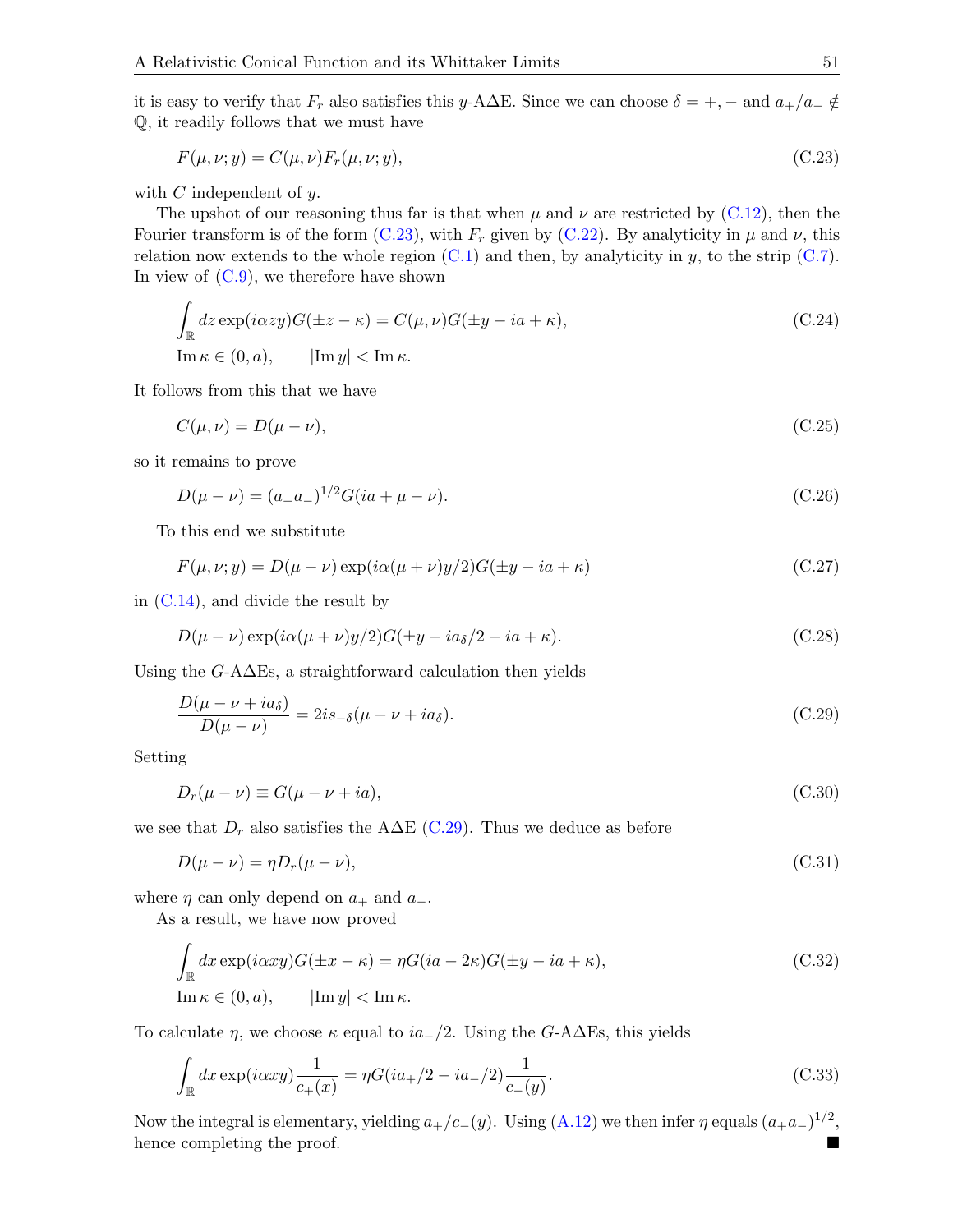In view of [\(C.32\)](#page-50-2), the cosine transform of  $G(\pm x - \kappa)$  is proportional to  $G(\pm y - i\hat{\kappa})$ , with

$$
\hat{\kappa} \equiv i a - \kappa. \tag{C.34}
$$

To be specific, we have

<span id="page-51-0"></span>
$$
\left(\frac{2\alpha}{\pi}\right)^{1/2} \int_0^\infty \cos(\alpha xy) G(\pm x - \kappa) dx = G(\hat{\kappa} - \kappa) G(\pm y - \hat{\kappa}),
$$
\n
$$
\text{Im}\,\kappa \in (0, a), \qquad y \in \mathbb{R}.
$$
\n(C.35)

Note that the proportionality constant can now be checked by taking the cosine transform of [\(C.35\)](#page-51-0).

We proceed by deriving a corollary of the above result, which we need in Subsection [5.1.](#page-30-1) First, we fix  $\nu$  in the strip Im  $\nu \in (0, a)$ , so that  $G(x - \nu)$  has exponential decay for  $x \to \pm \infty$ , and choose  $\mu$  real, so that  $G(x - \mu)$  is a phase for real x. Consider now the integral

<span id="page-51-1"></span>
$$
\left(\frac{\alpha}{2\pi}\right)^{1/2} \int_{\mathbb{R}} dx \exp(i\alpha xy) G(x - \nu) [\exp(-i\chi - i\alpha\mu^2/4 + i\alpha\mu x/2) G(-x + \mu)], \tag{C.36}
$$
  

$$
y \in \mathbb{R}.
$$

In virtue of the G-asymptotics, the phase factor in square brackets converges to  $\exp(i\alpha x^2/4)$  for  $\mu \rightarrow -\infty$ . By dominated convergence, the integral therefore converges to

<span id="page-51-2"></span>
$$
\left(\frac{\alpha}{2\pi}\right)^{1/2} \int_{\mathbb{R}} dx \exp(i\alpha xy) G(x - \nu) \exp(i\alpha x^2/4), \qquad y \in \mathbb{R}, \qquad \text{Im}\,\nu \in (0, a). \tag{C.37}
$$

On the other hand, by  $(C.11)$  the integral  $(C.36)$  equals

$$
\exp(-i\chi + i\alpha[y(\mu + \nu)/2 + \mu\nu/4])\frac{G(\mu + ia - \nu)}{G(\mu + y + ia - \nu/2)}G(y - ia + \nu/2). \tag{C.38}
$$

Using once more the G-asymptotics, this has a  $\mu \to -\infty$  limit that can be written as

<span id="page-51-3"></span>
$$
e^{-i\pi/4 - 4i\chi} G(y - ia + \nu/2) \exp\left(-\frac{i\alpha}{4} \left[ (y - ia + \nu/2)^2 + 4(y + \nu/2)(ia - \nu) + \nu^2 \right] \right).
$$
 (C.39)

The resulting equality of  $(C.37)$  and  $(C.39)$  can be rewritten in a more illuminating way by using the G-cousins  $G_R$  [\(A.27\)](#page-44-6) and  $G_L$  [\(A.28\)](#page-44-7). Indeed, let us set

<span id="page-51-4"></span>
$$
z \equiv y + \nu/2, \qquad \text{Im}\,\nu \in (0, a), \qquad y \in \mathbb{R}, \tag{C.40}
$$

so that  $(C.37)$  and  $(C.39)$  can be written as

$$
\exp(-i\alpha\nu^2/4)\left(\frac{\alpha}{2\pi}\right)^{1/2}\int_{\mathbb{R}}dx\exp(i\alpha xz)G(x-\nu)\exp\left(i\alpha(x-\nu)^2/4\right),\tag{C.41}
$$

and

$$
\exp(-i\alpha\nu^2/4)e^{-i\pi/4-3i\chi}G_L(z-ia)\exp(-i\alpha z(ia-\nu)).
$$
\n(C.42)

Hence we have

$$
\left(\frac{\alpha}{2\pi}\right)^{1/2} \int_{\mathbb{R}} dx \exp(i\alpha(x + ia - \nu)z) G(x - \nu) \exp(i\alpha(x - \nu)^2/4)
$$
  
=  $e^{-i\pi/4 - 3i\chi} G_L(z - ia),$  (C.43)

with z given by [\(C.40\)](#page-51-4). Choosing now  $\nu = 2is$ , we obtain the following corollary.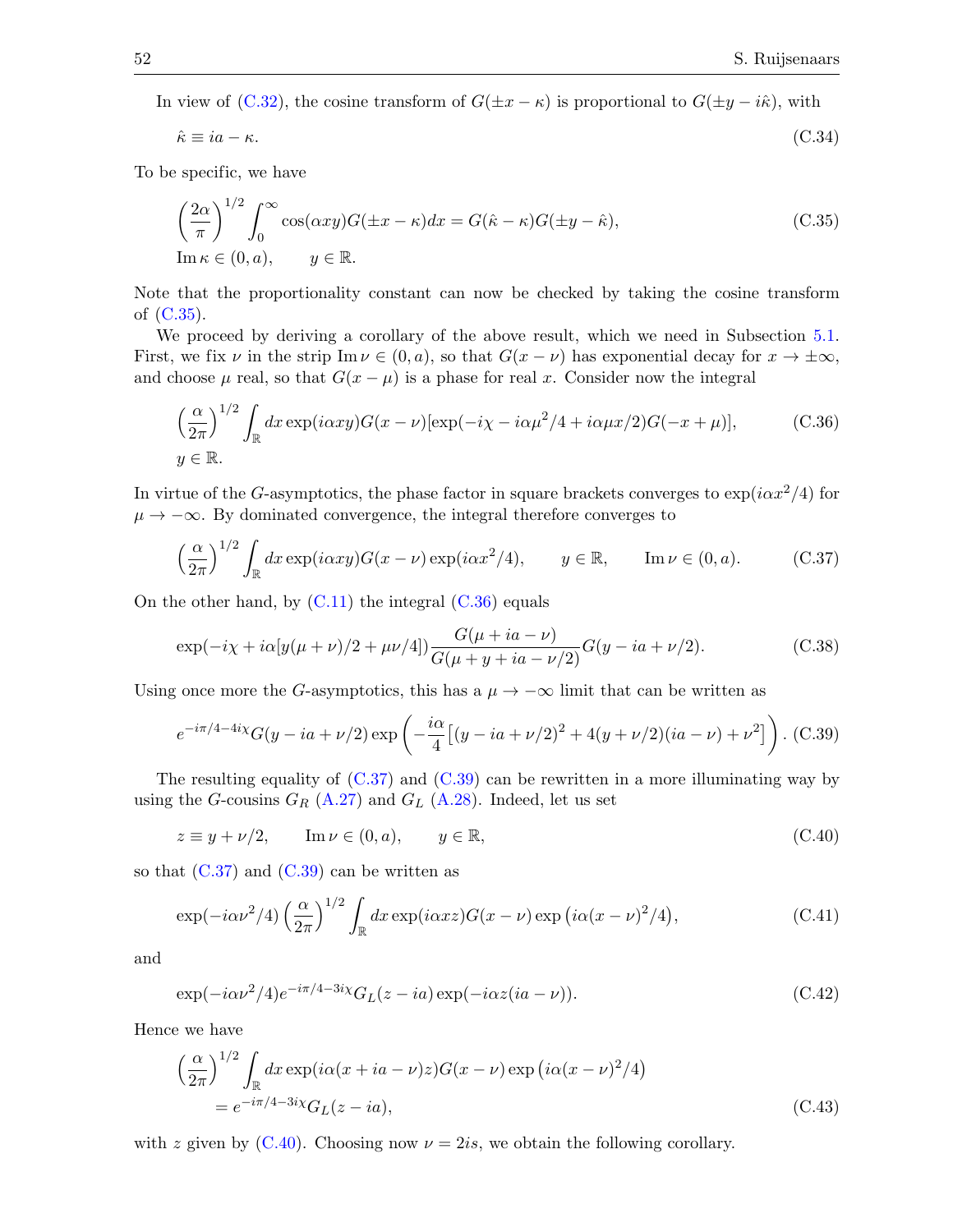<span id="page-52-18"></span>Corollary C.2. Letting

$$
w = x + ia - 2is, \t z = y + is, \t s \in (0, a/2), \t x, y \in \mathbb{R}, \t (C.44)
$$

we have

<span id="page-52-19"></span>
$$
\left(\frac{\alpha}{2\pi}\right)^{1/2} \int_{\mathbb{R}} \exp(i\alpha w z) G_R(w - ia) d\text{Re}\, w = \exp(-i\pi/4 - 2i\chi) G_L(z - ia),\tag{C.45}
$$

where  $\chi$  is given by  $(A.15)$ .

Thus we have recovered the Fourier transform (A.21) in [\[37\]](#page-53-19).

#### <span id="page-52-0"></span>Acknowledgments

We would like to thank M. Hallnäs for his interest and useful comments. We also thank several referees for pointing out additional references.

## References

- <span id="page-52-1"></span>[1] Ruijsenaars S.N.M., A generalized hypergeometric function satisfying four analytic dif ference equations of Askey–Wilson type, [Comm. Math. Phys.](http://dx.doi.org/10.1007/s002200050840) 206 (1999), 639–690.
- <span id="page-52-2"></span>[2] Ruijsenaars S.N.M., A generalized hypergeometric function. II. Asymptotics and D<sup>4</sup> symmetry, [Comm.](http://dx.doi.org/10.1007/s00220-003-0969-3) [Math. Phys.](http://dx.doi.org/10.1007/s00220-003-0969-3) 243 (2003), 389–412.
- <span id="page-52-3"></span>[3] Ruijsenaars S.N.M., A generalized hypergeometric function. III. Associated Hilbert space transform, [Comm.](http://dx.doi.org/10.1007/s00220-003-0970-x) [Math. Phys.](http://dx.doi.org/10.1007/s00220-003-0970-x) 243 (2003), 413–448.
- <span id="page-52-4"></span>[4] van de Bult F.J., Ruijsenaars' hypergeometric function and the modular double of  $\mathcal{U}_q(sl_2(\mathbb{C}))$ , [Adv. Math.](http://dx.doi.org/10.1016/j.aim.2005.05.023) 204 (2006), 539–571, [math.QA/0501405.](http://arxiv.org/abs/math.QA/0501405)
- <span id="page-52-5"></span>[5] Faddeev L., Modular double of a quantum group, in Conférence Moshé Flato 1999, Vol. I (Dijon), Math. Phys. Stud., Vol. 21, Kluwer Acad. Publ., Dordrecht, 2000, 149–156, [math.QA/9912078.](http://arxiv.org/abs/math.QA/9912078)
- <span id="page-52-6"></span>[6] van de Bult F.J., Rains E.M., Stokman J.V., Properties of generalized univariate hypergeometric functions, [Comm. Math. Phys.](http://dx.doi.org/10.1007/s00220-007-0289-0) 275 (2007), 37–95, [math.CA/0607250.](http://arxiv.org/abs/math.CA/0607250)
- <span id="page-52-7"></span>[7] Spiridonov V.P., Classical elliptic hypergeometric functions and their applications, in Elliptic Integrable Systems (2004, Kyoto), Rokko Lect. in Math., Vol. 18, Kobe University, 2005, 253–287, [math.CA/0511579.](http://arxiv.org/abs/math.CA/0511579)
- <span id="page-52-8"></span>[8] Ruijsenaars S.N.M., Parameter shifts, D<sup>4</sup> symmetry, and joint eigenfunctions for commuting Askey– Wilson type difference operators, in Proceedings RAQIS2003, Editors D. Arnaudon, J. Avan, L. Frappat, E. Ragoucy and P. Sorba, *[J. Phys. A: Math. Gen.](http://dx.doi.org/10.1088/0305-4470/37/2/016)* **37** (2004), 481–495.
- <span id="page-52-9"></span>[9] Ruijsenaars S.N.M., Quadratic transformations for a function that generalizes  ${}_2F_1$  and the Askey–Wilson polynomials, in Askey Festschrift issue (Bexbach 2003 Proceedings), [Ramanujan J.](http://dx.doi.org/10.1007/s11139-006-0257-x) 13 (2007), 339–364.
- <span id="page-52-10"></span>[10] Ruijsenaars S.N.M., A relativistic hypergeometric function, in Proceedings OPSFA2003, Editors C. Berg and J. S. Christiansen, [J. Comput. Appl. Math.](http://dx.doi.org/10.1016/j.cam.2004.05.024) 178 (2005), 393–417.
- <span id="page-52-11"></span>[11] Ruijsenaars S.N.M., Generalized Lamé functions. II. Hyperbolic and trigonometric specializations, [J. Math.](http://dx.doi.org/10.1063/1.532823) [Phys.](http://dx.doi.org/10.1063/1.532823) 40 (1999), 1627–1663.
- <span id="page-52-12"></span>[12] Ruijsenaars S.N.M., Hilbert space theory for reflectionless relativistic potentials, [Publ. Res. Inst. Math. Sci.](http://dx.doi.org/10.2977/prims/1195139643) 36 (2000), 707–753.
- <span id="page-52-13"></span>[13] van Diejen J.F., Integrability of difference Calogero–Moser systems, [J. Math. Phys.](http://dx.doi.org/10.1063/1.530498) 35 (1994), 2893–3004.
- <span id="page-52-14"></span>[14] Ruijsenaars S.N.M., Hilbert–Schmidt operators vs. integrable systems of elliptic Calogero–Moser type. I. The eigenfunction identities, [Comm. Math. Phys.](http://dx.doi.org/10.1007/s00220-008-0707-y) 286 (2009), 629–657.
- <span id="page-52-15"></span>[15] Komori Y., Noumi M., Shiraishi J., Kernel functions for difference operators of Ruijsenaars type and their applications, [SIGMA](http://dx.doi.org/10.3842/SIGMA.2009.054) 5 (2009), 054, 40 pages, [arXiv:0812.0279.](http://arxiv.org/abs/0812.0279)
- <span id="page-52-16"></span>[16] Digital Library of Mathematical Functions, Release date 2010–05–07, National Institute of Standards and Technology, <http://dlmf.nist.gov>.
- <span id="page-52-17"></span>[17] Ruijsenaars S.N.M., Relativistic Toda systems, [Comm. Math. Phys.](http://dx.doi.org/10.1007/BF02097366) 133 (1990), 217–247.